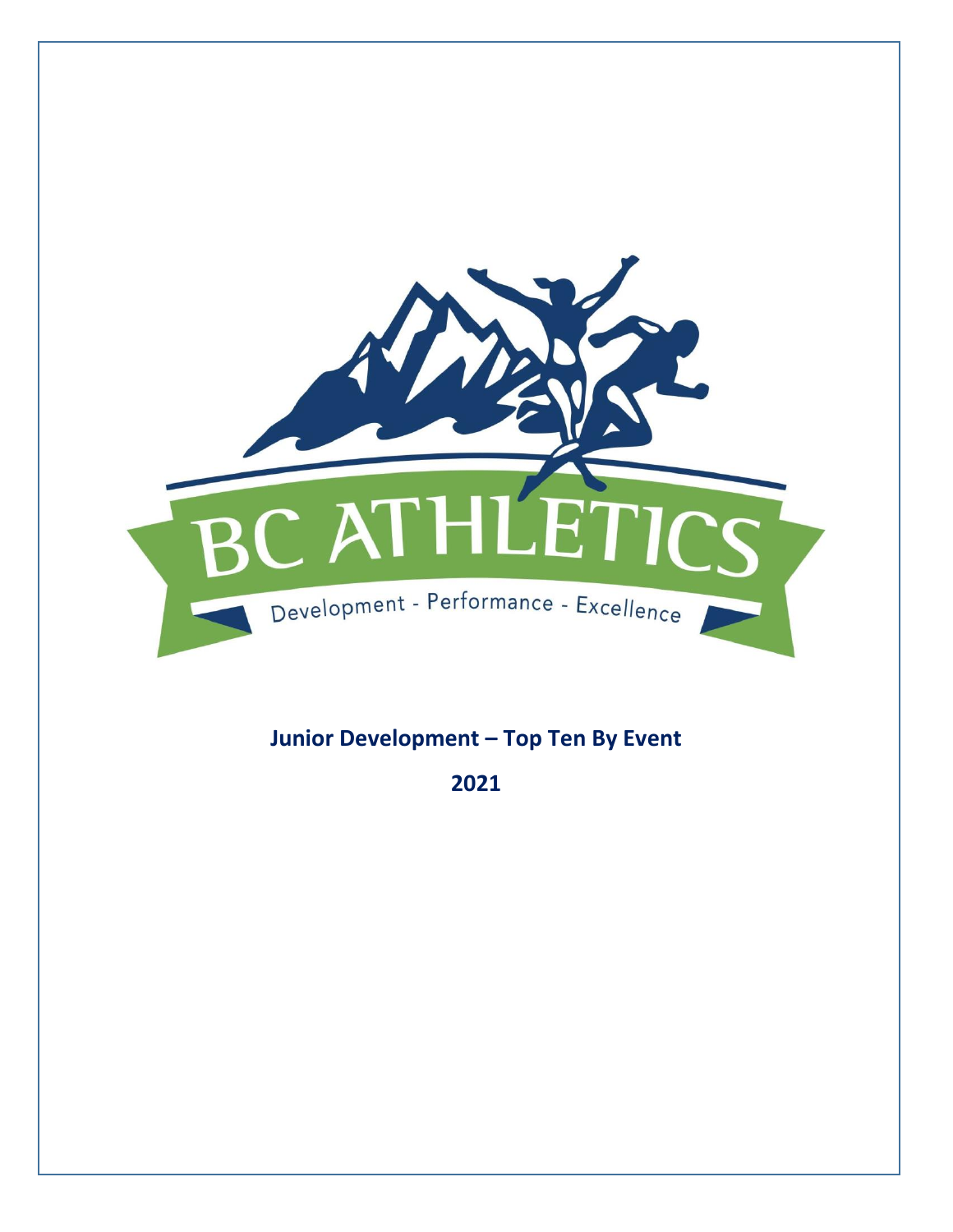# **Table of Contents**

| 2021 Performances by Event | Pages |
|----------------------------|-------|
|                            |       |
|                            |       |
|                            |       |
|                            | 9     |
|                            |       |
|                            |       |
|                            |       |
|                            |       |
|                            | 22    |
|                            | 25    |
|                            |       |

# **Acknowledgements**

Thank you to Tom Dingle, the BC Athletics Statistician, for the compilation and preparation of the Junior Development Book of Performances by Event.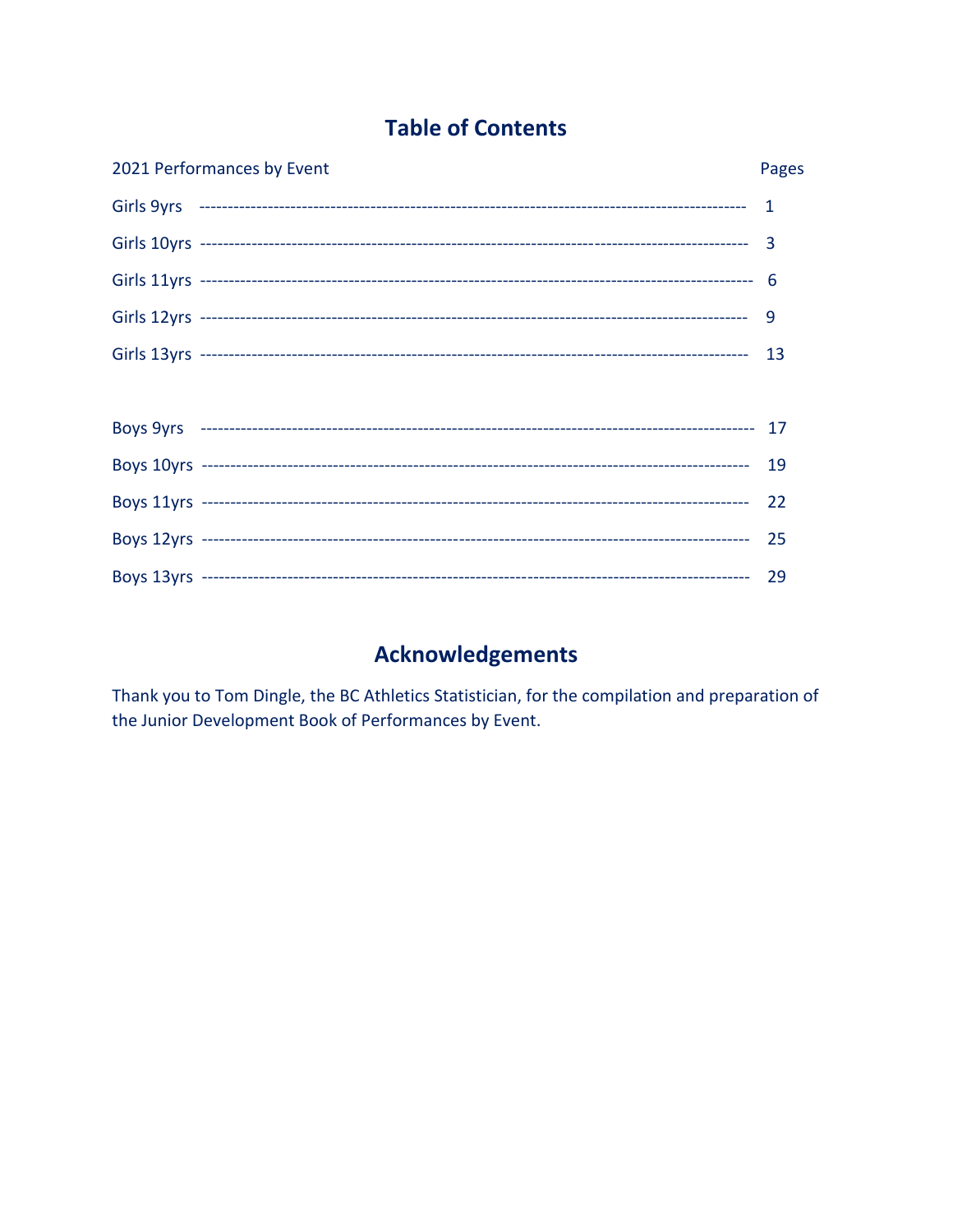|                                | Place          |             | $min: sec-m$ | Surname           | Given         | Club                               | <b>Meet</b>                                                            | Date         |
|--------------------------------|----------------|-------------|--------------|-------------------|---------------|------------------------------------|------------------------------------------------------------------------|--------------|
| Girls 9 years old - F12 - 60m  |                |             |              |                   |               |                                    |                                                                        |              |
|                                |                | 0           | 09.88        | Lane              | Abbey         | Vancouver Thunderbirds             | Zone 5 JD Regional Challenge, Richmond, BC                             | Jul 18, 2021 |
|                                | $\overline{2}$ | $\Omega$    | 10.01        | Maver             | Lexa          | Ocean Athletics Track & Field Club | Ocean Athletics JD Performance Trials #3, Surrey, BC                   | May 8, 2021  |
|                                | 3              | $\Omega$    | 10.26        | Wood              | Ellie         | Vancouver Thunderbirds             | Thunderbirds "In Club" Performance Trials #4, Vancouver, BC            | May 15, 2021 |
|                                |                | $\Omega$    | 10.31        | Macpherson        | Madelyn       | Ocean Athletics Track & Field Club | Ocean Athletics JD Performance Trials #3, Surrey, BC                   | May 8, 2021  |
|                                |                | $\Omega$    | 10.47        | Hall              | Abigail       | Vancouver Olympic Club             | New West Spartans and VOC Track and Field Meet, New Westminster, BC    | Jun 26, 2021 |
|                                |                | $\Omega$    | 10.53        | Davis             | Ella          | Vancouver Olympic Club             | New West Spartans and VOC Track and Field Meet, New Westminster, BC    | Jun 26, 2021 |
|                                |                | $\mathbf 0$ | 10.59        | Lazare            | Chloe         | Vancouver Thunderbirds             | Thunderbirds "In Club" Performance Trials #4, Vancouver, BC            | May 15, 2021 |
|                                |                | $\Omega$    | 10.73        | Harris            | <b>Britta</b> | Prince George Track & Field Club   | Spruce Capital In House Performance Trials, Prince George, BC          | Jun 12, 2021 |
|                                | 9              | $\mathbf 0$ | 11.05        | Betz              | Leighton      | Prince George Track & Field Club   | Spruce Capital In House Performance Trials, Prince George, BC          | Jun 12, 2021 |
|                                | 10             | $\mathbf 0$ | 11.14        | <b>Bolton</b>     | Aliya         | Ocean Athletics Track & Field Club | Ocean Athletics JD Performance Trials #1, Surrey, BC                   | Apr 17, 2021 |
| Girls 9 years old - F12 - 100m |                |             |              |                   |               |                                    |                                                                        |              |
|                                |                | 0           | 15.94        | Maver             | Lexa          | Ocean Athletics Track & Field Club | Zone 3 & 4 JD Challenge, Abbotsford, BC                                | Jul 17, 2021 |
|                                |                | $\Omega$    | 16.43        | Lane              | Abbey         | Vancouver Thunderbirds             | Vancouver Thunderbirds Performance Trial, Burnaby, BC                  | Jul 10, 2021 |
|                                | 3              | $\Omega$    | 16.69        | Hall              | Abigail       | Vancouver Olympic Club             | VOC "Give the Chance" In House Performance Trials, New Westminster, BC | May 29, 2021 |
|                                |                | $\Omega$    | 16.98        | Harris            | <b>Britta</b> | Prince George Track & Field Club   | Spruce Capital In House Performance Trials, Prince George, BC          | Jun 12, 2021 |
|                                |                | $\Omega$    | 17.08        | Davis             | Ella          | Vancouver Olympic Club             | New West Spartans and VOC Track and Field Meet, New Westminster, BC    | Jun 26, 2021 |
|                                |                | $\Omega$    | 17.50        | Padilla           | Dacia         | Prince George Track & Field Club   | Spruce Capital In House Performance Trials, Prince George, BC          | Jun 12, 2021 |
|                                |                | $\mathbf 0$ | 17.51        | Tinsley           | Leah          | Valley Royals Track & Field Club   | Valley Royals In House Performance Trials, Abbotsford, BC              | Jun 17, 2021 |
|                                |                | $\Omega$    | 17.52        | <b>Blancaflor</b> | Violet        | <b>Coquitlam Cheetahs</b>          | Zone 3 & 4 JD Challenge, Abbotsford, BC                                | Jul 17, 2021 |
|                                | 9              | $\mathbf 0$ | 17.53        | Wood              | Ellie         | Vancouver Thunderbirds             | Vancouver Thunderbirds Performance Trial, Burnaby, BC                  | Jul 10, 2021 |
|                                | 10             | $\mathbf 0$ | 17.77        | Macpherson        | Madelyn       | Ocean Athletics Track & Field Club | Ocean Athletics and Universal Dual Meet, Surrey, BC                    | Jul 10, 2021 |
| Girls 9 years old - F12 - 600m |                |             |              |                   |               |                                    |                                                                        |              |
|                                |                |             | 2:19.05      | Macpherson        | Madelyn       | Ocean Athletics Track & Field Club | Ocean Athletics JD Performance Trials #3, Surrey, BC                   | May 8, 2021  |
|                                | $\overline{2}$ |             | 2:20.20      | Betz              | Leighton      | Prince George Track & Field Club   | Spruce Capital In House Performance Trials, Prince George, BC          | Jun 12, 2021 |
|                                | 3              |             | 2:21.20      | Maver             | Lexa          | Ocean Athletics Track & Field Club | Ocean Athletics JD Performance Trials #1, Surrey, BC                   | Apr 17, 2021 |
|                                |                |             | 2:23.37      | Harris            | <b>Britta</b> | Prince George Track & Field Club   | Spruce Capital In House Performance Trials, Prince George, BC          | Jun 12, 2021 |
|                                | 5              |             | 2:24.95      | Sporer            | Leanna        | Royal City Track & Field Club      | Royal City IntraClub JD Pentathlon, BURNABY, BC                        | Jul 10, 2021 |
|                                | 6              |             | 2:25.25      | Omstead           | Kaley         | Ocean Athletics Track & Field Club | Ocean Athletics In House Performance Trial #4, Surrey, BC              | May 28, 2021 |
|                                |                |             | 2:27.06      | Kalkat            | Evneet        | Universal Athletics Club           | Universal Athletics In House Performance Trials #2, Surrey, BC         | May 30, 2021 |
|                                |                |             | 2:28.48      | Theunissen        | Emma          | <b>Golden Ears Athletics</b>       | Golden Ears Athletics In House Performance Trials, Maple Ridge, BC     | May 8, 2021  |
|                                |                |             | 2:32.20      | Leavens           | Norah         | Prince George Track & Field Club   | PGTFC Sub Zero In House Performance Trials, Prince George, BC          | May 1, 2021  |
|                                | 10             |             | 2:32.51      | <b>Bolton</b>     | Aliya         | Ocean Athletics Track & Field Club | Ocean Athletics JD Performance Trials #1, Surrey, BC                   | Apr 17, 2021 |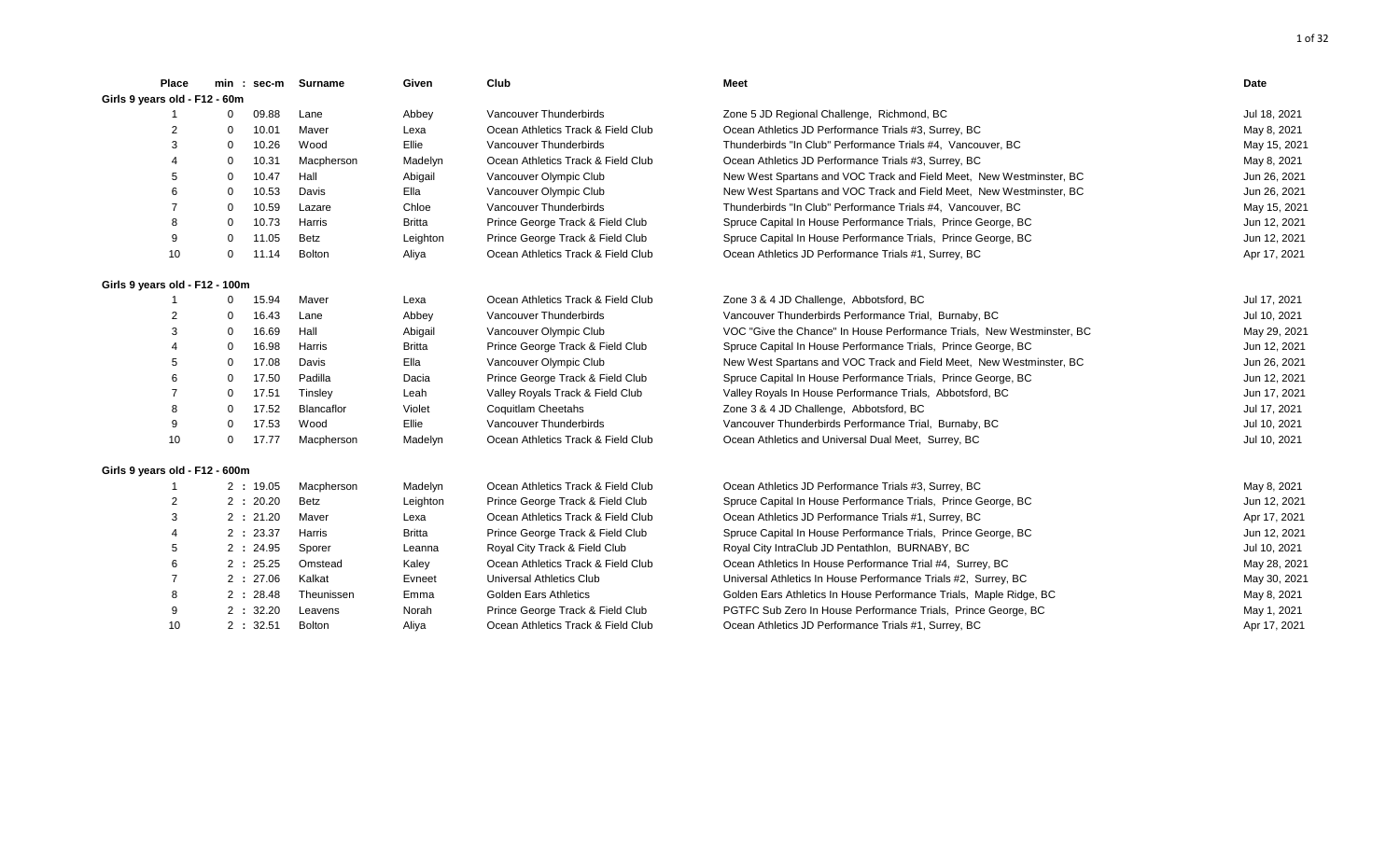#### **Girls 9 years old - F12 - 60m Hurdles**

| $\mathbf{1}$                          | $\Omega$    | 11.35 | Lane          | Abbey         | Vancouver Thunderbirds             | Zone 5 JD Regional Challenge, Richmond, BC                             | Jul 18, 2021  |
|---------------------------------------|-------------|-------|---------------|---------------|------------------------------------|------------------------------------------------------------------------|---------------|
| $\overline{2}$                        | $\Omega$    | 12.04 | Maver         | Lexa          | Ocean Athletics Track & Field Club | Zone 3 & 4 JD Challenge, Abbotsford, BC                                | Jul 17, 2021  |
| 3                                     | $\mathbf 0$ | 12.43 | Hall          | Abigail       | Vancouver Olympic Club             | New West Spartans and VOC Track and Field Meet, New Westminster, BC    | Jun 26, 2021  |
| $\overline{\mathcal{A}}$              | $\Omega$    | 12.95 | Davis         | Ella          | Vancouver Olympic Club             | New West Spartans and VOC Track and Field Meet, New Westminster, BC    | Jun 26, 2021  |
| 5                                     | $\mathbf 0$ | 13.33 | Wood          | Ellie         | Vancouver Thunderbirds             | Vancouver Thunderbirds Performance Trials #5, Burnaby, BC              | Jun 5, 2021   |
| 6                                     | $\Omega$    | 14.04 | Sporer        | Leanna        | Royal City Track & Field Club      | Royal City IntraClub JD Pentathlon, BURNABY, BC                        | Jul 10, 2021  |
| $\overline{7}$                        | $\mathbf 0$ | 14.14 | Leavens       | Norah         | Prince George Track & Field Club   | Zone 7 & 8 JD Regional Challenge Meet, Prince George, BC               | Jul 10, 2021  |
| 8                                     | $\Omega$    | 14.18 | Harris        | <b>Britta</b> | Prince George Track & Field Club   | Zone 7 & 8 JD Regional Challenge Meet, Prince George, BC               | Jul 10, 2021  |
| 9                                     | $\Omega$    | 14.38 | Theunissen    | Emma          | <b>Golden Ears Athletics</b>       | Ocean Athletics and Universal Dual Meet, Surrey, BC                    | Jul 10, 2021  |
| 10                                    | 0           | 14.48 | Klimos        | Charlotte     | Coquitlam Cheetahs                 | Zone 3 & 4 JD Challenge, Abbotsford, BC                                | Jul 17, 2021  |
| Girls 9 years old - F12 - High Jump   |             |       |               |               |                                    |                                                                        |               |
|                                       | 0           | 01.10 | Maver         | Lexa          | Ocean Athletics Track & Field Club | Ocean Athletics and Universal Dual Meet, Surrey, BC                    | Jul 10, 2021  |
| $\overline{2}$                        | $\Omega$    | 01.05 | Lane          | Abbey         | Vancouver Thunderbirds             | Vancouver Thunderbirds Performance Trials #5, Burnaby, BC              | Jun 5, 2021   |
| 3                                     | $\mathbf 0$ | 01.00 | Blancaflor    | Violet        | Coquitlam Cheetahs                 | Zone 3 & 4 JD Challenge, Abbotsford, BC                                | Jul 17, 2021  |
| $\overline{4}$                        | $\Omega$    | 00.95 | Harris        | <b>Britta</b> | Prince George Track & Field Club   | Spruce Capital In House Performance Trials, Prince George, BC          | Jun 12, 2021  |
| 5                                     | $\mathbf 0$ | 00.90 | Fagbamiye     | Layomi        | Vancouver Thunderbirds             | Vancouver Thunderbirds Performance Trials #5, Burnaby, BC              | Jun 5, 2021   |
| 5                                     | $\mathbf 0$ | 00.90 | Lau           | Raina         | Coquitlam Cheetahs                 | Zone 3 & 4 JD Challenge, Abbotsford, BC                                | Jul 17, 2021  |
| $\overline{7}$                        | $\Omega$    | 00.85 | Mostowy       | Emilie        | Okanagan Athletics Club            | Jack Brow Memorial Meet + Zone 2 JD Regional Challenge, Kelowna, BC    | Jul 2-4, 2021 |
| 8                                     | 0           | 00.80 | Sporer        | Leanna        | Royal City Track & Field Club      | Royal City IntraClub JD Pentathlon, BURNABY, BC                        | Jul 10, 2021  |
| Girls 9 years old - F12 - Long Jump   |             |       |               |               |                                    |                                                                        |               |
|                                       | 0           | 03.35 | Lane          | Abbey         | Vancouver Thunderbirds             | Zone 5 JD Regional Challenge, Richmond, BC                             | Jul 18, 2021  |
| $\overline{2}$                        | $\mathbf 0$ | 03.30 | Maver         | Lexa          | Ocean Athletics Track & Field Club | Ocean Athletics and Universal Dual Meet, Surrey, BC                    | Jul 10, 2021  |
| 3                                     | $\mathbf 0$ | 03.07 | Davis         | Ella          | Vancouver Olympic Club             | New West Spartans and VOC Track and Field Meet, New Westminster, BC    | Jun 26, 2021  |
| $\overline{4}$                        | $\Omega$    | 02.99 | Hall          | Abigail       | Vancouver Olympic Club             | VOC "Give the Chance" In House Performance Trials, New Westminster, BC | May 29, 2021  |
| 5                                     | $\Omega$    | 02.71 | Lazare        | Chloe         | Vancouver Thunderbirds             | Thunderbirds "In Club" Performance Trials #4, Vancouver, BC            | May 15, 2021  |
| 5                                     | $\mathbf 0$ | 02.71 | Macpherson    | Madelyn       | Ocean Athletics Track & Field Club | Ocean Athletics and Universal Dual Meet, Surrey, BC                    | Jul 10, 2021  |
| 5                                     | $\Omega$    | 02.71 | Wood          | Ellie         | Vancouver Thunderbirds             | Vancouver Thunderbirds Performance Trials #5, Burnaby, BC              | Jun 5, 2021   |
| 8                                     | $\mathbf 0$ | 02.70 | Johns         | Capri         | Vancouver Thunderbirds             | Thunderbirds "In Club" Performance Trials #4, Vancouver, BC            | May 15, 2021  |
| 9                                     | $\mathbf 0$ | 02.60 | Mostowy       | Emilie        | Okanagan Athletics Club            | OAC In Club Performance Trials #3, Kelowna, BC                         | Jun 12, 2021  |
| 10                                    | $\mathbf 0$ | 02.59 | Harris        | <b>Britta</b> | Prince George Track & Field Club   | Zone 7 & 8 JD Regional Challenge Meet, Prince George, BC               | Jul 10, 2021  |
| Girls 9 years old - F12 - ShotPut 2kg |             |       |               |               |                                    |                                                                        |               |
|                                       | 0           | 05.68 | Harris        | <b>Britta</b> | Prince George Track & Field Club   | Zone 7 & 8 JD Regional Challenge Meet, Prince George, BC               | Jul 10, 2021  |
| $\overline{2}$                        | 0           | 05.13 | Fagbamiye     | Layomi        | Vancouver Thunderbirds             | Zone 5 JD Regional Challenge, Richmond, BC                             | Jul 18, 2021  |
| 3                                     | $\Omega$    | 04.92 | Padilla       | Dacia         | Prince George Track & Field Club   | Spruce Capital In House Performance Trials, Prince George, BC          | Jun 12, 2021  |
|                                       | 0           | 04.45 | Maver         | Lexa          | Ocean Athletics Track & Field Club | Ocean Athletics Track Meet, Surrey, BC                                 | Jun 5, 2021   |
| 5                                     | $\mathbf 0$ | 04.10 | Mostowy       | Emilie        | Okanagan Athletics Club            | OAC In Club Twilight Performance Trials, Kelowna, BC                   | Apr 29, 2021  |
| 6                                     | $\mathbf 0$ | 03.46 | Dhaliwal      | Angel         | Universal Athletics Club           | Universal Athletics In House Performance Trials #2, Surrey, BC         | May 30, 2021  |
| 7                                     | $\mathbf 0$ | 03.32 | Paxton        | Kristalyn     | Prince George Track & Field Club   | PGTFC Sub Zero In House Performance Trials, Prince George, BC          | May 1, 2021   |
| 8                                     | $\Omega$    | 03.30 | Mickleborough | Hayley        | <b>Golden Ears Athletics</b>       | Golden Ears Athletics In House Performance Trials, Maple Ridge, BC     | May 8, 2021   |
| 9                                     | $\Omega$    | 03.15 | Betz          | Leighton      | Prince George Track & Field Club   | PGTFC Sub Zero In House Performance Trials, Prince George, BC          | May 1, 2021   |
| 10                                    | $\Omega$    | 02.75 | <b>Bolton</b> | Aliya         | Ocean Athletics Track & Field Club | Ocean Athletics JD Performance Trials #3, Surrey, BC                   | May 8, 2021   |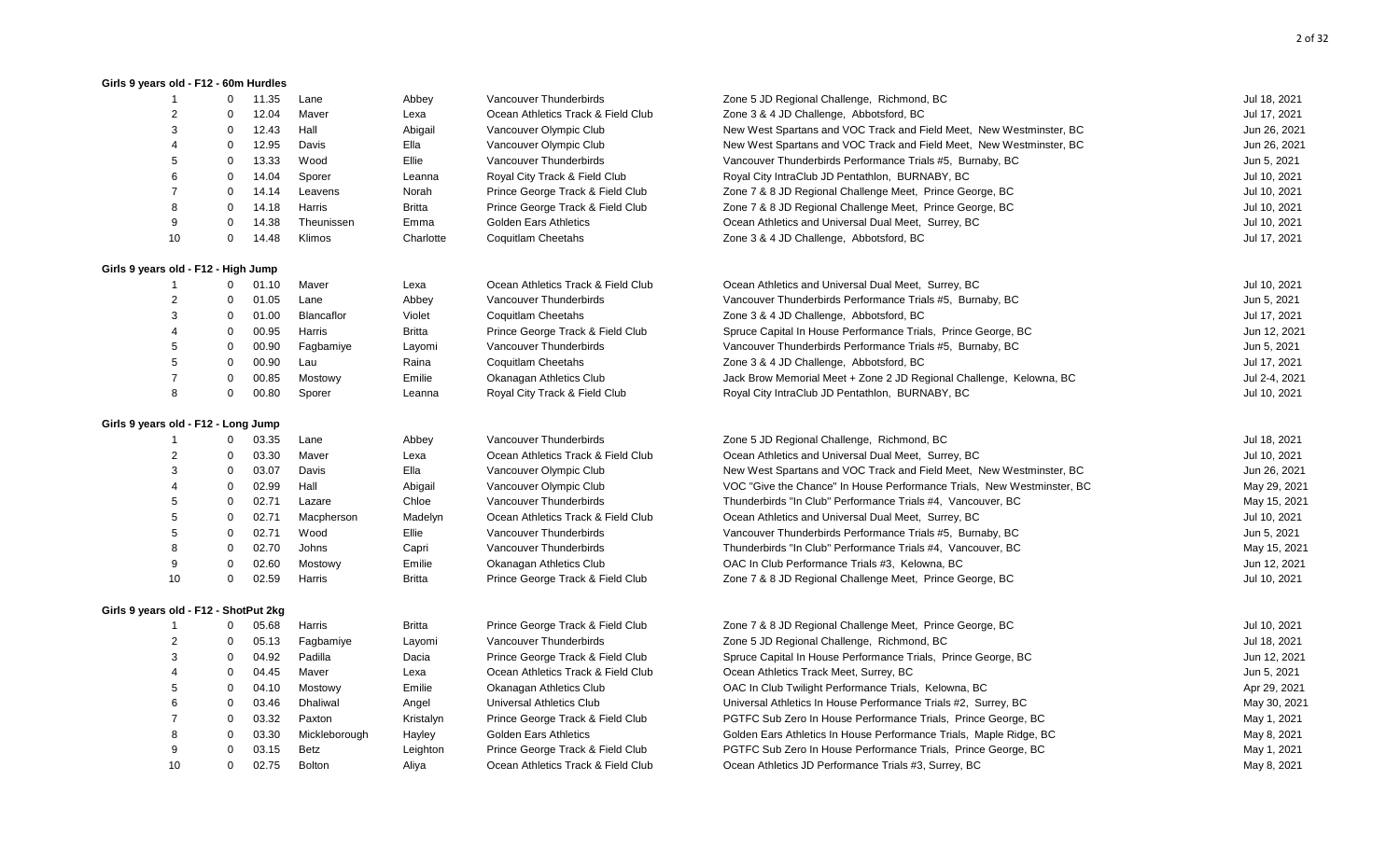| Girls 9 years old - F12 - Pentathlon |              |           |                |               |                                       |                                                                                             |              |
|--------------------------------------|--------------|-----------|----------------|---------------|---------------------------------------|---------------------------------------------------------------------------------------------|--------------|
|                                      | $\Omega$     | 599.00    | Sporer         | Leanna        | Royal City Track & Field Club         | Royal City IntraClub JD Pentathlon, BURNABY, BC                                             | Jul 10, 2021 |
| Girls 10 years old - F11 - 60m       |              |           |                |               |                                       |                                                                                             |              |
|                                      | $\mathbf 0$  | 09.49     | Stamm          | Elaina        | Vancouver Thunderbirds                | Thunderbirds "In Club" Performance Trials #4, Vancouver, BC                                 | May 15, 2021 |
|                                      | $\mathbf 0$  | 09.90     | Uzozie         | Chioma        | Vancouver Thunderbirds                | Zone 5 JD Regional Challenge, Richmond, BC                                                  | Jul 18, 2021 |
|                                      | $\mathbf 0$  | 10.05     | Scherk         | Rebecca       | NorWesters Track & Field Club         | NorWesters June Meet, Burnaby, BC                                                           | Jun 19, 2021 |
|                                      | 0            | 10.07     | Reed           | Sophie        | Kamloops Track & Field Club           | Kamloops Track and Field Club JD and HS In Club Trials #2, Kamloops, BC                     | May 4, 2021  |
| 5                                    | 0            | 10.36     | Hind           | Avery         | Ocean Athletics Track & Field Club    | Ocean Athletics JD Performance Trials #1, Surrey, BC                                        | Apr 17, 2021 |
|                                      | 0            | 10.39     | Mcilroy        | Holly         | NorWesters Track & Field Club         | NorWesters July Meet, Burnaby, BC                                                           | Jul 11, 2021 |
|                                      | 0            | 10.40     | Hardcastle     | Emma          | Vancouver Olympic Club                | Zone 5 JD Regional Challenge, Richmond, BC                                                  | Jul 18, 2021 |
| 8                                    | $\mathbf 0$  | 10.43     | Obioha         | Serena        | <b>Golden Ears Athletics</b>          | Golden Ears Athletics In House Performance Trials, Maple Ridge, BC                          | May 8, 2021  |
| 9                                    | 0            | 10.48     | <b>Birkner</b> | Sophia        | Ocean Athletics Track & Field Club    | Ocean Athletics JD Performance Trials #3, Surrey, BC                                        | May 8, 2021  |
| 10                                   | $\mathbf 0$  | 10.65     | Walker         | Keil          | NorWesters Track & Field Club         | NorWesters June Meet, Burnaby, BC                                                           | Jun 19, 2021 |
| Girls 10 years old - F11 - 100m      |              |           |                |               |                                       |                                                                                             |              |
|                                      | $\mathbf 0$  | 15.90     | Reilly         | <b>Brynne</b> | Nanaimo & District Track & Field Club | NTFC "In House" Performance Trials #2 + Vancouver Island JD Regional Challenge, Nanaimo, BC | Jun 26, 2021 |
| $\overline{2}$                       | $\mathbf 0$  | 16.01     | Uzozie         | Chioma        | Vancouver Thunderbirds                | Vancouver Thunderbirds Performance Trial, Burnaby, BC                                       | Jul 10, 2021 |
| 3                                    | $\mathbf 0$  | 16.03     | Burt           | Willa         | Burnaby Striders Track & Field Club   | Zone 3 & 4 JD Challenge, Abbotsford, BC                                                     | Jul 17, 2021 |
|                                      | $\mathbf 0$  | 16.11     | Reed           | Sophie        | Kamloops Track & Field Club           | KTFC In Club Performance Trials #4, Kamloops, BC                                            | Jun 12, 2021 |
| 5                                    | $\mathbf 0$  | 16.13     | Robinson       | Vivienne      | Burnaby Striders Track & Field Club   | Zone 3 & 4 JD Challenge, Abbotsford, BC                                                     | Jul 17, 2021 |
| 6                                    | $\mathbf{0}$ | 16.39     | <b>Booth</b>   | Hannah        | Valley Royals Track & Field Club      | Zone 3 & 4 JD Challenge, Abbotsford, BC                                                     | Jul 17, 2021 |
|                                      | $\mathbf{0}$ | 16.46     | Hind           | Avery         | Ocean Athletics Track & Field Club    | Ocean Athletics Track Meet, Surrey, BC                                                      | Jun 5, 2021  |
| 8                                    | $\mathbf{0}$ | 16.47     | Neufeld        | Nevaya        | Valley Royals Track & Field Club      | Zone 3 & 4 JD Challenge, Abbotsford, BC                                                     | Jul 17, 2021 |
| 8                                    | $\Omega$     | 16.47     | Stamm          | Elaina        | Vancouver Thunderbirds                | Vancouver Thunderbirds Performance Trials #5, Burnaby, BC                                   | Jun 5, 2021  |
| 10                                   | $\mathbf 0$  | 16.59     | Scherk         | Rebecca       | NorWesters Track & Field Club         | NorWesters June Meet, Burnaby, BC                                                           | Jun 19, 2021 |
| Girls 10 years old - F11 - 600m      |              |           |                |               |                                       |                                                                                             |              |
|                                      |              | 2:03.56   | Hind           | Avery         | Ocean Athletics Track & Field Club    | Ocean Athletics JD Performance Trials #3, Surrey, BC                                        | May 8, 2021  |
| 2                                    |              | 2 : 05.72 | <b>Birkner</b> | Sophia        | Ocean Athletics Track & Field Club    | Ocean Athletics JD Performance Trials #3, Surrey, BC                                        | May 8, 2021  |
| 3                                    |              | 2:14.21   | Reed           | Sophie        | Kamloops Track & Field Club           | KTFC In Club Performance Trials #4, Kamloops, BC                                            | Jun 12, 2021 |
| 4                                    |              | 2:15.20   | Shergill       | Roohbir       | <b>Universal Athletics Club</b>       | Zone 3 & 4 JD Challenge, Abbotsford, BC                                                     | Jul 17, 2021 |
| 5                                    |              | 2:15.48   | Hoehn          | Maisie        | Prince George Track & Field Club      | Spruce Capital In House Performance Trials, Prince George, BC                               | Jun 12, 2021 |
| 6                                    |              | 2:15.50   | Lundman        | Sofia         | Nanaimo & District Track & Field Club | NTFC "In House" Performance Trials #2 + Vancouver Island JD Regional Challenge, Nanaimo, BC | Jun 26, 2021 |
|                                      |              | 2 : 17.24 | Campbell       | Samantha      | Vancouver Thunderbirds                | Thunderbirds "In Club" Performance Trials #4, Vancouver, BC                                 | May 15, 2021 |
| 8                                    |              | 2:17.77   | McIlroy        | Holly         | NorWesters Track & Field Club         | NorWesters June Meet, Burnaby, BC                                                           | Jun 19, 2021 |
| 9                                    |              | 2:17.95   | Neufeld        | Nevaya        | Valley Royals Track & Field Club      | Zone 3 & 4 JD Challenge, Abbotsford, BC                                                     | Jul 17, 2021 |
| 10                                   |              | 2:18.19   | Robinson       | Fiona         | Royal City Track & Field Club         | Zone 3 & 4 JD Challenge, Abbotsford, BC                                                     | Jul 17, 2021 |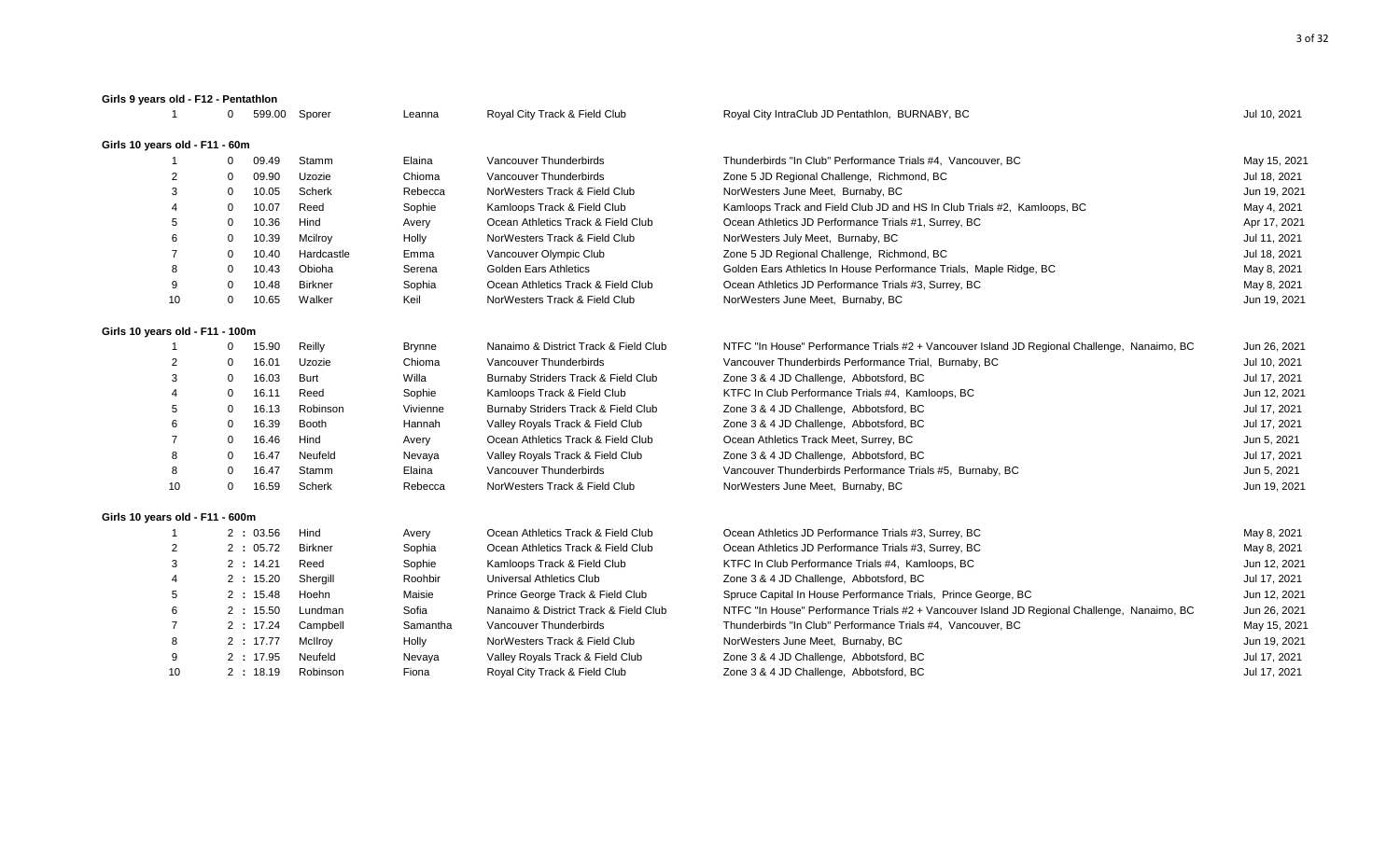# **Girls 10 years old - F11 - 1000m** 1 4 **:** 11.24 Hoehn Maisie Prince George Track & Field Club Spruce Capital In House Performance Trials, Prince George, BC Jun 12, 2021 2 4 **:** 12.05 Shulba Avery Valley Royals Track & Field Club Jennifer Rogers Swan Valley Royals Performance Trials, Abbotsford, BC Apr 16-17, 2021 3 4 **:** 21.32 Booth Hannah Valley Royals Track & Field Club Jennifer Rogers Swan Valley Royals Performance Trials, Abbotsford, BC Apr 16-17, 2021 4 4 **:** 24.89 Neufeld Nevaya Valley Royals Track & Field Club Jennifer Rogers Swan Valley Royals Performance Trials, Abbotsford, BC Apr 16-17, 2021 5 4 **:** 31.93 Beaulieu Rowyn Prince George Track & Field Club Spruce Capital In House Performance Trials, Prince George, BC Jun 12, 2021 6 5 **:** 05.52 Beliveau Kimora Prince George Track & Field Club Spruce Capital In House Performance Trials, Prince George, BC Jun 12, 2021 **Girls 10 years old - F11 - 60m Hurdles** 1 0 12.33 Mcilroy Holly NorWesters Track & Field Club Zone 5 JD Regional Challenge, Richmond, BC 3021 30 Jul 18, 2021 2 0 12.51 Hind Avery Ocean Athletics Track & Field Club Ocean Athletics Track Meet, Surrey, BC 3021 Jun 5, 2021 3 0 13.01 Hardcastle Emma Vancouver Olympic Club Zone 5 JD Regional Challenge, Richmond, BC 3001 18, 2021 4 0 13.29 Isaak Cara Ocean Athletics Track & Field Club Ocean Athletics Track Meet, Surrey, BC Jun 5, 2021 5 0 13.42 Koleba Shay Vernon Amateur Athletics Assoc Jack Brow Memorial Meet + Zone 2 JD Regional Challenge, Kelowna, BC Jul 2-4, 2021 6 0 13.58 Nolli Chloe Prince George Track & Field Club Zone 7 & 8 JD Regional Challenge Meet, Prince George, BC Jul 10, 2021 7 0 13.61 Shergill Boohbir Universal Athletics Club Zone 3 & 4 JD Challenge, Abbotsford, BC 7 3 Aud 17, 2021 8 0 13.62 Obioha Serena Golden Ears Athletics Golden Ears Athletics Golden Ears Athletics In House Performance Trials, Maple Ridge, BC 6 13.62 Obioha May 8, 2021 9 0 13.74 Reed Sophie Kamloops Track & Field Club KTFC In Club Performance Trials #4, Kamloops, BC Jun 12, 2021 10 0 13.81 Scherk Rebecca NorWesters Track & Field Club NorWesters June Meet, Burnaby, BC Jun 19, 2021 **Girls 10 years old - F11 - 800m Race Walk** 1 5 **:** 36.50 Clarke Rowan Nanaimo & District Track & Field Club NTFC "In House" Performance Trials #2 + Vancouver Island JD Regional Challenge, Nanaimo, BC Jun 26, 2021 2 6 **:** 12.30 Lundman Sofia Nanaimo & District Track & Field Club NTFC "In House" Performance Trials #2 + Vancouver Island JD Regional Challenge, Nanaimo, BC Jun 26, 2021 3 6 **:** 27.00 Park Katelyn Nanaimo & District Track & Field Club NTFC "In House" Performance Trials #2 + Vancouver Island JD Regional Challenge, Nanaimo, BC Jun 26, 2021 **Girls 10 years old - F11 - High Jump** 1 0 01.15 Taillefer Eden Ocean Athletics Track & Field Club Ocean Athletics and Universal Dual Meet, Surrey, BC Jul 10, 2021 2 0 01.07 Robinson Fiona Royal City Track & Field Club Royal City IntraClub JD Pentathlon, BURNABY, BC Jul 10, 2021 3 0 01.05 Nolli Chloe Prince George Track & Field Club Spruce Capital In House Performance Trials, Prince George, BC Jun 12, 2021 4 0 01.01 Loconte Matia Unattached British Columbia Royal City IntraClub JD Pentathlon, BURNABY, BC Jul 10, 2021 5 0 01.00 Reed Sophie Kamloops Track & Field Club 2021 Kamloops Performance Trials #1, Kamloops, BC Apr 10, 2021 6 0 00.98 Orchard Georgia Royal City Track & Field Club Royal City IntraClub JD Pentathlon, BURNABY, BC Jul 10, 2021 7 0 00.90 Legut-Petersen Amelia Prince George Track & Field Club Spruce Capital In House Performance Trials, Prince George, BC Jun 12, 2021 8 0 00.80 Beliveau Kimora Prince George Track & Field Club Spruce Capital In House Performance Trials, Prince George, BC Jun 12, 2021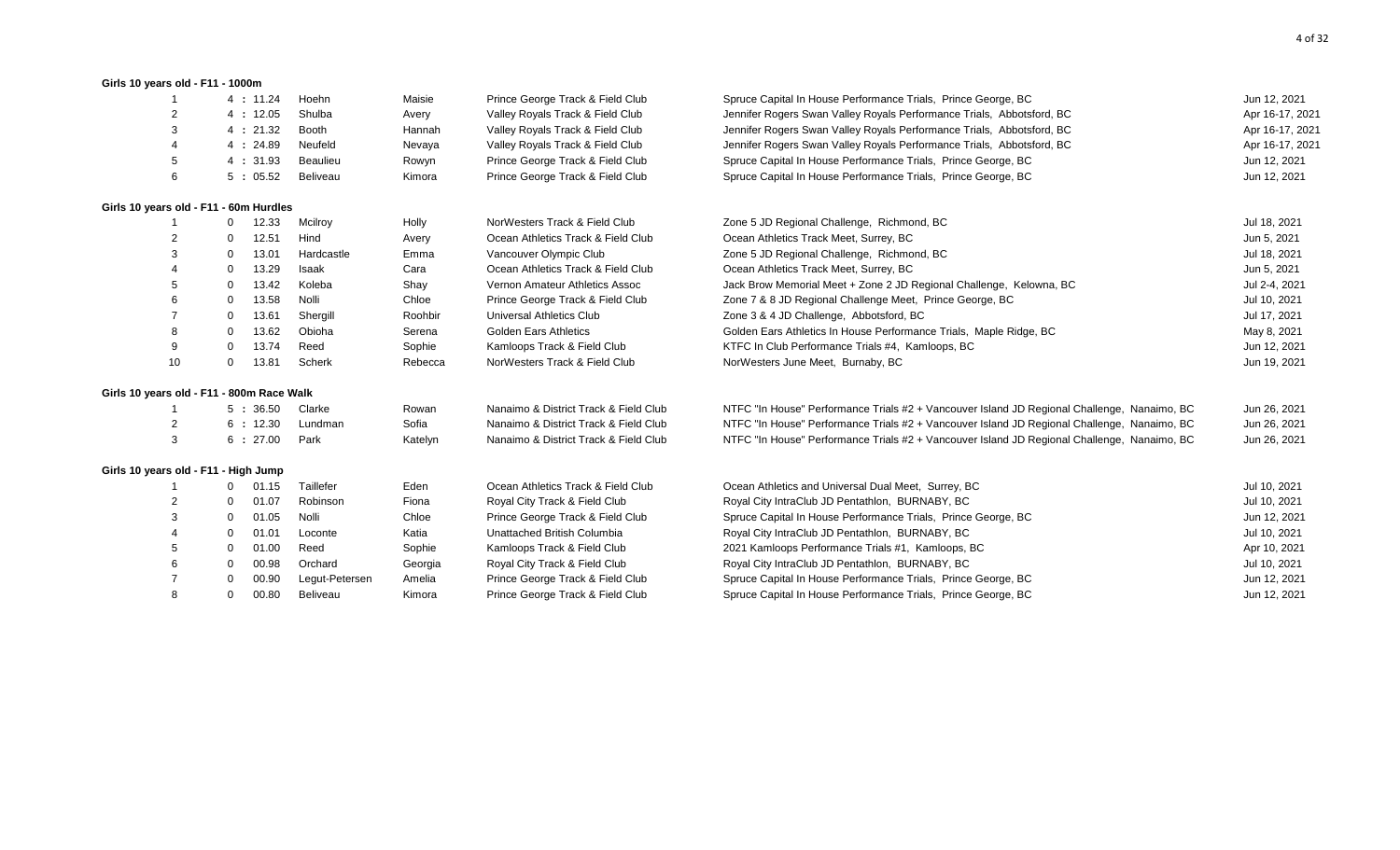#### **Girls 10 years old - F11 - Long Jump**

|                                        | $\Omega$ | 03.59 | Uzozie         | Chioma   | Vancouver Thunderbirds                | Vancouver Thunderbirds Performance Trials #5, Burnaby, BC                                   | Jun 5, 2021  |
|----------------------------------------|----------|-------|----------------|----------|---------------------------------------|---------------------------------------------------------------------------------------------|--------------|
|                                        |          | 03.42 | Stamm          | Elaina   | Vancouver Thunderbirds                | Vancouver Thunderbirds Performance Trials #5, Burnaby, BC                                   | Jun 5, 2021  |
|                                        | $\Omega$ | 03.40 | Taillefer      | Eden     | Ocean Athletics Track & Field Club    | Ocean Athletics In House Performance Trial #4, Surrey, BC                                   | May 28, 2021 |
|                                        | 0        | 03.20 | Hind           | Avery    | Ocean Athletics Track & Field Club    | Ocean Athletics JD Performance Trials #1, Surrey, BC                                        | Apr 17, 2021 |
|                                        | $\Omega$ | 03.14 | Hardcastle     | Emma     | Vancouver Olympic Club                | Zone 5 JD Regional Challenge, Richmond, BC                                                  | Jul 18, 2021 |
|                                        | $\Omega$ | 03.10 | Fontaine       | Maika    | Nanaimo & District Track & Field Club | NTFC "In House" Performance Trials #2 + Vancouver Island JD Regional Challenge, Nanaimo, BC | Jun 26, 2021 |
|                                        |          | 03.09 | Reed           | Sophie   | Kamloops Track & Field Club           | Zone 3 & 4 JD Challenge, Abbotsford, BC                                                     | Jul 17, 2021 |
|                                        | $\Omega$ | 03.03 | Williams       | Elise    | Vancouver Thunderbirds                | Thunderbirds "In Club" Performance Trials #4, Vancouver, BC                                 | May 15, 2021 |
| 9                                      | $\Omega$ | 02.97 | Booth          | Hannah   | Valley Royals Track & Field Club      | Zone 3 & 4 JD Challenge, Abbotsford, BC                                                     | Jul 17, 2021 |
| 10                                     | $\Omega$ | 02.93 | <b>Birkner</b> | Sophia   | Ocean Athletics Track & Field Club    | Ocean Athletics JD Performance Trials #3, Surrey, BC                                        | May 8, 2021  |
| Girls 10 years old - F11 - ShotPut 2kg |          |       |                |          |                                       |                                                                                             |              |
|                                        |          | 08.51 | Gabri          | Anhad    | South Surrey Athletics                | OAC Fall Twilight Meet, Kelowna, BC                                                         | Oct 20, 2021 |
|                                        |          | 06.40 | Taillefer      | Eden     | Ocean Athletics Track & Field Club    | Ocean Athletics In House Performance Trial #4, Surrey, BC                                   | May 28, 2021 |
|                                        | $\Omega$ | 05.84 | Nolli          | Chloe    | Prince George Track & Field Club      | Spruce Capital In House Performance Trials, Prince George, BC                               | Jun 12, 2021 |
|                                        | $\Omega$ | 04.93 | Nolli          | Cayla    | Prince George Track & Field Club      | Spruce Capital In House Performance Trials, Prince George, BC                               | Jun 12, 2021 |
|                                        | $\Omega$ | 04.87 | Campbell       | Samantha | Vancouver Thunderbirds                | Thunderbirds "In Club" Performance Trials #4, Vancouver, BC                                 | May 15, 2021 |
|                                        | $\Omega$ | 04.68 | Shah           | Zoey     | NorWesters Track & Field Club         | Zone 5 JD Regional Challenge, Richmond, BC                                                  | Jul 18, 2021 |
|                                        | $\Omega$ | 04.67 | Walker         | Keil     | NorWesters Track & Field Club         | NorWesters June Meet, Burnaby, BC                                                           | Jun 19, 2021 |
|                                        | $\Omega$ | 04.57 | McIlroy        | Holly    | NorWesters Track & Field Club         | NorWesters June Meet, Burnaby, BC                                                           | Jun 19, 2021 |
| 9                                      | $\Omega$ | 04.41 | Taillefer      | Eden     | Ocean Athletics Track & Field Club    | Ocean Athletics and Universal Dual Meet, Surrey, BC                                         | Jul 10, 2021 |
| 10                                     | $\Omega$ | 04.40 | Lundman        | Sofia    | Nanaimo & District Track & Field Club | NTFC "In House" Performance Trials #2 + Vancouver Island JD Regional Challenge, Nanaimo, BC | Jun 26, 2021 |
| Girls 10 years old - F11 - Discus 750g |          |       |                |          |                                       |                                                                                             |              |
|                                        | $\Omega$ | 22.99 | Gabri          | Anhad    | South Surrey Athletics                | Cory Holly Classic Open Throws Competition 2021, Vernon, BC                                 | Aug 28, 2021 |
| 2                                      | $\Omega$ | 12.07 | Shah           | Zoey     | NorWesters Track & Field Club         | Zone 5 JD Regional Challenge, Richmond, BC                                                  | Jul 18, 2021 |
|                                        | 0        | 11.60 | Mcilroy        | Holly    | NorWesters Track & Field Club         | Zone 5 JD Regional Challenge, Richmond, BC                                                  | Jul 18, 2021 |
|                                        | $\Omega$ | 08.18 | <b>Booth</b>   | Hannah   | Valley Royals Track & Field Club      | Zone 3 & 4 JD Challenge, Abbotsford, BC                                                     | Jul 17, 2021 |
|                                        | $\Omega$ | 07.42 | Beliveau       | Kimora   | Prince George Track & Field Club      | Zone 7 & 8 JD Regional Challenge Meet, Prince George, BC                                    | Jul 10, 2021 |
|                                        | $\Omega$ | 07.23 | Park           | Katelyn  | Nanaimo & District Track & Field Club | NTFC "In House" Performance Trials #2 + Vancouver Island JD Regional Challenge, Nanaimo, BC | Jun 26, 2021 |
|                                        | 0        | 07.00 | Hoehn          | Maisie   | Prince George Track & Field Club      | Spruce Capital In House Performance Trials, Prince George, BC                               | Jun 12, 2021 |
|                                        | $\Omega$ | 06.05 | Scherk         | Rebecca  | NorWesters Track & Field Club         | NorWesters June Meet, Burnaby, BC                                                           | Jun 19, 2021 |
|                                        |          | 05.93 | Walker         | Keil     | NorWesters Track & Field Club         | NorWesters June Meet, Burnaby, BC                                                           | Jun 19, 2021 |
| 10                                     | $\Omega$ | 04.81 | Beaulieu       | Rowyn    | Prince George Track & Field Club      | Spruce Capital In House Performance Trials, Prince George, BC                               | Jun 12, 2021 |
|                                        |          |       |                |          |                                       |                                                                                             |              |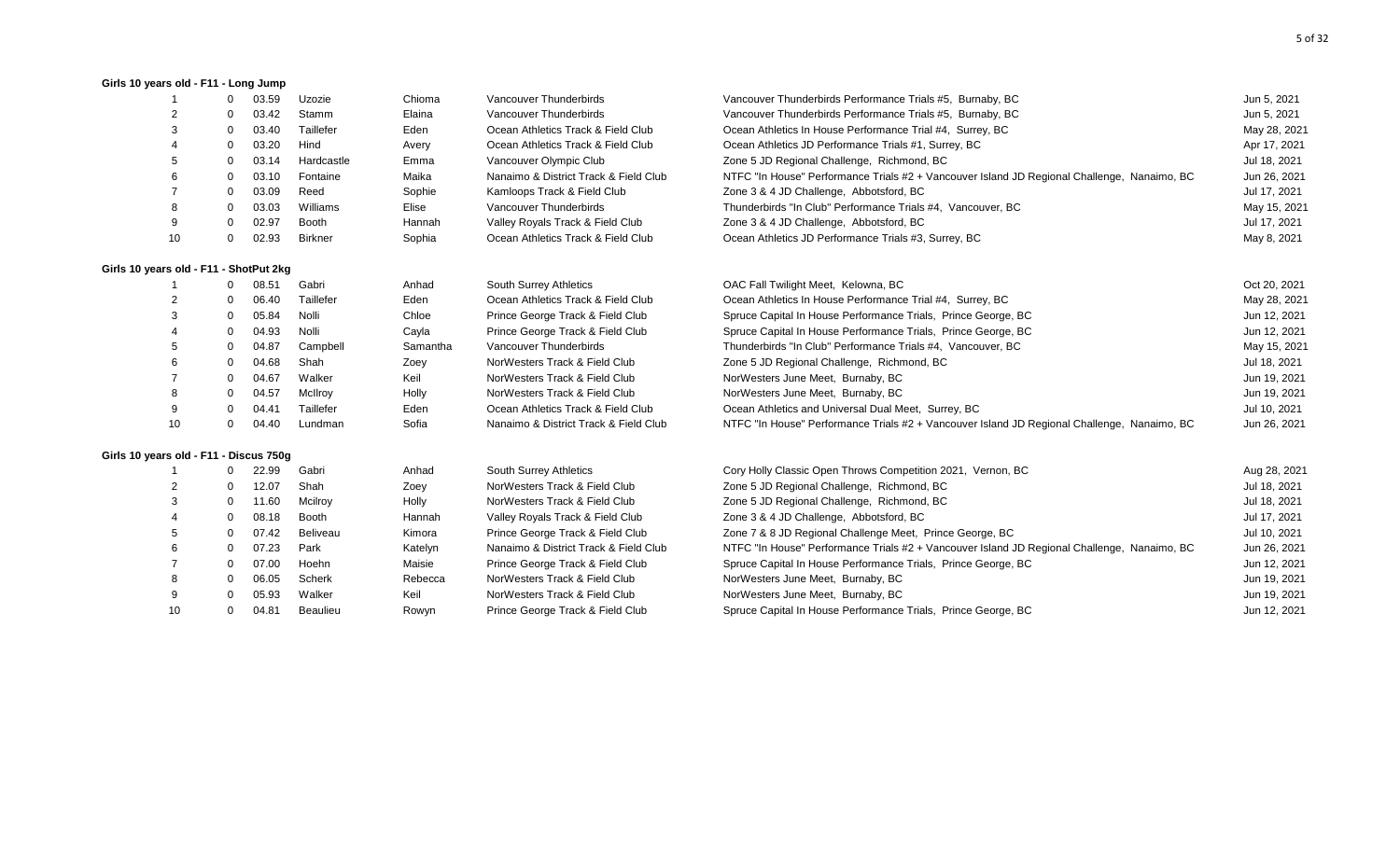#### **Girls 10 years old - F11 - Javelin 400g**

| -1                                    | 0            | 11.33  | Seguin        | Naya      | Ocean Athletics Track & Field Club | Ocean Athletics and Universal Dual Meet, Surrey, BC              | Jul 10, 2021    |
|---------------------------------------|--------------|--------|---------------|-----------|------------------------------------|------------------------------------------------------------------|-----------------|
| $\overline{2}$                        | $\Omega$     | 10.16  | Nolli         | Chloe     | Prince George Track & Field Club   | Spruce Capital In House Performance Trials, Prince George, BC    | Jun 12, 2021    |
| 3                                     | $\Omega$     | 08.89  | Beliveau      | Kimora    | Prince George Track & Field Club   | Spruce Capital In House Performance Trials, Prince George, BC    | Jun 12, 2021    |
|                                       | $\Omega$     | 08.47  | Scherk        | Rebecca   | NorWesters Track & Field Club      | NorWesters June Meet, Burnaby, BC                                | Jun 19, 2021    |
| 5                                     | $\Omega$     | 08.33  | Walker        | Keil      | NorWesters Track & Field Club      | NorWesters June Meet, Burnaby, BC                                | Jun 19, 2021    |
|                                       | $\Omega$     | 08.32  | Taillefer     | Eden      | Ocean Athletics Track & Field Club | Ocean Athletics and Universal Dual Meet, Surrey, BC              | Jul 10, 2021    |
|                                       | $\mathbf 0$  | 07.91  | Ditner        | Lyla      | Prince George Track & Field Club   | Spruce Capital In House Performance Trials, Prince George, BC    | Jun 12, 2021    |
| 8                                     | 0            | 07.36  | Hoehn         | Maisie    | Prince George Track & Field Club   | Spruce Capital In House Performance Trials, Prince George, BC    | Jun 12, 2021    |
| 9                                     | 0            | 06.90  | Hind          | Avery     | Ocean Athletics Track & Field Club | Ocean Athletics JD Performance Trials #1, Surrey, BC             | Apr 17, 2021    |
| 10                                    | 0            | 06.89  | McIlroy       | Holly     | NorWesters Track & Field Club      | NorWesters June Meet, Burnaby, BC                                | Jun 19, 2021    |
| Girls 10 years old - F11 - Pentathlon |              |        |               |           |                                    |                                                                  |                 |
| $\overline{1}$                        | 0            | 777.00 | Robinson      | Fiona     | Royal City Track & Field Club      | Royal City IntraClub JD Pentathlon, BURNABY, BC                  | Jul 10, 2021    |
| $\overline{2}$                        | ∩            | 669.00 | Loconte       | Katia     | Unattached British Columbia        | Royal City IntraClub JD Pentathlon, BURNABY, BC                  | Jul 10, 2021    |
| 3                                     | $\Omega$     | 638.00 | Orchard       | Georgia   | Royal City Track & Field Club      | Royal City IntraClub JD Pentathlon, BURNABY, BC                  | Jul 10, 2021    |
| Girls 11 years old - F10 - 60m        |              |        |               |           |                                    |                                                                  |                 |
|                                       | 0            | 09.04  | Cheung        | Victoria  | Vancouver Thunderbirds             | Thunderbirds "In Club" Performance Trials #4, Vancouver, BC      | May 15, 2021    |
|                                       | $\Omega$     | 09.20  | Grimm         | Naya      | Kamloops Track & Field Club        | Kamloops In Club Performance Trials #6, Kamloops, BC             | May 29, 2021    |
| 3                                     | $\mathbf 0$  | 09.28  | Rogalski      | Nicola    | <b>Golden Ears Athletics</b>       | Ocean Athletics and Universal Dual Meet, Surrey, BC              | Jul 10, 2021    |
|                                       | $\mathbf 0$  | 09.61  | Budhiraja     | Jiya      | Vancouver Thunderbirds             | Thunderbirds "In Club" Performance Trials #4, Vancouver, BC      | May 15, 2021    |
|                                       | $\Omega$     | 09.67  | Leschuk       | Faith     | Coquitlam Cheetahs                 | Coquitlam Cheetahs In-House Performance Trials #5, Coquitlam, BC | Jun 12-13, 2021 |
|                                       | $\Omega$     | 09.67  | Petkov        | Karina    | Vancouver Thunderbirds             | Zone 5 JD Regional Challenge, Richmond, BC                       | Jul 18, 2021    |
|                                       | $\Omega$     | 09.68  | Mcgrath       | Ciara     | Ocean Athletics Track & Field Club | Ocean Athletics JD Performance Trials #1, Surrey, BC             | Apr 17, 2021    |
|                                       | $\Omega$     | 09.79  | Lane          | Carly     | Vancouver Thunderbirds             | Zone 5 JD Regional Challenge, Richmond, BC                       | Jul 18, 2021    |
| 9                                     | 0            | 09.80  | Debanks       | Vanessa   | Ocean Athletics Track & Field Club | Ocean Athletics and Universal Dual Meet, Surrey, BC              | Jul 10, 2021    |
| 10                                    | $\mathbf 0$  | 09.83  | Veloso        | Kayla     | Coquitlam Cheetahs                 | Coquitlam Cheetahs In-House Performance Trials #5, Coquitlam, BC | Jun 12-13, 2021 |
| Girls 11 years old - F10 - 100m       |              |        |               |           |                                    |                                                                  |                 |
| $\mathbf{1}$                          | $\mathbf{0}$ | 14.18  | Chariandy     | Maya      | Vancouver Thunderbirds             | Thunderbirds "In Club" Performance Trials #1, Vancouver, BC      | Mar 27, 2021    |
| 2                                     | 0            | 14.23  | Wade          | Rylen     | <b>Coquitlam Cheetahs</b>          | Zone 3 & 4 JD Challenge, Abbotsford, BC                          | Jul 17, 2021    |
| 3                                     | 0            | 14.38  | Grimm         | Naya      | Kamloops Track & Field Club        | Zone 3 & 4 JD Challenge, Abbotsford, BC                          | Jul 17, 2021    |
|                                       | 0            | 14.87  | Cheung        | Victoria  | Vancouver Thunderbirds             | Vancouver Thunderbirds Performance Trial, Burnaby, BC            | Jul 10, 2021    |
|                                       | 0            | 15.15  | Rogalski      | Nicola    | <b>Golden Ears Athletics</b>       | Zone 3 & 4 JD Challenge, Abbotsford, BC                          | Jul 17, 2021    |
|                                       | 0            | 15.32  | Obazughanmwen | Faith     | Universal Athletics Club           | Ocean Athletics and Universal Dual Meet, Surrey, BC              | Jul 10, 2021    |
|                                       | 0            | 15.38  | Leschuk       | Faith     | <b>Coquitlam Cheetahs</b>          | Zone 3 & 4 JD Challenge, Abbotsford, BC                          | Jul 17, 2021    |
|                                       | $\mathbf 0$  | 15.45  | Halwas        | Kaylyn    | Valley Royals Track & Field Club   | Valley Royals In House Performance Trials, Abbotsford, BC        | Jun 17, 2021    |
|                                       | $\Omega$     | 15.45  | Mcgrath       | Ciara     | Ocean Athletics Track & Field Club | Ocean Athletics Track Meet, Surrey, BC                           | Jun 5, 2021     |
| 10                                    | $\Omega$     | 15.46  | Salonga       | Francesca | Coquitlam Cheetahs                 | Zone 3 & 4 JD Challenge, Abbotsford, BC                          | Jul 17, 2021    |
|                                       |              |        |               |           |                                    |                                                                  |                 |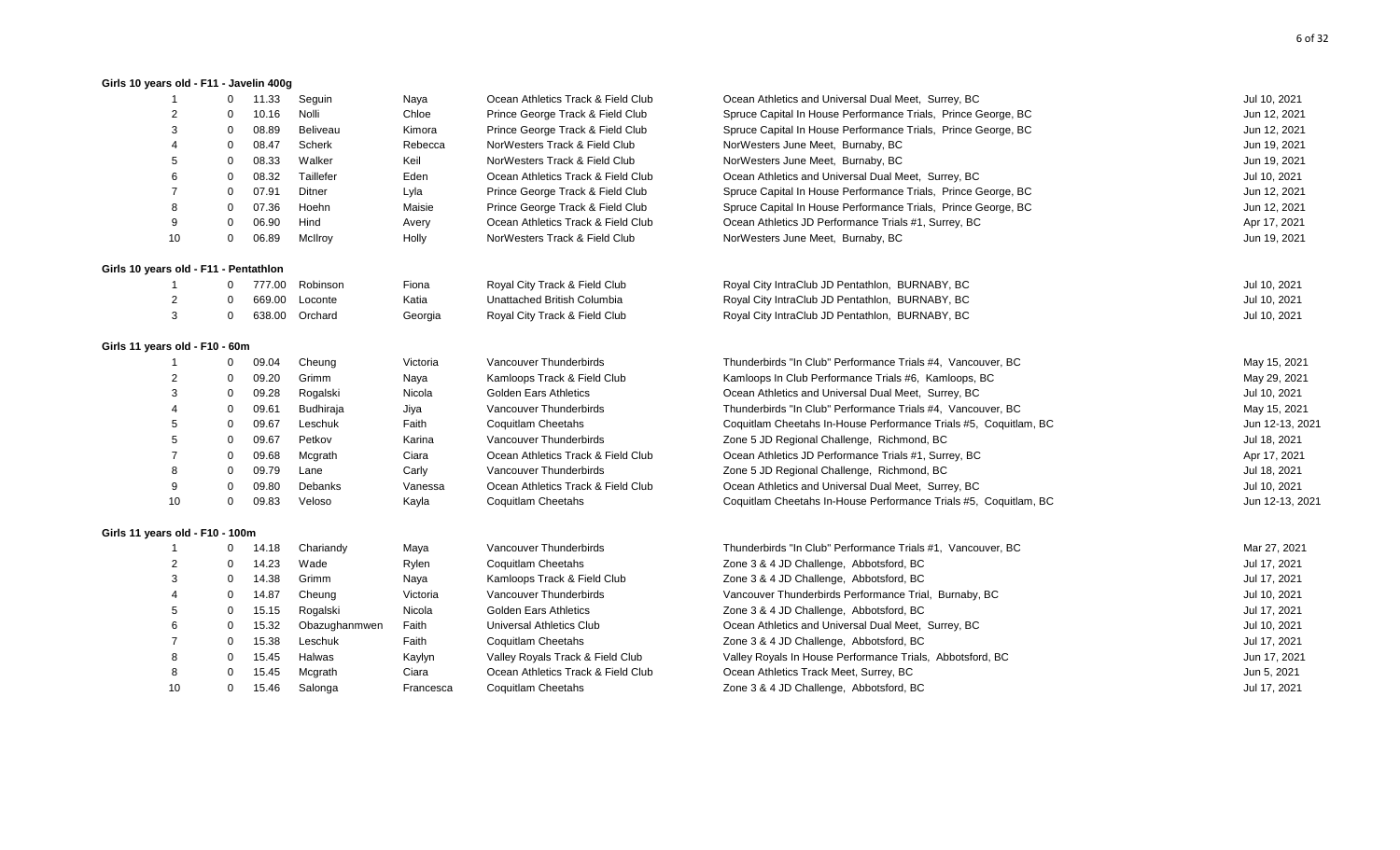#### **Girls 11 years old - F10 - 200m**

| -1                               | 28.07<br>0                             | Chariandy     | Maya      | Vancouver Thunderbirds             | Thunderbirds "In Club" Performance Trials #2, Vancouver, BC           | Apr 10, 2021    |
|----------------------------------|----------------------------------------|---------------|-----------|------------------------------------|-----------------------------------------------------------------------|-----------------|
| $\overline{2}$                   | 30.41<br>$\Omega$                      | Grimm         | Naya      | Kamloops Track & Field Club        | Kamloops Track and Field Club JD and HS In Club Trials, Kamloops, BC  | May 13, 2021    |
| 3                                | 31.73<br>0                             | Mcgrath       | Ciara     | Ocean Athletics Track & Field Club | Ocean Athletics JD Performance Trials #3, Surrey, BC                  | May 8, 2021     |
|                                  | 32.08<br>0                             | Obazughanmwen | Faith     | Universal Athletics Club           | Ocean Athletics and Universal Dual Meet, Surrey, BC                   | Jul 10, 2021    |
|                                  | $\mathbf 0$<br>32.19                   | Mou           | Belinda   | Prince George Track & Field Club   | Spruce Capital In House Performance Trials, Prince George, BC         | Jun 12, 2021    |
| 6                                | 32.54<br>$\Omega$                      | Halwas        | Kaylyn    | Valley Royals Track & Field Club   | Valley Royals In House Performance Trials, Abbotsford, BC             | Jun 17, 2021    |
|                                  | 33.28<br>$\Omega$                      | Rogalski      | Nicola    | <b>Golden Ears Athletics</b>       | Golden Ears Athletics In House Performance Trials, Maple Ridge, BC    | May 8, 2021     |
| 8                                | 33.44<br>$\mathbf 0$                   | Day           | Isabelle  | Prince George Track & Field Club   | Spruce Capital In House Performance Trials, Prince George, BC         | Jun 12, 2021    |
| 9                                | 33.45<br>0                             | Kassel        | Amelia    | Valley Royals Track & Field Club   | Valley Royals In House Performance Trials, Abbotsford, BC             | Jun 17, 2021    |
| 10                               | 34.20<br>$\mathbf 0$                   | Van Arkel     | Ilona     | Ocean Athletics Track & Field Club | Ocean Athletics JD Performance Trials #3, Surrey, BC                  | May 8, 2021     |
| Girls 11 years old - F10 - 600m  |                                        |               |           |                                    |                                                                       |                 |
| $\mathbf{1}$                     | 1:50.00                                | Wade          | Rylen     | Coquitlam Cheetahs                 | Zone 3 & 4 JD Challenge, Abbotsford, BC                               | Jul 17, 2021    |
| 2                                | 1:53.88                                | Grimm         | Naya      | Kamloops Track & Field Club        | 2021 Kamloops Performance Trials #4, Kamloops, BC                     | Apr 24, 2021    |
| 3                                | 1:59.74                                | Lang          | Charlotte | Vancouver Thunderbirds             | Thunderbirds "In Club" Performance Trials #4, Vancouver, BC           | May 15, 2021    |
| 4                                | 2:00.10                                | Jane          | Serowka   | Unattached British Columbia        | Harriers In Club Performance Trials #4, Victoria, BC                  | Jun 6, 2021     |
| 5                                | 2:00.86                                | Azadeh        | Bahar     | Ocean Athletics Track & Field Club | Ocean Athletics JD Performance Trials #1, Surrey, BC                  | Apr 17, 2021    |
| 6                                | 2 : 04.14                              | Donahue       | Norah     | Coquitlam Cheetahs                 | Zone 3 & 4 JD Challenge, Abbotsford, BC                               | Jul 17, 2021    |
| $\overline{7}$                   | 2:06.85                                | Blesch        | Madeleine | Vancouver Thunderbirds             | Thunderbirds "In Club" Performance Trials #4, Vancouver, BC           | May 15, 2021    |
| 8                                | 2 : 07.95                              | Mostowy       | Simone    | Okanagan Athletics Club            | Jack Brow Memorial Meet + Zone 2 JD Regional Challenge, Kelowna, BC   | Jul 2-4, 2021   |
| 9                                | 2:08.43                                | Veloso        | Kayla     | <b>Coquitlam Cheetahs</b>          | Coquitlam Cheetahs In-House Performance Trials #5, Coquitlam, BC      | Jun 12-13, 2021 |
| 10                               | 2:08.63                                | Forsyth       | Emily     | Royal City Track & Field Club      | Zone 3 & 4 JD Challenge, Abbotsford, BC                               | Jul 17, 2021    |
| Girls 11 years old - F10 - 1000m |                                        |               |           |                                    |                                                                       |                 |
| $\overline{1}$                   | 3:30.23                                | Lang          | Charlotte | Vancouver Thunderbirds             | Vancouver Thunderbirds Performance Trials #5, Burnaby, BC             | Jun 5, 2021     |
| 2                                | 3:50.14                                | <b>Blesch</b> | Madeleine | Vancouver Thunderbirds             | Vancouver Thunderbirds Performance Trial, Burnaby, BC                 | Jul 10, 2021    |
| 3                                | 4 : 11.68                              | Cadell        | Skye      | Prince George Track & Field Club   | Spruce Capital In House Performance Trials, Prince George, BC         | Jun 12, 2021    |
|                                  | 4 : 11.87                              | Shearcroft    | Sophia    | <b>Golden Ears Athletics</b>       | Golden Ears Athletics In House Performance Trials, Maple Ridge, BC    | May 8, 2021     |
| 5                                | 4:19.89                                | Kassel        | Amelia    | Valley Royals Track & Field Club   | Jennifer Rogers Swan Valley Royals Performance Trials, Abbotsford, BC | Apr 16-17, 2021 |
| 6                                | 4:20.80                                | Roberts       | Kayleigh  | Kamloops Track & Field Club        | Kamloops In Club Performance Trials #6, Kamloops, BC                  | May 29, 2021    |
|                                  | Girls 11 years old - F10 - 60m Hurdles |               |           |                                    |                                                                       |                 |
| $\overline{1}$                   | 10.64<br>$\mathbf{0}$                  | Cheung        | Victoria  | Vancouver Thunderbirds             | Vancouver Thunderbirds Performance Trial, Burnaby, BC                 | Jul 10, 2021    |
| 2                                | $\mathbf 0$<br>10.78                   | Grimm         | Naya      | Kamloops Track & Field Club        | Jack Brow Memorial Meet + Zone 2 JD Regional Challenge, Kelowna, BC   | Jul 2-4, 2021   |
| 3                                | $\mathbf{0}$<br>11.05                  | Wade          | Rylen     | Coquitlam Cheetahs                 | Zone 3 & 4 JD Challenge, Abbotsford, BC                               | Jul 17, 2021    |
|                                  | 11.65<br>$\mathbf 0$                   | Lane          | Carly     | Vancouver Thunderbirds             | Vancouver Thunderbirds Performance Trial, Burnaby, BC                 | Jul 10, 2021    |
| 5                                | 11.69<br>0                             | Veloso        | Kayla     | Coquitlam Cheetahs                 | Zone 3 & 4 JD Challenge, Abbotsford, BC                               | Jul 17, 2021    |
| 6                                | 11.70<br>0                             | Mcgrath       | Ciara     | Ocean Athletics Track & Field Club | Ocean Athletics Track Meet, Surrey, BC                                | Jun 5, 2021     |
| $\overline{7}$                   | 11.75<br>0                             | Rogalski      | Nicola    | <b>Golden Ears Athletics</b>       | Ocean Athletics and Universal Dual Meet, Surrey, BC                   | Jul 10, 2021    |
| 8                                | 12.01<br>$\mathbf 0$                   | Leschuk       | Faith     | Coquitlam Cheetahs                 | Zone 3 & 4 JD Challenge, Abbotsford, BC                               | Jul 17, 2021    |
| 9                                | 12.22<br>0                             | Mostowy       | Simone    | Okanagan Athletics Club            | Jack Brow Memorial Meet + Zone 2 JD Regional Challenge, Kelowna, BC   | Jul 2-4, 2021   |
| 10                               | 12.26<br>0                             | Azadeh        | Bahar     | Ocean Athletics Track & Field Club | Ocean Athletics Track Meet, Surrey, BC                                | Jun 5, 2021     |
|                                  |                                        |               |           |                                    |                                                                       |                 |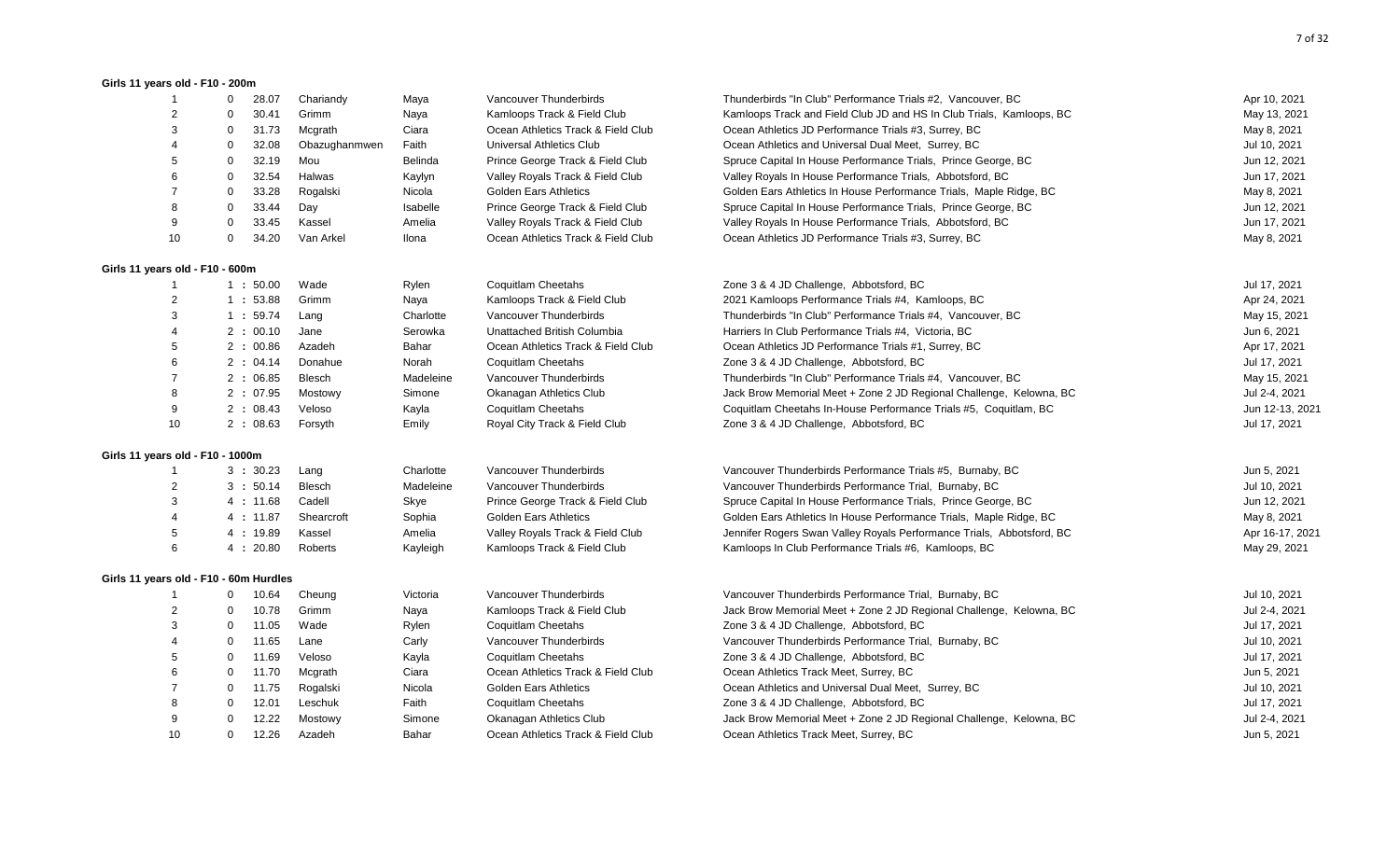#### **Girls 11 years old - F10 - High Jump**

|                                        | 0        | 01.30 | Grimm           | Naya          | Kamloops Track & Field Club        | KTFC In Club Performance Trials #4, Kamloops, BC                    | Jun 12, 2021    |
|----------------------------------------|----------|-------|-----------------|---------------|------------------------------------|---------------------------------------------------------------------|-----------------|
| 2                                      | 0        | 01.27 | Veloso          | Kayla         | Coquitlam Cheetahs                 | Zone 3 & 4 JD Challenge, Abbotsford, BC                             | Jul 17, 2021    |
|                                        | $\Omega$ | 01.20 | <b>Brittain</b> | Molly         | Vancouver Thunderbirds             | Vancouver Thunderbirds Performance Trial, Burnaby, BC               | Jul 10, 2021    |
|                                        | $\Omega$ | 01.20 | Donkor-Leh      | Nayram        | Coquitlam Cheetahs                 | Zone 3 & 4 JD Challenge, Abbotsford, BC                             | Jul 17, 2021    |
| 3                                      | 0        | 01.20 | Lang            | Charlotte     | Vancouver Thunderbirds             | Vancouver Thunderbirds Performance Trials #5, Burnaby, BC           | Jun 5, 2021     |
|                                        | $\Omega$ | 01.16 | Forsyth         | Emily         | Royal City Track & Field Club      | Royal City IntraClub JD Pentathlon, BURNABY, BC                     | Jul 10, 2021    |
|                                        | $\Omega$ | 01.15 | Budhiraja       | Jiya          | Vancouver Thunderbirds             | Vancouver Thunderbirds Performance Trial, Burnaby, BC               | Jul 10, 2021    |
| 8                                      | O        | 01.13 | Mostowy         | Simone        | Okanagan Athletics Club            | Jack Brow Memorial Meet + Zone 2 JD Regional Challenge, Kelowna, BC | Jul 2-4, 2021   |
| 9                                      | $\Omega$ | 01.10 | Azadeh          | Bahar         | Ocean Athletics Track & Field Club | Ocean Athletics and Universal Dual Meet, Surrey, BC                 | Jul 10, 2021    |
| 9                                      | $\Omega$ | 01.10 | Mcgrath         | Ciara         | Ocean Athletics Track & Field Club | Ocean Athletics Track Meet, Surrey, BC                              | Jun 5, 2021     |
| 9                                      | 0        | 01.10 | Way             | <b>Briget</b> | Coquitlam Cheetahs                 | Zone 3 & 4 JD Challenge, Abbotsford, BC                             | Jul 17, 2021    |
| Girls 11 years old - F10 - Long Jump   |          |       |                 |               |                                    |                                                                     |                 |
|                                        | 0        | 03.79 | Rogalski        | Nicola        | <b>Golden Ears Athletics</b>       | Zone 3 & 4 JD Challenge, Abbotsford, BC                             | Jul 17, 2021    |
|                                        | 0        | 03.76 | Grimm           | Naya          | Kamloops Track & Field Club        | Jack Brow Memorial Meet + Zone 2 JD Regional Challenge, Kelowna, BC | Jul 2-4, 2021   |
|                                        | 0        | 03.74 | Petkov          | Karina        | Vancouver Thunderbirds             | Vancouver Thunderbirds Performance Trial, Burnaby, BC               | Jul 10, 2021    |
|                                        | $\Omega$ | 03.73 | Lane            | Carly         | Vancouver Thunderbirds             | Thunderbirds "In Club" Performance Trials #4, Vancouver, BC         | May 15, 2021    |
|                                        | 0        | 03.72 | Debanks         | Vanessa       | Ocean Athletics Track & Field Club | Ocean Athletics and Universal Dual Meet, Surrey, BC                 | Jul 10, 2021    |
|                                        | $\Omega$ | 03.63 | Veloso          | Kayla         | Coquitlam Cheetahs                 | Coquitlam Cheetahs In-House Performance Trials #5, Coquitlam, BC    | Jun 12-13, 2021 |
|                                        | $\Omega$ | 03.60 | Cheung          | Victoria      | Vancouver Thunderbirds             | Thunderbirds "In Club" Performance Trials #4, Vancouver, BC         | May 15, 2021    |
|                                        | $\Omega$ | 03.60 | Debanks         | Vanessa       | Ocean Athletics Track & Field Club | Ocean Athletics In House Performance Trial #4, Surrey, BC           | May 28, 2021    |
| 9                                      | $\Omega$ | 03.52 | Lang            | Charlotte     | Vancouver Thunderbirds             | Vancouver Thunderbirds Performance Trial, Burnaby, BC               | Jul 10, 2021    |
| 10                                     | 0        | 03.49 | Gibbs           | Isabelle      | Vancouver Thunderbirds             | Vancouver Thunderbirds Performance Trials #5, Burnaby, BC           | Jun 5, 2021     |
| Girls 11 years old - F10 - ShotPut 2kg |          |       |                 |               |                                    |                                                                     |                 |
|                                        | 0        | 09.41 | Debanks         | Vanessa       | Ocean Athletics Track & Field Club | Ocean Athletics In House Performance Trial #4, Surrey, BC           | May 28, 2021    |
|                                        | O        | 08.39 | Zabihi          | Tianna        | Kamloops Track & Field Club        | Kamloops In Club Performance Trials #6, Kamloops, BC                | May 29, 2021    |
|                                        | $\Omega$ | 08.09 | Donkor-Leh      | Nayram        | Coquitlam Cheetahs                 | Zone 3 & 4 JD Challenge, Abbotsford, BC                             | Jul 17, 2021    |
|                                        | 0        | 07.24 | Basi            | Esha          | Royal City Track & Field Club      | Zone 3 & 4 JD Challenge, Abbotsford, BC                             | Jul 17, 2021    |
|                                        | $\Omega$ | 06.99 | Debanks         | Vanessa       | Ocean Athletics Track & Field Club | Ocean Athletics and Universal Dual Meet, Surrey, BC                 | Jul 10, 2021    |
|                                        | 0        | 06.14 | Young           | Isabella      | Kajaks Track & Field Club          | Zone 5 JD Regional Challenge, Richmond, BC                          | Jul 18, 2021    |
|                                        | $\Omega$ | 06.03 | Gregory         | Sienna        | <b>Golden Ears Athletics</b>       | Golden Ears Athletics In House Performance Trials, Maple Ridge, BC  | May 8, 2021     |
|                                        | $\Omega$ | 05.92 | <b>Burgart</b>  | Desiree       | Prince George Track & Field Club   | Spruce Capital In House Performance Trials, Prince George, BC       | Jun 12, 2021    |
| 9                                      |          | 05.80 | Taverner        | Kenzie        | Okanagan Athletics Club            | Jack Brow Memorial Meet + Zone 2 JD Regional Challenge, Kelowna, BC | Jul 2-4, 2021   |
| 10                                     | $\Omega$ | 05.73 | Cramer          | Abigail       | Prince George Track & Field Club   | Spruce Capital In House Performance Trials, Prince George, BC       | Jun 12, 2021    |
|                                        |          |       |                 |               |                                    |                                                                     |                 |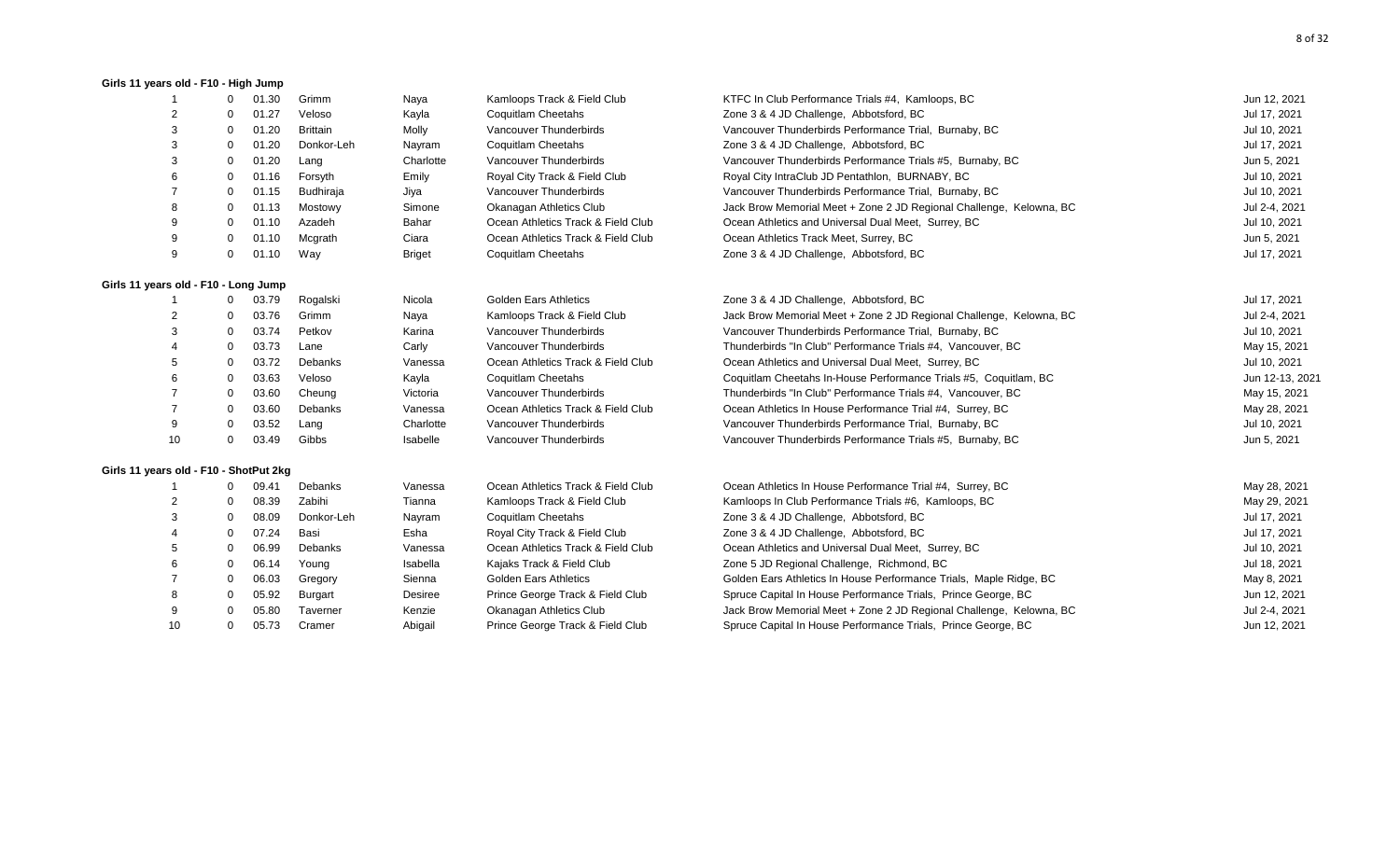#### **Girls 11 years old - F10 - Discus 750g**

| $\mathbf{1}$                            | $\Omega$     | 17.19      | Debanks         | Vanessa       | Ocean Athletics Track & Field Club           | Ocean Athletics and Universal Dual Meet, Surrey, BC                                         | Jul 10, 2021    |
|-----------------------------------------|--------------|------------|-----------------|---------------|----------------------------------------------|---------------------------------------------------------------------------------------------|-----------------|
|                                         | $\Omega$     | 13.94      | Tinsley         | Jessica       | Valley Royals Track & Field Club             | Zone 3 & 4 JD Challenge, Abbotsford, BC                                                     | Jul 17, 2021    |
|                                         | $\mathbf 0$  | 13.37      | Mostowy         | Simone        | Okanagan Athletics Club                      | OAC In Club Twilight Performance Trials # 2, Kelowna, BC                                    | May 20, 2021    |
|                                         | $\Omega$     | 11.91      | Reddin          | Mckinley      | <b>Coquitlam Cheetahs</b>                    | Zone 3 & 4 JD Challenge, Abbotsford, BC                                                     | Jul 17, 2021    |
|                                         | $\mathbf 0$  | 11.36      | Roberts         | Kayleigh      | Kamloops Track & Field Club                  | KTFC In Club Performance Trials #4, Kamloops, BC                                            | Jun 12, 2021    |
|                                         | 0            | 11.05      | Taverner        | Kenzie        | Okanagan Athletics Club                      | OAC In Club Twilight Performance Trials # 2, Kelowna, BC                                    | May 20, 2021    |
|                                         | 0            | 10.37      | Hall            | Anna          | NorWesters Track & Field Club                | Zone 5 JD Regional Challenge, Richmond, BC                                                  | Jul 18, 2021    |
|                                         | 0            | 10.24      | Gregory         | Sienna        | <b>Golden Ears Athletics</b>                 | Golden Ears Athletics In House Performance Trials, Maple Ridge, BC                          | May 8, 2021     |
| 9                                       | 0            | 09.84      | Way             | <b>Briget</b> | <b>Coquitlam Cheetahs</b>                    | Zone 3 & 4 JD Challenge, Abbotsford, BC                                                     | Jul 17, 2021    |
| 10                                      | 0            | 09.79      | <b>Burleigh</b> | Evann         | Prince George Track & Field Club             | Spruce Capital In House Performance Trials, Prince George, BC                               | Jun 12, 2021    |
| Girls 11 years old - F10 - Javelin 400g |              |            |                 |               |                                              |                                                                                             |                 |
|                                         | $\mathbf{0}$ | 16.34      | Debanks         | Vanessa       | Ocean Athletics Track & Field Club           | Ocean Athletics and Universal Dual Meet, Surrey, BC                                         | Jul 10, 2021    |
|                                         | $\Omega$     | 14.77      | Mostowy         | Simone        | <b>Okanagan Athletics Club</b>               | BC Athletics Event Group Challenge - COMBINED EVENTS, Kelowna, BC                           | Jul 17-18, 2021 |
| 3                                       | $\mathbf 0$  | 11.94      | Taverner        | Kenzie        | <b>Okanagan Athletics Club</b>               | Jack Brow Memorial Meet + Zone 2 JD Regional Challenge, Kelowna, BC                         | Jul 2-4, 2021   |
|                                         | $\Omega$     | 11.33      | Roberts         | Kayleigh      | Kamloops Track & Field Club                  | BC Athletics Event Group Challenge - COMBINED EVENTS, Kelowna, BC                           | Jul 17-18, 2021 |
|                                         | $\mathbf 0$  | 10.70      | Veloso          | Kayla         | <b>Coquitlam Cheetahs</b>                    | Coquitlam Cheetahs In-House Performance Trials #5, Coquitlam, BC                            | Jun 12-13, 2021 |
|                                         | $\mathbf 0$  | 10.50      | Petkov          | Eva           | Vancouver Thunderbirds                       | Vancouver Thunderbirds Performance Trial, Burnaby, BC                                       | Jul 10, 2021    |
|                                         | $\mathbf 0$  | 09.58      | Burgart         | Desiree       | Prince George Track & Field Club             | Spruce Capital In House Performance Trials, Prince George, BC                               | Jun 12, 2021    |
|                                         | $\mathbf 0$  | 09.00      | Cui             | Simone        | Vancouver Thunderbirds                       | Thunderbirds "In Club" Performance Trials #4, Vancouver, BC                                 | May 15, 2021    |
| 9                                       | $\mathbf 0$  | 08.83      | Hall            | Anna          | NorWesters Track & Field Club                | NorWesters June Meet, Burnaby, BC                                                           | Jun 19, 2021    |
| 10                                      | $\mathbf 0$  | 08.48      | Way             | <b>Briget</b> | <b>Coquitlam Cheetahs</b>                    | Coquitlam Cheetahs In-House Performance Trials #5, Coquitlam, BC                            | Jun 12-13, 2021 |
| Girls 11 years old - F10 - Pentathlon   |              |            |                 |               |                                              |                                                                                             |                 |
|                                         | 0            |            | 1281.00 Forsyth | Emily         | Royal City Track & Field Club                | Royal City IntraClub JD Pentathlon, BURNABY, BC                                             | Jul 10, 2021    |
| $\overline{2}$                          | $\Omega$     | 631.00 Yeh |                 | Abigail       | Royal City Track & Field Club                | Royal City IntraClub JD Pentathlon, BURNABY, BC                                             | Jul 10, 2021    |
| Girls 12 years old - F09 - 100m         |              |            |                 |               |                                              |                                                                                             |                 |
|                                         | $\mathbf{0}$ | 13.97      | Aulakh-Kahlon   | Tanaz         | Ocean Athletics Track & Field Club           | Ocean Athletics and Universal Dual Meet, Surrey, BC                                         | Jul 10, 2021    |
| $\overline{2}$                          | $\Omega$     | 14.00      | Silva           | Shenuli       | Ocean Athletics Track & Field Club           | Ocean Athletics and Universal Dual Meet, Surrey, BC                                         | Jul 10, 2021    |
| 3                                       | $\mathbf 0$  | 14.04      | Dedas           | Elena         | West Vancouver Track & Field club            | Ground Zero Twilight Classic, Surrey, BC                                                    | Jul 3, 2021     |
|                                         | $\mathbf 0$  | 14.12      | Fraser          | Taya          | <b>Coquitlam Cheetahs</b>                    | Coquitlam Cheetahs In-House Performance Trials #5, Coquitlam, BC                            | Jun 12-13, 2021 |
|                                         | $\mathbf 0$  | 14.26      | Mann            | Upneet        | AirBlastoff Lions Athletics BC               | Zone 3 & 4 JD Challenge, Abbotsford, BC                                                     | Jul 17, 2021    |
|                                         | 0            | 14.30      | Bell            | Tessa         | Nanaimo & District Track & Field Club        | NTFC "In House" Performance Trials #2 + Vancouver Island JD Regional Challenge, Nanaimo, BC | Jun 26, 2021    |
|                                         | 0            | 14.30      | <b>Brand</b>    | Danaea        | Nanaimo & District Track & Field Clubld Club | NTFC "In House" Performance Trials #2 + Vancouver Island JD Regional Challenge, Nanaimo, BC | Jun 26, 2021    |
|                                         | 0            | 14.41      | Pang            | Vanessa       | Vancouver Olympic Club                       | New West Spartans and VOC Track and Field Meet, New Westminster, BC                         | Jun 26, 2021    |
|                                         | 0            | 14.46      | Sales           | Sofia         | Ocean Athletics Track & Field Club           | Ocean Athletics Track Meet, Surrey, BC                                                      | Jun 5, 2021     |
| 10                                      | $\Omega$     | 14.47      | Fitzpatrick     | Caelyn        | Vernon Amateur Athletics Association         | Jack Brow Memorial Meet + Zone 2 JD Regional Challenge, Kelowna, BC                         | Jul 2-4, 2021   |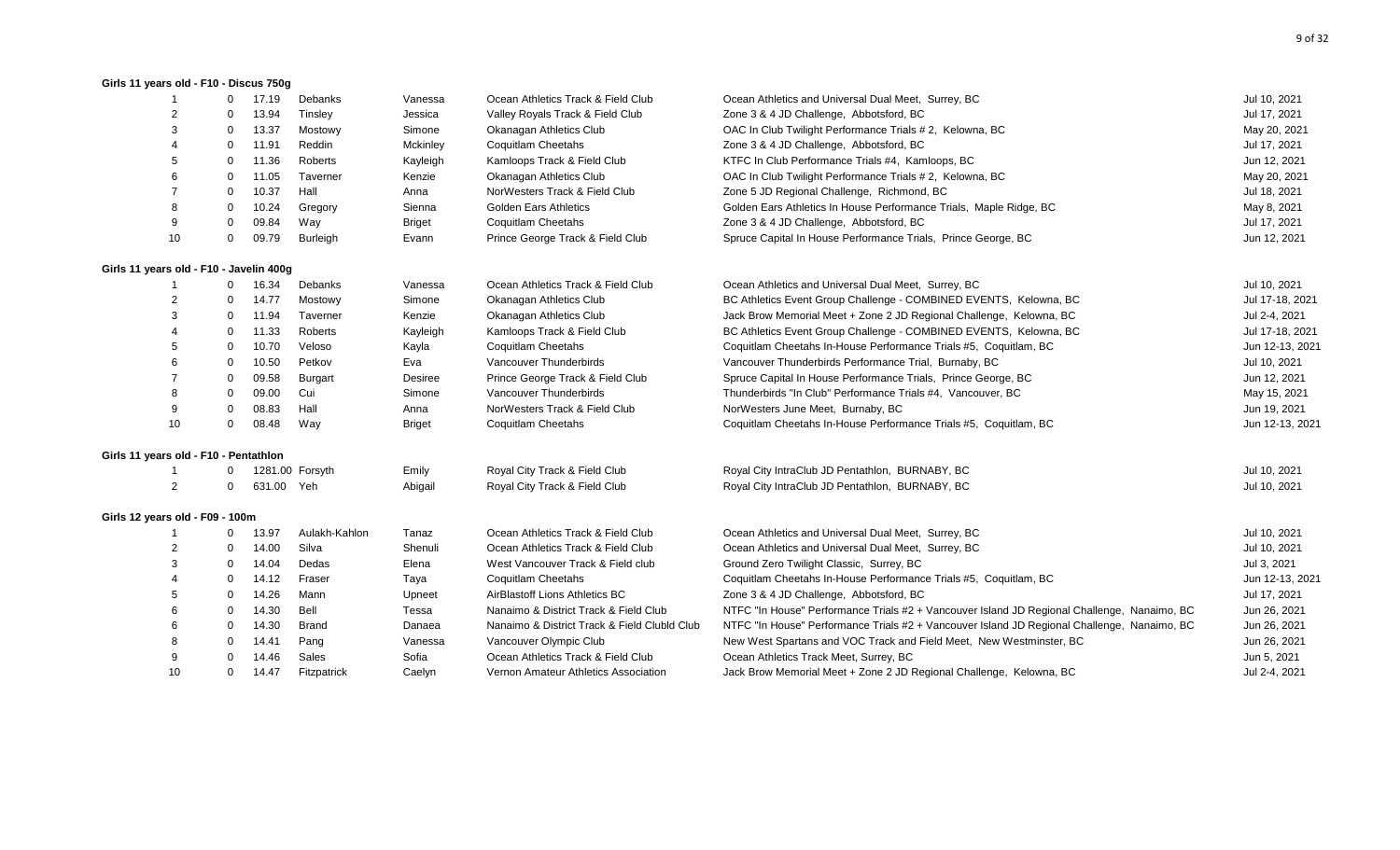#### **Girls 12 years old - F09 - 200m**

|                                  | - 1            | 0              | 29.21     | Sales         | Sofia     | Ocean Athletics Track & Field Club    | Ocean Athletics and Universal Dual Meet, Surrey, BC                   | Jul 10, 2021    |
|----------------------------------|----------------|----------------|-----------|---------------|-----------|---------------------------------------|-----------------------------------------------------------------------|-----------------|
|                                  | $\overline{2}$ | $\Omega$       | 29.23     | Aulakh-Kahlon | Tanaz     | Ocean Athletics Track & Field Club    | Ocean Athletics Track Meet, Surrey, BC                                | Jun 5, 2021     |
|                                  | 3              | $\mathbf 0$    | 29.73     | Pang          | Vanessa   | Vancouver Olympic Club                | New West Spartans and VOC Track and Field Meet, New Westminster, BC   | Jun 26, 2021    |
|                                  |                | $\mathbf 0$    | 30.03     | Vipler        | Annika    | Ocean Athletics Track & Field Club    | Ocean Athletics JD Performance Trials #3, Surrey, BC                  | May 8, 2021     |
|                                  | 5              | $\Omega$       | 30.13     | Fraser        | Taya      | Coquitlam Cheetahs                    | Coquitlam Cheetahs In-House Performance Trials #5, Coquitlam, BC      | Jun 12-13, 2021 |
|                                  | 6              | $\mathbf 0$    | 30.55     | Hatfield      | Sophie    | Valley Royals Track & Field Club      | Valley Royals In House Performance Trials, Abbotsford, BC             | Jun 17, 2021    |
|                                  | 7              | $\Omega$       | 30.80     | Shepherd      | Charlotte | Nanaimo & District Track & Field Club | AVTC Performance Trials #1, Port Alberni, BC                          | Jun 19, 2021    |
|                                  | 8              | $\Omega$       | 31.35     | Mandigo       | Lillian   | Valley Royals Track & Field Club      | Valley Royals In House Performance Trials, Abbotsford, BC             | Jun 17, 2021    |
|                                  | 9              | $\mathbf 0$    | 31.38     | Carruthers    | Kaiya     | Coquitlam Cheetahs                    | Coquitlam Cheetahs In-House Performance Trials #5, Coquitlam, BC      | Jun 12-13, 2021 |
|                                  | 10             | $\mathbf 0$    | 31.77     | Pruden        | Rachael   | Prince George Track & Field Club      | Spruce Capital In House Performance Trials, Prince George, BC         | Jun 12, 2021    |
| Girls 12 years old - F09 - 300m  |                |                |           |               |           |                                       |                                                                       |                 |
|                                  |                | $\mathbf 0$    | 52.02     | Dykema        | Jessica   | NorWesters Track & Field Club         | NorWesters June Meet, Burnaby, BC                                     | Jun 19, 2021    |
|                                  | $\overline{2}$ | $\mathbf 0$    | 52.46     | Mcgrath       | Kiera     | Kamloops Track & Field Club           | KTFC In Club Performance Trials #4, Kamloops, BC                      | Jun 12, 2021    |
|                                  | 3              | $\mathbf 0$    | 53.87     | Vigario       | Savannah  | Kajaks Track & Field Club             | 2021 Kajaks Performance Trials #8, Richmond, BC                       | Jun 20, 2021    |
|                                  |                | $\mathbf 0$    | 55.61     | Bevan         | Jenna     | Kajaks Track & Field Club             | 2021 Kajaks Performance Trials #8, Richmond, BC                       | Jun 20, 2021    |
|                                  | 5              | $\mathbf 0$    | 55.95     | Chan          | Chloe     | Kajaks Track & Field Club             | 2021 Kajaks Performance Trials #8, Richmond, BC                       | Jun 20, 2021    |
|                                  | 6              | $\overline{0}$ | 56.05     | Kennedy       | Katherine | Kajaks Track & Field Club             | 2021 Kajaks Performance Trials #8, Richmond, BC                       | Jun 20, 2021    |
|                                  | $\overline{7}$ | $\mathbf 0$    | 57.55     | <b>Bridge</b> | Allie     | Okanagan Athletics Club               | OAC In Club Twilight Performance Trials, Kelowna, BC                  | Apr 29, 2021    |
|                                  | 8              | $\mathbf 0$    | 57.98     | Westbrook     | Addison   | Valley Royals Track & Field Club      | Jennifer Rogers Swan Valley Royals Performance Trials, Abbotsford, BC | Apr 16-17, 2021 |
| Girls 12 years old - F09 - 800m  |                |                |           |               |           |                                       |                                                                       |                 |
|                                  |                |                | 2:34.20   | Armstrong     | Jaime     | Vancouver Thunderbirds                | Thunderbirds "In Club" Performance Trials #4, Vancouver, BC           | May 15, 2021    |
|                                  | $\overline{2}$ |                | 2:34.23   | <b>Bailey</b> | Paige     | Vancouver Thunderbirds                | Thunderbirds "In Club" Performance Trials #4, Vancouver, BC           | May 15, 2021    |
|                                  | 3              |                | 2:37.55   | Vipler        | Annika    | Ocean Athletics Track & Field Club    | Ocean Athletics Track Meet, Surrey, BC                                | Jun 5, 2021     |
|                                  | 4              |                | 2:37.62   | Smith         | Alexia    | Valley Royals Track & Field Club      | Zone 3 & 4 JD Challenge, Abbotsford, BC                               | Jul 17, 2021    |
|                                  | 5              |                | 2:38.94   | Dehal         | Sasha     | Ocean Athletics Track & Field Club    | Ocean Athletics Track Meet, Surrey, BC                                | Jun 5, 2021     |
|                                  | 6              |                | 2:41.08   | Mar           | Evelyn    | Ocean Athletics Track & Field Club    | Ocean Athletics Track Meet, Surrey, BC                                | Jun 5, 2021     |
|                                  | $\overline{7}$ |                | 2:44.01   | Mindell       | Lily      | Vancouver Thunderbirds                | Thunderbirds "In Club" Performance Trials #4, Vancouver, BC           | May 15, 2021    |
|                                  | 8              |                | 2:45.53   | Vivanco       | Isla      | Ocean Athletics Track & Field Club    | Ocean Athletics and Universal Dual Meet, Surrey, BC                   | Jul 10, 2021    |
|                                  | 9              |                | 2:45.83   | Inkman        | Alexandra | Ocean Athletics Track & Field Club    | Ocean Athletics Track Meet, Surrey, BC                                | Jun 5, 2021     |
|                                  | 10             |                | 2:48.79   | Kennedy       | Katherine | Kajaks Track & Field Club             | Zone 5 JD Regional Challenge, Richmond, BC                            | Jul 18, 2021    |
| Girls 12 years old - F09 - 1200m |                |                |           |               |           |                                       |                                                                       |                 |
|                                  |                |                | 4 : 16.61 | <b>Bailey</b> | Paige     | Vancouver Thunderbirds                | Vancouver Thunderbirds Performance Trial, Burnaby, BC                 | Jul 10, 2021    |
|                                  | $\overline{2}$ |                | 4:37.23   | Kennedy       | Katherine | Kajaks Track & Field Club             | 2021 Kajaks Performance Trials #8, Richmond, BC                       | Jun 20, 2021    |
|                                  | 3              |                | 4:42.42   | Mindell       | Lily      | Vancouver Thunderbirds                | Vancouver Thunderbirds Performance Trial, Burnaby, BC                 | Jul 10, 2021    |
|                                  |                |                | 4:53.77   | Bertoli       | Novalee   | Prince George Track & Field Club      | Spruce Capital In House Performance Trials, Prince George, BC         | Jun 12, 2021    |
|                                  | 5              |                | 4:56.49   | Mcgrath       | Kiera     | Kamloops Track & Field Club           | Kamloops In Club Performance Trials #6, Kamloops, BC                  | May 29, 2021    |
|                                  | 6              |                | 5:06.82   | Westbrook     | Addison   | Valley Royals Track & Field Club      | Jennifer Rogers Swan Valley Royals Performance Trials, Abbotsford, BC | Apr 16-17, 2021 |
|                                  | $\overline{7}$ |                | 5:31.71   | Matthews      | Ava       | Prince George Track & Field Club      | Spruce Capital In House Performance Trials, Prince George, BC         | Jun 12, 2021    |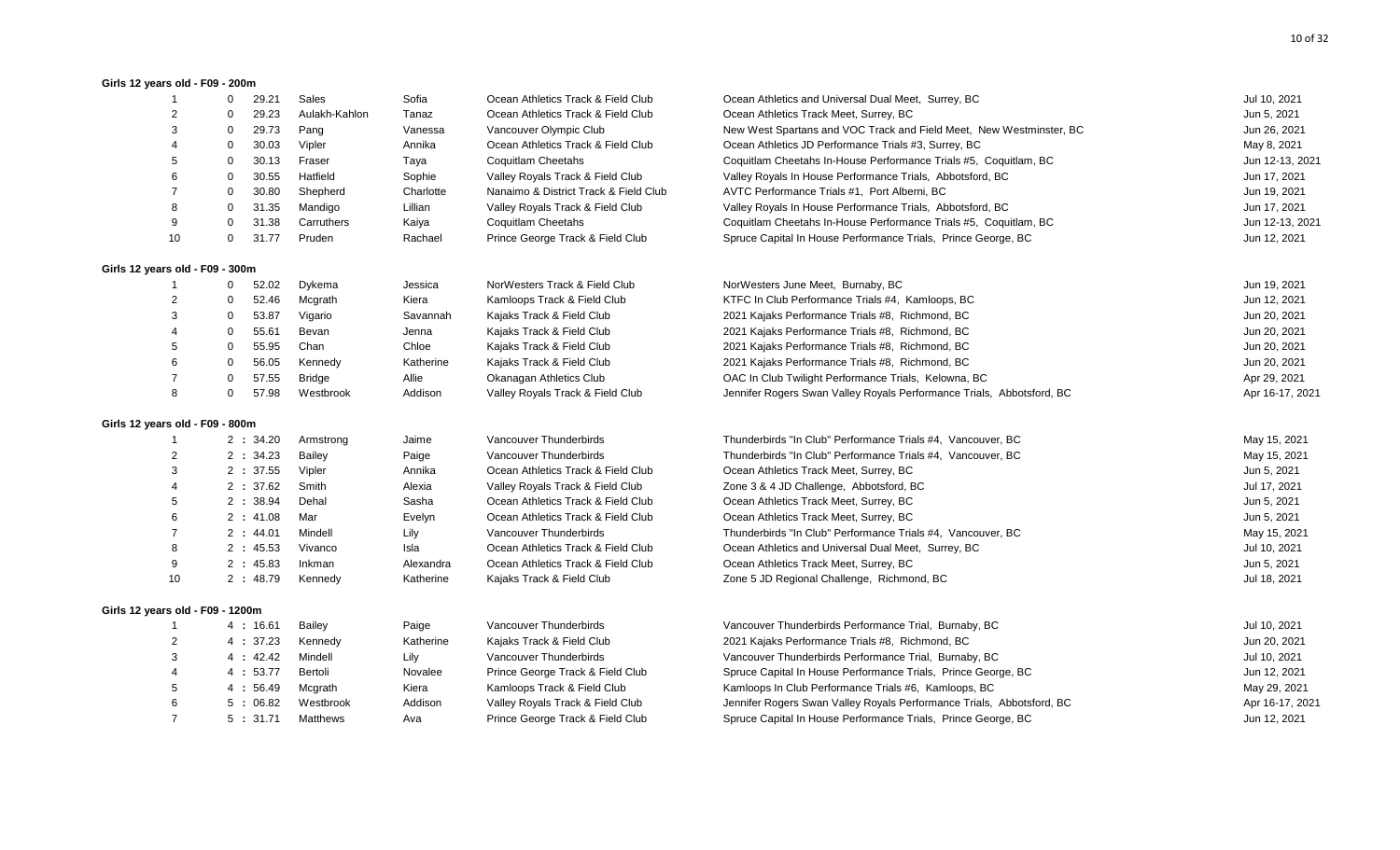#### **Girls 12 years old - F09 - 80m Hurdles**

| -1                                        | $\Omega$       | 14.04   | Dedas         | Elena     | West Vancouver Track & Field club            | Zone 5 JD Regional Challenge, Richmond, BC                                                  | Jul 18, 2021    |
|-------------------------------------------|----------------|---------|---------------|-----------|----------------------------------------------|---------------------------------------------------------------------------------------------|-----------------|
| 2                                         | $\Omega$       | 14.08   | Silva         | Shenuli   | Ocean Athletics Track & Field Club           | Ocean Athletics Track Meet, Surrey, BC                                                      | Jun 5, 2021     |
| 3                                         | $\overline{0}$ | 14.22   | <b>Szucs</b>  | Elisse    | Vancouver Thunderbirds                       | Zone 5 JD Regional Challenge, Richmond, BC                                                  | Jul 18, 2021    |
|                                           | $\Omega$       | 14.46   | Pang          | Vanessa   | Vancouver Olympic Club                       | New West Spartans and VOC Track and Field Meet, New Westminster, BC                         | Jun 26, 2021    |
|                                           | $\Omega$       | 14.80   | Bell          | Tessa     | Nanaimo & District Track & Field Club        | NTFC "In House" Performance Trials #2 + Vancouver Island JD Regional Challenge, Nanaimo, BC | Jun 26, 2021    |
|                                           | $\mathbf 0$    | 14.82   | Hardcastle    | Elizabeth | Vancouver Olympic Club                       | Zone 5 JD Regional Challenge, Richmond, BC                                                  | Jul 18, 2021    |
|                                           | $\overline{0}$ | 14.89   | Horlock       | Lily      | Vancouver Thunderbirds                       | Vancouver Thunderbirds Performance Trial, Burnaby, BC                                       | Jul 10, 2021    |
| 8                                         | $\mathbf 0$    | 14.94   | Vivanco       | Isla      | Ocean Athletics Track & Field Club           | Ocean Athletics In House Performance Trial #4, Surrey, BC                                   | May 28, 2021    |
| 9                                         | $\mathbf 0$    | 14.97   | Vipler        | Annika    | Ocean Athletics Track & Field Club           | Ocean Athletics Track Meet, Surrey, BC                                                      | Jun 5, 2021     |
| 10                                        | 0              | 15.02   | Aulakh-Kahlon | Tanaz     | Ocean Athletics Track & Field Club           | Ocean Athletics and Universal Dual Meet, Surrey, BC                                         | Jul 10, 2021    |
| Girls 12 years old - F09 - 800m Race Walk |                |         |               |           |                                              |                                                                                             |                 |
|                                           |                | 5:23.00 | Brand         | Danaea    | Nanaimo & District Track & Field Clubld Club | NTFC "In House" Performance Trials #2 + Vancouver Island JD Regional Challenge, Nanaimo, BC | Jun 26, 2021    |
| 2                                         |                | 5:24.30 | Jackson       | Shaylee   | Nanaimo & District Track & Field Club        | NTFC "In House" Performance Trials #2 + Vancouver Island JD Regional Challenge, Nanaimo, BC | Jun 26, 2021    |
| Girls 12 years old - F09 - High Jump      |                |         |               |           |                                              |                                                                                             |                 |
|                                           | $\mathbf{0}$   | 01.40   | Armstrong     | Jaime     | Vancouver Thunderbirds                       | Vancouver Thunderbirds Performance Trial, Burnaby, BC                                       | Jul 10, 2021    |
| $\overline{2}$                            | $\mathbf 0$    | 01.30   | Fraser        | Taya      | <b>Coquitlam Cheetahs</b>                    | Coquitlam Cheetahs In-House Performance Trials #5, Coquitlam, BC                            | Jun 12-13, 2021 |
| 3                                         | $\overline{0}$ | 01.25   | Delorme       | Catherine | Vancouver Thunderbirds                       | Vancouver Thunderbirds Performance Trials #5, Burnaby, BC                                   | Jun 5, 2021     |
|                                           | $\overline{0}$ | 01.20   | <b>Brooks</b> | Elliot    | Vancouver Thunderbirds                       | Vancouver Thunderbirds Performance Trial, Burnaby, BC                                       | Jul 10, 2021    |
|                                           | $\overline{0}$ | 01.20   | Dehal         | Sasha     | Ocean Athletics Track & Field Club           | Ocean Athletics and Universal Dual Meet, Surrey, BC                                         | Jul 10, 2021    |
|                                           | $\overline{0}$ | 01.20   | Devji         | Aria      | Royal City Track & Field Club                | Zone 3 & 4 JD Challenge, Abbotsford, BC                                                     | Jul 17, 2021    |
|                                           | $\overline{0}$ | 01.20   | Ingwersen     | Stella    | Valley Royals Track & Field Club             | Zone 3 & 4 JD Challenge, Abbotsford, BC                                                     | Jul 17, 2021    |
|                                           | $\overline{0}$ | 01.20   | Sawatzky      | Lanelle   | Vernon Amateur Athletics Assoc               | OAC Last Chance Meet, Kelowna, BC                                                           | Aug 7, 2021     |
| 9                                         | $\mathbf 0$    | 01.15   | <b>Bridge</b> | Allie     | Okanagan Athletics Club                      | Jack Brow Memorial Meet + Zone 2 JD Regional Challenge, Kelowna, BC                         | Jul 2-4, 2021   |
| 10                                        | $\mathbf 0$    | 01.10   | Harris        | Ainsley   | Prince George Track & Field Club             | Spruce Capital In House Performance Trials, Prince George, BC                               | Jun 12, 2021    |
| Girls 12 years old - F09 - Long Jump      |                |         |               |           |                                              |                                                                                             |                 |
|                                           | $\mathbf 0$    | 04.22   | Silva         | Shenuli   | Ocean Athletics Track & Field Club           | Ocean Athletics and Universal Dual Meet, Surrey, BC                                         | Jul 10, 2021    |
| 2                                         | 0              | 04.19   | Pang          | Vanessa   | Vancouver Olympic Club                       | VOC "Give the Chance" In House Performance Trials, New Westminster, BC                      | May 29, 2021    |
| 3                                         | $\overline{0}$ | 04.13   | Delorme       | Catherine | Vancouver Thunderbirds                       | Thunderbirds "In Club" Performance Trials #4, Vancouver, BC                                 | May 15, 2021    |
|                                           | $\mathbf 0$    | 04.10   | Owen          | Mairead   | Vancouver Thunderbirds                       | Vancouver Thunderbirds Performance Trial, Burnaby, BC                                       | Jul 10, 2021    |
|                                           | $\overline{0}$ | 04.06   | <b>Szucs</b>  | Elisse    | Vancouver Thunderbirds                       | Thunderbirds "In Club" Performance Trials #4, Vancouver, BC                                 | May 15, 2021    |
|                                           | $\overline{0}$ | 04.01   | Bell          | Tessa     | Nanaimo & District Track & Field Club        | NTFC "In House" Performance Trials #2 + Vancouver Island JD Regional Challenge, Nanaimo, BC | Jun 26, 2021    |
|                                           | - 0            | 03.96   | Inkman        | Alexandra | Ocean Athletics Track & Field Club           | Ocean Athletics Track Meet, Surrey, BC                                                      | Jun 5, 2021     |
| 8                                         | - 0            | 03.88   | Khakh         | Nevaya    | Vancouver Thunderbirds                       | Vancouver Thunderbirds Performance Trial, Burnaby, BC                                       | Jul 10, 2021    |
|                                           | -0             | 03.82   | <b>Bailey</b> | Paige     | Vancouver Thunderbirds                       | Zone 5 JD Regional Challenge, Richmond, BC                                                  | Jul 18, 2021    |
| 10                                        | $\mathbf{0}$   | 03.81   | Sales         | Sofia     | Ocean Athletics Track & Field Club           | Ocean Athletics and Universal Dual Meet, Surrey, BC                                         | Jul 10, 2021    |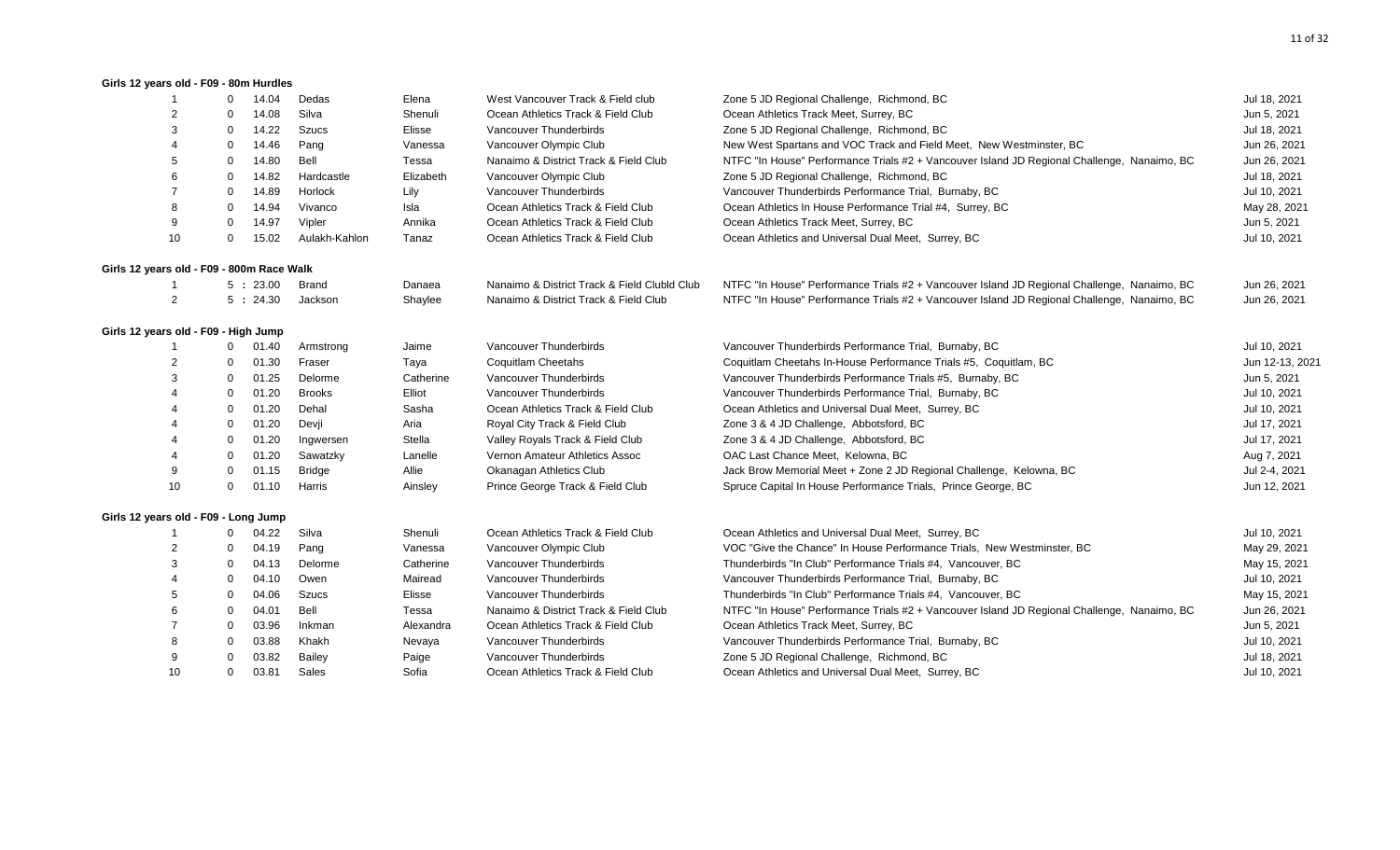#### **Girls 12 years old - F09 - ShotPut 3kg**

| -1                                      | $\Omega$     | 07.75 | Fagbamiye          | Damilola  | Vancouver Thunderbirds                | Thunderbirds "In Club" Performance Trials #4, Vancouver, BC                                 | May 15, 2021    |
|-----------------------------------------|--------------|-------|--------------------|-----------|---------------------------------------|---------------------------------------------------------------------------------------------|-----------------|
|                                         | $\Omega$     | 07.64 | Vivanco            | Isla      | Ocean Athletics Track & Field Club    | Ocean Athletics In House Performance Trial #4, Surrey, BC                                   | May 28, 2021    |
| 3                                       | $\Omega$     | 07.24 | <b>Stevens</b>     | Tatyanna  | Vancouver Thunderbirds                | Thunderbirds "In Club" Performance Trials #4, Vancouver, BC                                 | May 15, 2021    |
|                                         | $\Omega$     | 07.19 | Pruden             | Rachael   | Prince George Track & Field Club      | Zone 7 & 8 JD Regional Challenge Meet, Prince George, BC                                    | Jul 10, 2021    |
| 5                                       | $\Omega$     | 06.97 | Kondolay           | Dhea      | Valley Royals Track & Field Club      | Zone 3 & 4 JD Challenge, Abbotsford, BC                                                     | Jul 17, 2021    |
|                                         | $\Omega$     | 06.52 | Hawkins-Chambers   | Izabella  | Kamloops Track & Field Club           | Kamloops In Club Performance Trials #6, Kamloops, BC                                        | May 29, 2021    |
|                                         | $\Omega$     | 06.48 | Moonsamy           | Anishka   | Nanaimo & District Track & Field Club | NTFC "In House" Performance Trials #2 + Vancouver Island JD Regional Challenge, Nanaimo, BC | Jun 26, 2021    |
| 8                                       | $\Omega$     | 05.82 | Fraser             | Taya      | Coquitlam Cheetahs                    | Coquitlam Cheetahs In-House Performance Trials #5, Coquitlam, BC                            | Jun 12-13, 2021 |
| 9                                       | $\Omega$     | 05.72 | Bertoli            | Novalee   | Prince George Track & Field Club      | Zone 7 & 8 JD Regional Challenge Meet, Prince George, BC                                    | Jul 10, 2021    |
| 10                                      | $\Omega$     | 05.56 | Chan               | Chloe     | Kajaks Track & Field Club             | 2021 Kajaks TFC In Club Performance Trials #6* +HIGH PERFORMANCE EVENTS, Richmond, BC       | May 23, 2021    |
| Girls 12 years old - F09 - Discus 750g  |              |       |                    |           |                                       |                                                                                             |                 |
|                                         | $\mathbf{0}$ | 30.42 | <b>Stevens</b>     | Tatyanna  | Vancouver Thunderbirds                | Zone 5 JD Regional Challenge, Richmond, BC                                                  | Jul 18, 2021    |
| 2                                       | $\mathbf 0$  | 19.07 | Horlock            | Lily      | Vancouver Thunderbirds                | Thunderbirds "In Club" Performance Trials #4, Vancouver, BC                                 | May 15, 2021    |
| 3                                       | 0            | 17.20 | Fagbamiye          | Damilola  | Vancouver Thunderbirds                | Zone 5 JD Regional Challenge, Richmond, BC                                                  | Jul 18, 2021    |
|                                         | 0            | 16.87 | Kondolay           | Dhea      | Valley Royals Track & Field Club      | Zone 3 & 4 JD Challenge, Abbotsford, BC                                                     | Jul 17, 2021    |
|                                         | 0            | 14.77 | Pruden             | Rachael   | Prince George Track & Field Club      | Spruce Capital In House Performance Trials, Prince George, BC                               | Jun 12, 2021    |
|                                         | $\Omega$     | 14.55 | Matthews           | Ava       | Prince George Track & Field Club      | Zone 7 & 8 JD Regional Challenge Meet, Prince George, BC                                    | Jul 10, 2021    |
|                                         | $\mathbf 0$  | 14.29 | Relitz             | Lauren    | Ocean Athletics Track & Field Club    |                                                                                             |                 |
| 8                                       | $\mathbf 0$  | 14.16 | Shepherd           | Charlotte | Nanaimo & District Track & Field Club | NTFC "In House" Performance Trials #2 + Vancouver Island JD Regional Challenge, Nanaimo, BC | Jun 26, 2021    |
| 9                                       | $\Omega$     | 14.09 | Moonsamy           | Anishka   | Nanaimo & District Track & Field Club | AVTC Performance Trials #1, Port Alberni, BC                                                | Jun 19, 2021    |
| 10                                      | $\mathbf 0$  | 13.51 | Inkman             | Alexandra | Ocean Athletics Track & Field Club    |                                                                                             |                 |
| Girls 12 years old - F09 - Javelin 400g |              |       |                    |           |                                       |                                                                                             |                 |
|                                         | $\mathbf{0}$ | 19.71 | Shepherd           | Charlotte | Nanaimo & District Track & Field Club | AVTC Performance Trials #1, Port Alberni, BC                                                | Jun 19, 2021    |
| 2                                       | 0            | 19.09 | Stevens            | Tatyanna  | Vancouver Thunderbirds                | 2021 Kajaks Summer Open, Richmond, BC                                                       | Aug 7, 2021     |
| 3                                       | 0            | 17.24 | Moonsamy           | Anishka   | Nanaimo & District Track & Field Club | AVTC Performance Trials #1, Port Alberni, BC                                                | Jun 19, 2021    |
|                                         | 0            | 16.04 | Horlock            | Lily      | Vancouver Thunderbirds                | Thunderbirds "In Club" Performance Trials #2, Vancouver, BC                                 | Apr 10, 2021    |
|                                         | 0            | 15.77 | Silva              | Shenuli   | Ocean Athletics Track & Field Club    | Ocean Athletics JD Performance Trials #1, Surrey, BC                                        | Apr 17, 2021    |
|                                         | $\mathbf{0}$ | 14.97 | Owen               | Mairead   | Vancouver Thunderbirds                | Vancouver Thunderbirds Performance Trials #5, Burnaby, BC                                   | Jun 5, 2021     |
|                                         | 0            | 14.19 | Lehman             | Sara      | Vancouver Thunderbirds                | Vancouver Thunderbirds Performance Trial, Burnaby, BC                                       | Jul 10, 2021    |
| 8                                       | 0            | 14.00 | Faqbamiye          | Damilola  | Vancouver Thunderbirds                | Vancouver Thunderbirds Performance Trial, Burnaby, BC                                       | Jul 10, 2021    |
| 9                                       | 0            | 13.54 | Hawkins-Chambers   | Izabella  | Kamloops Track & Field Club           | Kamloops Restart Meet, Kamloops, BC                                                         | Jun 26, 2021    |
| 10                                      | 0            | 13.27 | Pruden             | Rachael   | Prince George Track & Field Club      | Spruce Capital In House Performance Trials, Prince George, BC                               | Jun 12, 2021    |
| Girls 12 years old - F09 - Hammer 3kg   |              |       |                    |           |                                       |                                                                                             |                 |
|                                         |              | 16.54 | <b>Blatherwick</b> | Elizabeth | Royal City Track & Field Club         | 2021 Kajaks Summer Open, Richmond, BC                                                       | Aug 7, 2021     |
| $\overline{2}$                          | 0            | 15.15 | <b>Blatherwick</b> | Hope      | Royal City Track & Field Club         | 2021 Kajaks Summer Open, Richmond, BC                                                       | Aug 7, 2021     |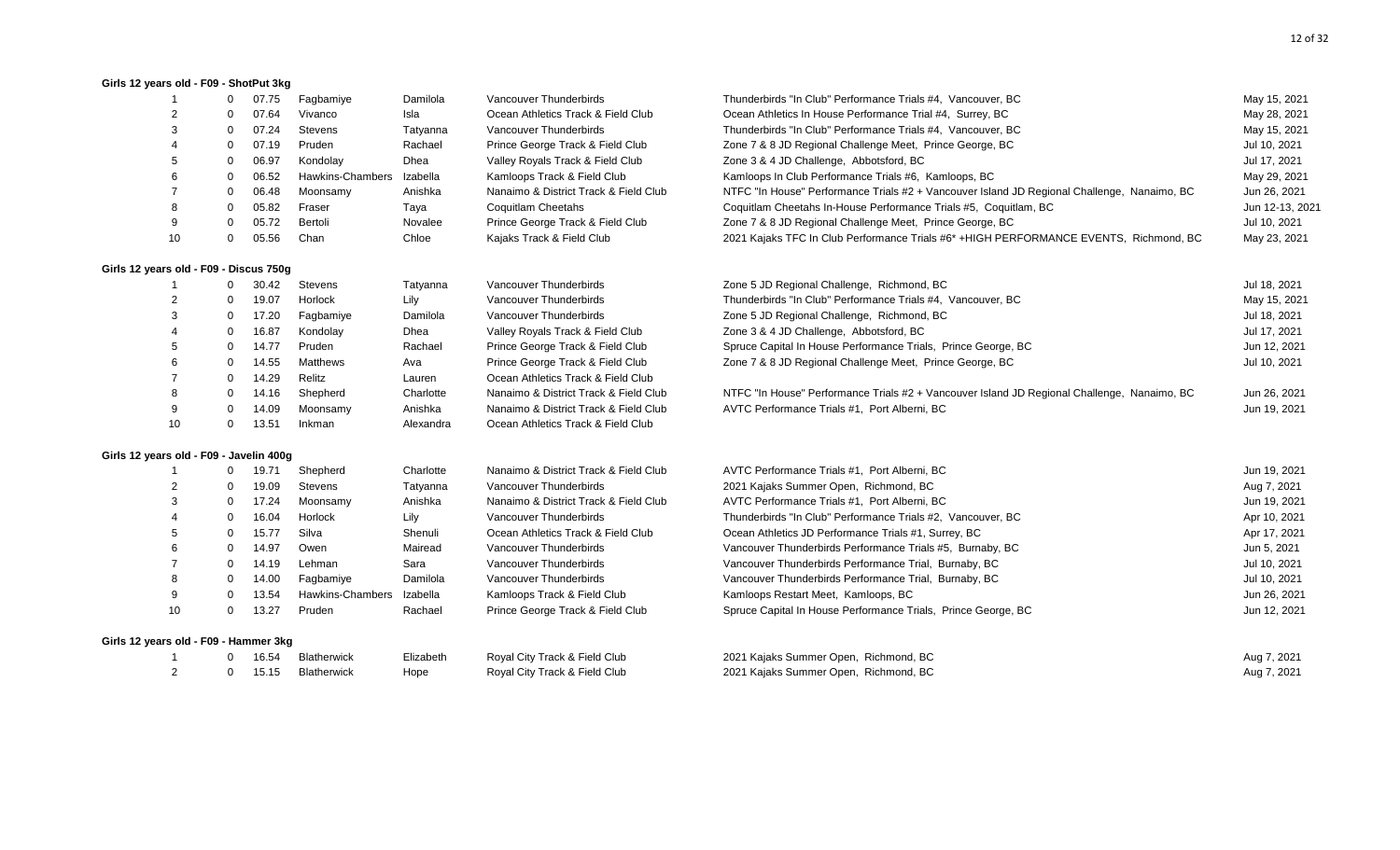# **Girls 13 years old - F08 - 100m**

|                                 | $\Omega$     | 12.97 | Williams         | Aaysia     | Universal Athletics Club              | OAC Last Chance Meet, Kelowna, BC                                                           | Aug 7, 2021     |
|---------------------------------|--------------|-------|------------------|------------|---------------------------------------|---------------------------------------------------------------------------------------------|-----------------|
|                                 | $\Omega$     | 13.36 | Mostowy          | Siena      | Okanagan Athletics Club               | BC Athletics Event Group Challenge - COMBINED EVENTS, Kelowna, BC                           | Jul 17-18, 2021 |
| 3                               | $\Omega$     | 13.41 | Latore           | Alexia     | Universal Athletics Club              | Zone 3 & 4 JD Challenge, Abbotsford, BC                                                     | Jul 17, 2021    |
|                                 | $\Omega$     | 13.61 | Stroda           | Lily       | Unattached British Columbia           | BC Athletics Event Group Challenge - COMBINED EVENTS, Kelowna, BC                           | Jul 17-18, 2021 |
| 5                               | $\Omega$     | 13.65 | Milau            | Rachel     | Vancouver Thunderbirds                | Vancouver Thunderbirds Performance Trial, Burnaby, BC                                       | Jul 10, 2021    |
|                                 | 0            | 13.65 | Omoyeni          | Rantioluwa | <b>Langley Mustangs</b>               | Ocean Athletics and Universal Dual Meet, Surrey, BC                                         | Jul 10, 2021    |
|                                 | $\mathbf 0$  | 13.70 | Gauthier         | Ava        | Nanaimo & District Track & Field Club | NTFC "In House" Performance Trials #2 + Vancouver Island JD Regional Challenge, Nanaimo, BC | Jun 26, 2021    |
|                                 | $\mathbf 0$  | 13.70 | Robinson         | Shae-Lynn  | Nanaimo & District Track & Field Club | NTFC "In House" Performance Trials #2 + Vancouver Island JD Regional Challenge, Nanaimo, BC | Jun 26, 2021    |
| 9                               | 0            | 13.84 | <b>Babcock</b>   | Isobel     | Okanagan Athletics Club               | OAC In Club Performance Trials #3, Kelowna, BC                                              | Jun 12, 2021    |
| 10                              | $\mathbf 0$  | 13.90 | Blake            | Gia        | Unattached British Columbia           | Kamloops Restart Meet, Kamloops, BC                                                         | Jun 26, 2021    |
| Girls 13 years old - F08 - 200m |              |       |                  |            |                                       |                                                                                             |                 |
|                                 | $\mathbf{0}$ | 26.49 | Williams         | Aaysia     | Universal Athletics Club              | BC Athletics Event Group Challenge - COMBINED EVENTS, Kelowna, BC                           | Jul 17-18, 2021 |
|                                 | $\Omega$     | 27.07 | Mostowy          | Siena      | Okanagan Athletics Club               | BC Athletics Event Group Challenge - COMBINED EVENTS, Kelowna, BC                           | Jul 17-18, 2021 |
| З                               | $\mathbf 0$  | 27.58 | Omoyeni          | Rantioluwa | <b>Langley Mustangs</b>               | Ocean Athletics and Universal Dual Meet, Surrey, BC                                         | Jul 10, 2021    |
|                                 | 0            | 27.61 | Stroda           | Lily       | Unattached British Columbia           | BC Athletics Event Group Challenge - COMBINED EVENTS, Kelowna, BC                           | Jul 17-18, 2021 |
| 5                               | $\mathbf 0$  | 27.73 | Roberts          | Kionae     | Prince George Track & Field Club      | Spruce Capital In House Performance Trials, Prince George, BC                               | Jun 12, 2021    |
|                                 | 0            | 28.18 | Babcock          | Isobel     | Okanagan Athletics Club               | BC Athletics Event Group Challenge - COMBINED EVENTS, Kelowna, BC                           | Jul 17-18, 2021 |
|                                 | $\mathbf 0$  | 28.91 | Blake            | Gia        | Unattached British Columbia           | Jack Brow Memorial Meet + Zone 2 JD Regional Challenge, Kelowna, BC                         | Jul 2-4, 2021   |
|                                 | 0            | 29.76 | Olson            | Lucy       | Ocean Athletics Track & Field Club    | Ocean Athletics Track Meet, Surrey, BC                                                      | Jun 5, 2021     |
| 9                               | $\Omega$     | 29.82 | Gauthier         | Ava        | Nanaimo & District Track & Field Club | AVTC Performance Trials #1, Port Alberni, BC                                                | Jun 19, 2021    |
| 10                              | $\mathbf 0$  | 29.98 | <b>Buitelaar</b> | Adrianna   | Valley Royals Track & Field Club      | Valley Royals In House Performance Trials, Abbotsford, BC                                   | Jun 17, 2021    |
| Girls 13 years old - F08 - 300m |              |       |                  |            |                                       |                                                                                             |                 |
|                                 | 0            | 43.63 | Williams         | Aaysia     | Universal Athletics Club              | Jack Brow Memorial Meet + Zone 2 JD Regional Challenge, Kelowna, BC                         | Jul 2-4, 2021   |
| 2                               | $\mathbf 0$  | 44.14 | Roberts          | Kionae     | Prince George Track & Field Club      | Spruce Capital In House Performance Trials, Prince George, BC                               | Jun 12, 2021    |
|                                 | 0            | 44.28 | Blake            | Gia        | Unattached British Columbia           | Jack Brow Memorial Meet + Zone 2 JD Regional Challenge, Kelowna, BC                         | Jul 2-4, 2021   |
|                                 | $\Omega$     | 44.51 | Mostowy          | Siena      | Okanagan Athletics Club               | BC Athletics Event Group Challenge - COMBINED EVENTS, Kelowna, BC                           | Jul 17-18, 2021 |
|                                 | $\mathbf 0$  | 46.18 | Murguly          | Jocelyn    | Prince George Track & Field Club      | PGTFC Sub Zero In House Performance Trials, Prince George, BC                               | May 1, 2021     |
|                                 | $\mathbf 0$  | 47.59 | <b>Buitelaar</b> | Adrianna   | Valley Royals Track & Field Club      | Jennifer Rogers Swan Valley Royals Performance Trials, Abbotsford, BC                       | Apr 16-17, 2021 |
|                                 | $\mathbf 0$  | 47.78 | Omoyeni          | Rantioluwa | Langley Mustangs                      | Langley Mustangs Resurgence "In House" Performance Trial # 1, Langley, BC                   | May 22, 2021    |
|                                 | $\Omega$     | 48.88 | Coles-Lyster     | Campbell   | <b>Golden Ears Athletics</b>          | Golden Ears Athletics In House Performance Trials, Maple Ridge, BC                          | May 8, 2021     |
| 9                               | $\Omega$     | 49.87 | Halwas           | Jasmine    | Valley Royals Track & Field Club      | Jennifer Rogers Swan Valley Royals Performance Trials, Abbotsford, BC                       | Apr 16-17, 2021 |
| 10                              | $\mathbf 0$  | 50.38 | Smith            | Aleah      | Kootenay Chaos Track Club             | Jack Brow Memorial Meet + Zone 2 JD Regional Challenge, Kelowna, BC                         | Jul 2-4, 2021   |
|                                 |              |       |                  |            |                                       |                                                                                             |                 |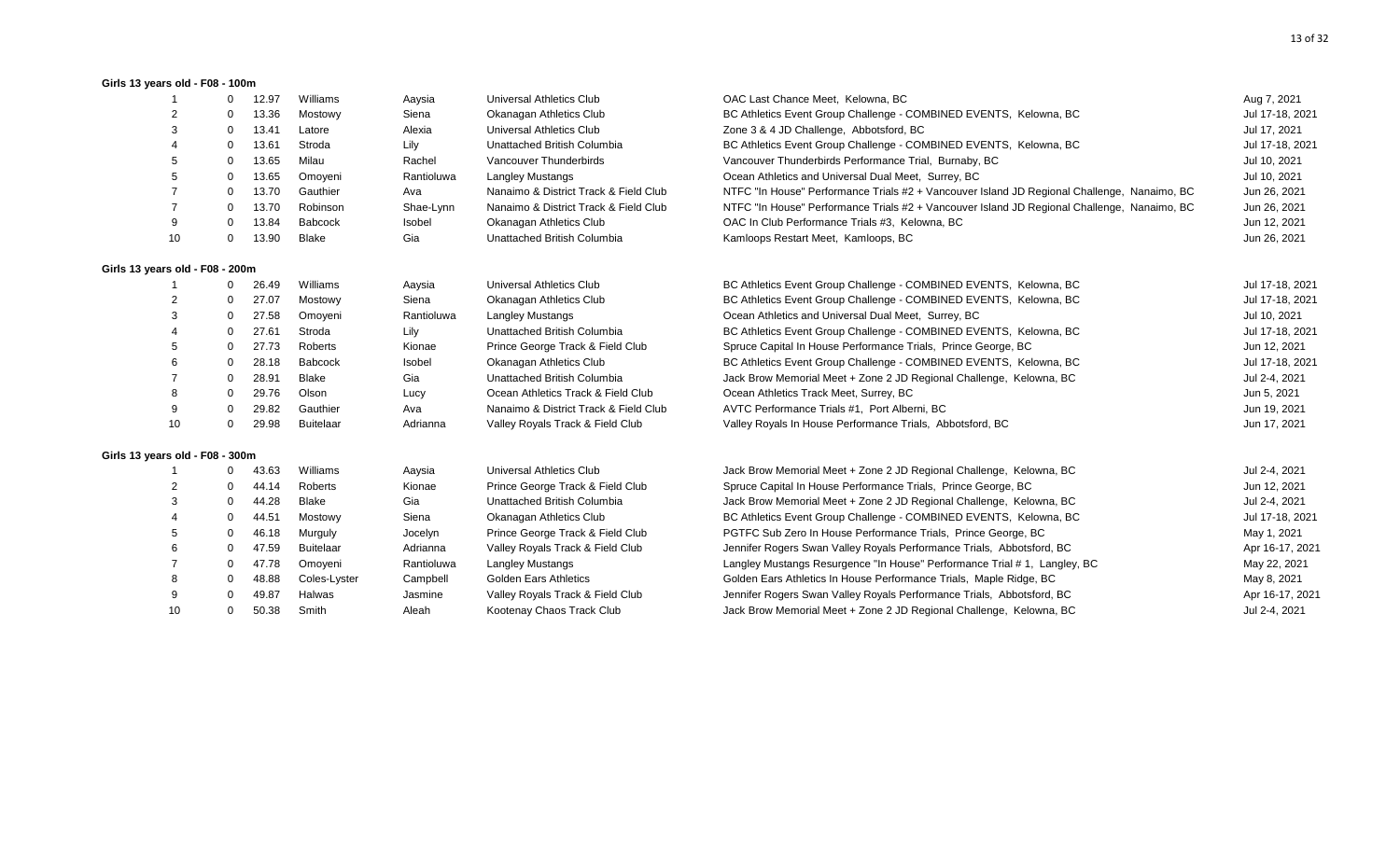#### **Girls 13 years old - F08 - 800m**

|                                  | 2:30.39                                | Milau            | Rachel        | Vancouver Thunderbirds                | Thunderbirds "In Club" Performance Trials #4, Vancouver, BC                                 | May 15, 2021  |
|----------------------------------|----------------------------------------|------------------|---------------|---------------------------------------|---------------------------------------------------------------------------------------------|---------------|
| $\overline{2}$                   | 2:37.71                                | <b>Buitelaar</b> | Adrianna      | Valley Royals Track & Field Club      | Zone 3 & 4 JD Challenge, Abbotsford, BC                                                     | Jul 17, 2021  |
|                                  | 2:38.39                                | Don              | <b>Bianca</b> | <b>Golden Ears Athletics</b>          | Ocean Athletics and Universal Dual Meet, Surrey, BC                                         | Jul 10, 2021  |
|                                  | 2:39.12                                | Forsyth          | Ava           | Royal City Track & Field Club         | Zone 3 & 4 JD Challenge, Abbotsford, BC                                                     | Jul 17, 2021  |
|                                  | 2:39.78                                | Kump             | Ruby          | Kajaks Track & Field Club             | Zone 5 JD Regional Challenge, Richmond, BC                                                  | Jul 18, 2021  |
|                                  | 2:41.47                                | Smith            | Aleah         | Kootenay Chaos Track Club             | Jack Brow Memorial Meet + Zone 2 JD Regional Challenge, Kelowna, BC                         | Jul 2-4, 2021 |
|                                  | 2:42.20                                | Robinson         | Shae-Lynn     | Nanaimo & District Track & Field Club | NTFC "In House" Performance Trials #2 + Vancouver Island JD Regional Challenge, Nanaimo, BC | Jun 26, 2021  |
|                                  | 2:43.00                                | Gauthier         | Ava           | Nanaimo & District Track & Field Club | NTFC "In House" Performance Trials #2 + Vancouver Island JD Regional Challenge, Nanaimo, BC | Jun 26, 2021  |
| 9                                | 2:43.60                                | Roberts          | Cadelle       | Vancouver Thunderbirds                | Thunderbirds "In Club" Performance Trials #4, Vancouver, BC                                 | May 15, 2021  |
| 10                               | 2:45.09                                | <b>Biorn</b>     | Devyn         | Prince George Track & Field Club      | Spruce Capital In House Performance Trials, Prince George, BC                               | Jun 12, 2021  |
| Girls 13 years old - F08 - 1200m |                                        |                  |               |                                       |                                                                                             |               |
|                                  | 4:06.24                                | <b>Buitelaar</b> | Adrianna      | Valley Royals Track & Field Club      | Valley Royals In House Performance Trials, Abbotsford, BC                                   | Jun 17, 2021  |
| $\overline{2}$                   | 4:15.06                                | Smith            | Aleah         | Kootenay Chaos Track Club             | Jack Brow Memorial Meet + Zone 2 JD Regional Challenge, Kelowna, BC                         | Jul 2-4, 2021 |
| 3                                | 4:22.88                                | Kump             | Ruby          | Kajaks Track & Field Club             | Zone 5 JD Regional Challenge, Richmond, BC                                                  | Jul 18, 2021  |
|                                  | 4:23.31                                | <b>Bjorn</b>     | Devyn         | Prince George Track & Field Club      | Spruce Capital In House Performance Trials, Prince George, BC                               | Jun 12, 2021  |
|                                  | 4:25.79                                | Bond             | Natalie       | Prince George Track & Field Club      | Spruce Capital In House Performance Trials, Prince George, BC                               | Jun 12, 2021  |
|                                  | 4:26.95                                | Halwas           | Jasmine       | Valley Royals Track & Field Club      | Valley Royals In House Performance Trials, Abbotsford, BC                                   | Jun 17, 2021  |
| $\overline{7}$                   | 4:39.03                                | Blake            | Gia           | Unattached British Columbia           | Kamloops Restart Meet, Kamloops, BC                                                         | Jun 26, 2021  |
| 8                                | 4:49.79                                | Stroda           | Lily          | Unattached British Columbia           | Kamloops Restart Meet, Kamloops, BC                                                         | Jun 26, 2021  |
| Girls 13 years old - F08 - 2000m |                                        |                  |               |                                       |                                                                                             |               |
|                                  | 7:14.60                                | Sajjan           | Jeevut        | Vancouver Thunderbirds                | Vancouver Thunderbirds Performance Trial, Burnaby, BC                                       | Jul 10, 2021  |
| $\overline{2}$                   | 7:28.60                                | Roberts          | Cadelle       | Vancouver Thunderbirds                | Vancouver Thunderbirds Performance Trials #5, Burnaby, BC                                   | Jun 5, 2021   |
|                                  | Girls 13 years old - F08 - 80m Hurdles |                  |               |                                       |                                                                                             |               |
|                                  | 13.21                                  | Montessori       | Ana           | Vancouver Olympic Club                | VOC "Give the Chance" In House Performance Trials, New Westminster, BC                      | May 29, 2021  |
| 2                                | 13.44<br>$\Omega$                      | Stroda           | Lily          | Unattached British Columbia           | Jack Brow Memorial Meet + Zone 2 JD Regional Challenge, Kelowna, BC                         | Jul 2-4, 2021 |
|                                  | 13.81<br>$\Omega$                      | Wang             | Ann           | Vancouver Thunderbirds                | Vancouver Thunderbirds Performance Trial, Burnaby, BC                                       | Jul 10, 2021  |
|                                  | $\Omega$<br>14.49                      | Mostowy          | Siena         | Okanagan Athletics Club               | Jack Brow Memorial Meet + Zone 2 JD Regional Challenge, Kelowna, BC                         | Jul 2-4, 2021 |
|                                  | 14.90<br>$\Omega$                      | Khrisanova       | Svetlana      | <b>Coquitlam Cheetahs</b>             | Zone 3 & 4 JD Challenge, Abbotsford, BC                                                     | Jul 17, 2021  |
|                                  | 15.02<br>$\Omega$                      | <b>Babcock</b>   | Isobel        | Okanagan Athletics Club               | OAC In Club Performance Trials #3. Kelowna, BC                                              | Jun 12, 2021  |
|                                  | 15.60<br>0                             | Liston           | Hana          | Prince George Track & Field Club      | Zone 7 & 8 JD Regional Challenge Meet, Prince George, BC                                    | Jul 10, 2021  |
|                                  | 16.27<br>0                             | Root             | Sadie         | Vancouver Olympic Club                | New West Spartans and VOC Track and Field Meet, New Westminster, BC                         | Jun 26, 2021  |
| 9                                | 16.51<br>$\Omega$                      | Mills            | Jessica       | Vancouver Thunderbirds                | Vancouver Thunderbirds Performance Trials #5, Burnaby, BC                                   | Jun 5, 2021   |
| 10                               | 16.92<br>$\Omega$                      | Neukomm          | Hannah        | Prince George Track & Field Club      | Zone 7 & 8 JD Regional Challenge Meet, Prince George, BC                                    | Jul 10, 2021  |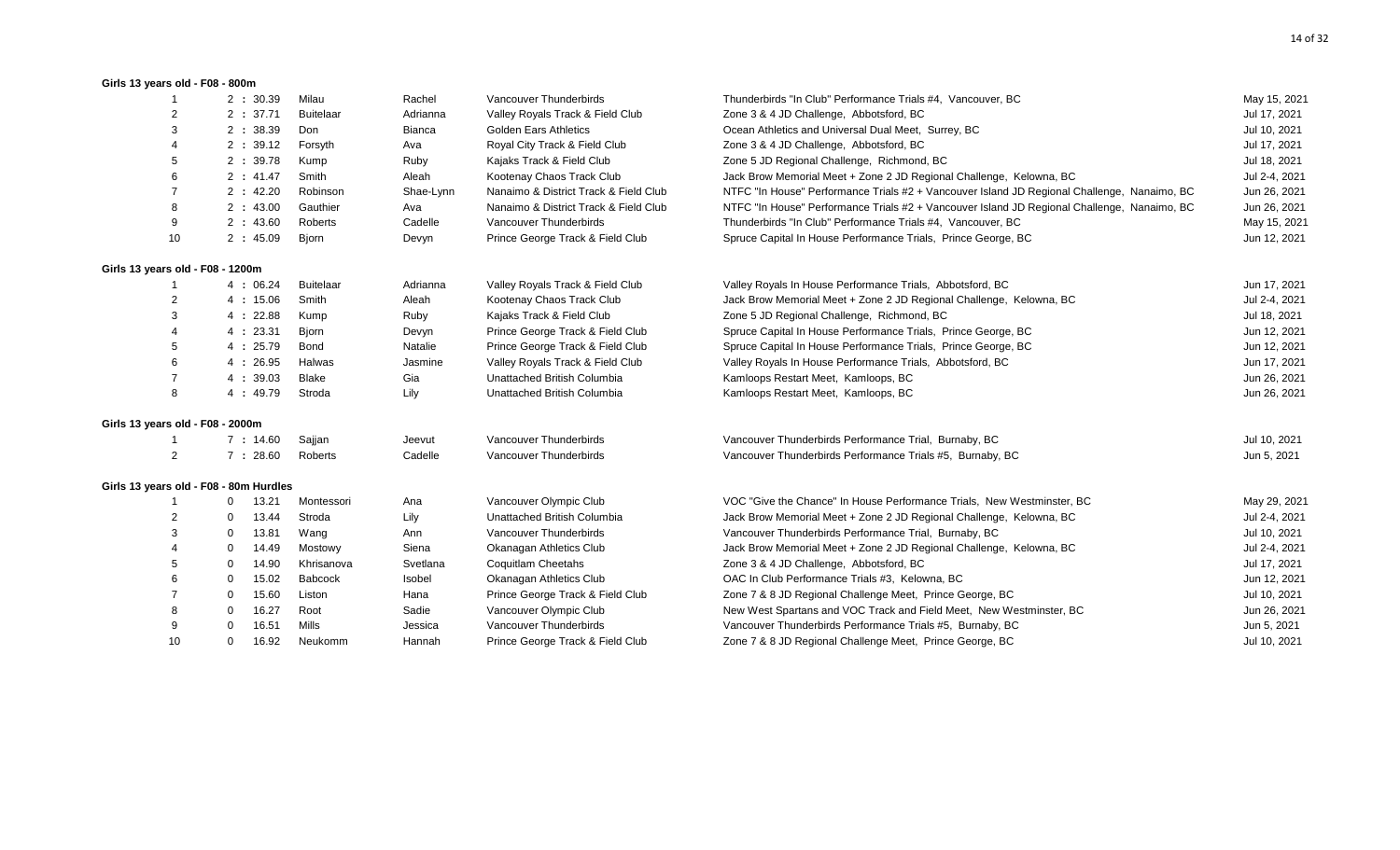#### **Girls 13 years old - F08 - High Jump**

|                                        | $\Omega$     | 01.45 | Stroda               | Lily      | Unattached British Columbia        | Jack Brow Memorial Meet + Zone 2 JD Regional Challenge, Kelowna, BC    | Jul 2-4, 2021   |
|----------------------------------------|--------------|-------|----------------------|-----------|------------------------------------|------------------------------------------------------------------------|-----------------|
| $\overline{2}$                         | $\Omega$     | 01.40 | Khrisanova           | Svetlana  | Coquitlam Cheetahs                 | Zone 3 & 4 JD Challenge, Abbotsford, BC                                | Jul 17, 2021    |
| $\overline{2}$                         | $\mathbf 0$  | 01.40 | Mills                | Jessica   | Vancouver Thunderbirds             | Vancouver Thunderbirds Performance Trial, Burnaby, BC                  | Jul 10, 2021    |
| $\overline{2}$                         | $\mathbf 0$  | 01.40 | Mostowy              | Siena     | Okanagan Athletics Club            | Jack Brow Memorial Meet + Zone 2 JD Regional Challenge, Kelowna, BC    | Jul 2-4, 2021   |
| 5                                      | $\mathbf 0$  | 01.35 | Heer                 | Payton    | Kamloops Track & Field Club        | Kamloops Track and Field Club JD and HS In Club Trials, Kamloops, BC   | May 13, 2021    |
| 5                                      | 0            | 01.35 | Murray-Rutley        | Faryn     | Vancouver Thunderbirds             | Vancouver Thunderbirds Performance Trial, Burnaby, BC                  | Jul 10, 2021    |
| 5                                      | $\Omega$     | 01.35 | Ostrosser            | Chloe     | Ocean Athletics Track & Field Club | Ocean Athletics Track Meet, Surrey, BC                                 | Jun 5, 2021     |
| 5                                      | 0            | 01.35 | Tinsley              | Emily     | Valley Royals Track & Field Club   | Zone 3 & 4 JD Challenge, Abbotsford, BC                                | Jul 17, 2021    |
| 9                                      | $\Omega$     | 01.30 | Armstrong            | Gabrielle | Kamloops Track & Field Club        | KTFC In Club Performance Trials #4, Kamloops, BC                       | Jun 12, 2021    |
| 9                                      | $\mathbf 0$  | 01.30 | Neukomm              | Hannah    | Prince George Track & Field Club   | Spruce Capital In House Performance Trials, Prince George, BC          | Jun 12, 2021    |
| Girls 13 years old - F08 - Pole Vault  |              |       |                      |           |                                    |                                                                        |                 |
|                                        | 0            | 02.42 | Armstrong            | Gabrielle | Kamloops Track & Field Club        | KTFC In Club Performance Trials #4, Kamloops, BC                       | Jun 12, 2021    |
| $\overline{2}$                         | $\mathbf 0$  | 02.20 | Macinnes             | Serena    | Vancouver Thunderbirds             | Thunderbirds "In Club" Performance Trials #3, Vancouver, BC            | Apr 25, 2021    |
| Girls 13 years old - F08 - Long Jump   |              |       |                      |           |                                    |                                                                        |                 |
|                                        | 0            | 04.51 | Latore               | Alexia    | <b>Universal Athletics Club</b>    | Universal Athletics In Club Performance Trials, Surrey, BC             | Apr 24, 2021    |
| 2                                      | 0            | 04.50 | Stroda               | Lily      | Unattached British Columbia        | BC Athletics Event Group Challenge - COMBINED EVENTS, Kelowna, BC      | Jul 17-18, 2021 |
| 3                                      | $\mathbf 0$  | 04.30 | Mostowy              | Siena     | Okanagan Athletics Club            | BC Athletics Event Group Challenge - COMBINED EVENTS, Kelowna, BC      | Jul 17-18, 2021 |
|                                        | 0            | 04.28 | <b>Blake-Currier</b> | Tema      | Vancouver Thunderbirds             | Thunderbirds "In Club" Performance Trials #4, Vancouver, BC            | May 15, 2021    |
|                                        | $\mathbf 0$  | 04.28 | Wang                 | Anne      | Vancouver Thunderbirds             | Zone 5 JD Regional Challenge, Richmond, BC                             | Jul 18, 2021    |
| 6                                      | $\mathbf 0$  | 04.26 | Montessori           | Ana       | Vancouver Olympic Club             | VOC "Give the Chance" In House Performance Trials, New Westminster, BC | May 29, 2021    |
|                                        | $\mathbf 0$  | 04.20 | Neukomm              | Hannah    | Prince George Track & Field Club   | Zone 7 & 8 JD Regional Challenge Meet, Prince George, BC               | Jul 10, 2021    |
| 8                                      | 0            | 04.19 | Babcock              | Isobel    | Okanagan Athletics Club            | BC Athletics Event Group Challenge - COMBINED EVENTS, Kelowna, BC      | Jul 17-18, 2021 |
| 9                                      | $\mathbf 0$  | 04.18 | Coles-Lyster         | Campbell  | Golden Ears Athletics              | Golden Ears Athletics In House Performance Trials, Maple Ridge, BC     | May 8, 2021     |
| 10                                     | $\mathbf 0$  | 04.13 | Hoffman              | Victoria  | <b>Comox Valley Cougars</b>        | Comox Valley Great Physical Distancing Field Meet #2, Courtenay, BC    | Jul 10, 2021    |
| Girls 13 years old - F08 - Triple Jump |              |       |                      |           |                                    |                                                                        |                 |
|                                        | 0            | 09.00 | Montessori           | Ana       | Vancouver Olympic Club             | VOC "Give the Chance" In House Performance Trials, New Westminster, BC | May 29, 2021    |
| $\overline{2}$                         | 0            | 08.45 | <b>Bjorn</b>         | Devyn     | Prince George Track & Field Club   | Spruce Capital In House Performance Trials, Prince George, BC          | Jun 12, 2021    |
| 3                                      | $\mathbf 0$  | 07.82 | Murguly              | Jocelyn   | Prince George Track & Field Club   | Spruce Capital In House Performance Trials, Prince George, BC          | Jun 12, 2021    |
| Girls 13 years old - F08 - ShotPut 3kg |              |       |                      |           |                                    |                                                                        |                 |
|                                        | $\mathbf{0}$ | 12.93 | Phangura             | Talia     | Ocean Athletics Track & Field Club | Ocean Athletics In House Performance Trial #5, Surrey, BC              | May 29, 2021    |
| 2                                      | $\mathbf 0$  | 10.37 | Franke               | Natalie   | South Surrey Athletics             | 2021 Kajaks Performance Trials #8, Richmond, BC                        | Jun 20, 2021    |
| 3                                      | 0            | 08.35 | Murguly              | Jocelyn   | Prince George Track & Field Club   | Spruce Capital In House Performance Trials, Prince George, BC          | Jun 12, 2021    |
|                                        | $\mathbf 0$  | 07.89 | Hoffman              | Victoria  | <b>Comox Valley Cougars</b>        | Comox Valley Great Physical Distancing Field Meet #2, Courtenay, BC    | Jul 10, 2021    |
| 5                                      | $\mathbf 0$  | 07.77 | Stroda               | Lily      | Unattached British Columbia        | Jack Brow Memorial Meet + Zone 2 JD Regional Challenge, Kelowna, BC    | Jul 2-4, 2021   |
| 6                                      | $\mathbf 0$  | 07.24 | <b>Brolin</b>        | Abby      | Royal City Track & Field Club      | Zone 3 & 4 JD Challenge, Abbotsford, BC                                | Jul 17, 2021    |
|                                        | 0            | 06.87 | <b>Bjorn</b>         | Devyn     | Prince George Track & Field Club   | Spruce Capital In House Performance Trials, Prince George, BC          | Jun 12, 2021    |
|                                        | $\mathbf 0$  | 06.54 | Allen                | Sienna    | NorWesters Track & Field Club      | NorWesters June Meet, Burnaby, BC                                      | Jun 19, 2021    |
| 9                                      | $\Omega$     | 05.94 | Ritcey               | Amanda    | Coquitlam Cheetahs                 | Coquitlam Cheetahs In-House Performance Trials #5, Coquitlam, BC       | Jun 12-13, 2021 |
| 10                                     | $\Omega$     | 05.75 | Dixon-Lawless        | Octavia   | <b>Golden Ears Athletics</b>       | Golden Ears Athletics In House Performance Trials, Maple Ridge, BC     | May 8, 2021     |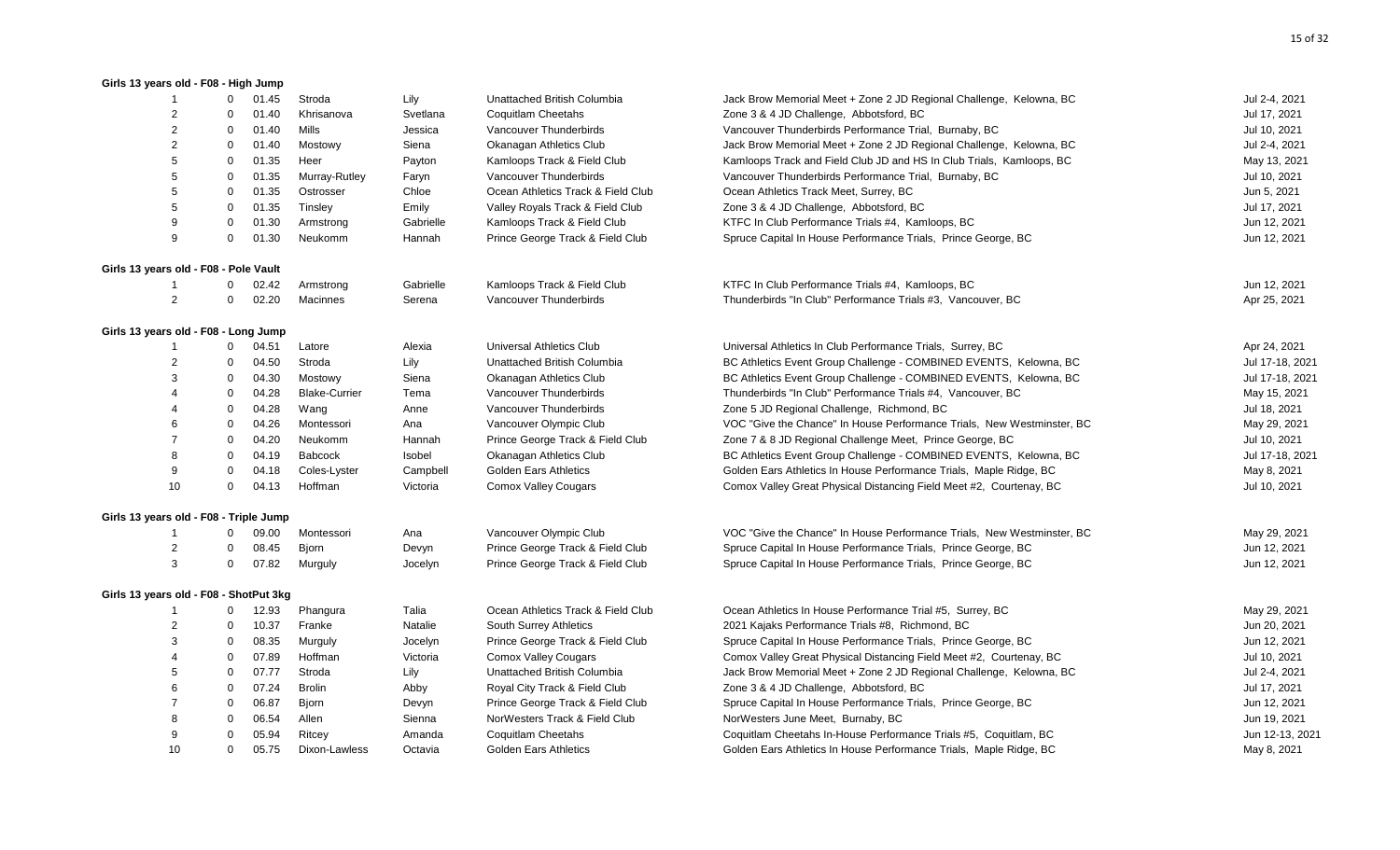#### **Girls 13 years old - F08 - Discus 750g**

|                                         |   | 38.49 | Phangura     | Talia     | Ocean Athletics Track & Field Club    | 2021 Kajaks Summer Open, Richmond, BC                               | Aug 7, 2021     |
|-----------------------------------------|---|-------|--------------|-----------|---------------------------------------|---------------------------------------------------------------------|-----------------|
|                                         |   | 21.56 | Mills        | Jessica   | Vancouver Thunderbirds                | Zone 5 JD Regional Challenge, Richmond, BC                          | Jul 18, 2021    |
|                                         |   | 19.71 | Khrisanova   | Svetlana  | Coquitlam Cheetahs                    | Zone 3 & 4 JD Challenge, Abbotsford, BC                             | Jul 17, 2021    |
|                                         |   | 19.42 | Hoffman      | Victoria  | <b>Comox Valley Cougars</b>           | Comox Valley Great Physical Distancing Field Meet #2, Courtenay, BC | Jul 10, 2021    |
|                                         |   | 18.50 | Costain      | Trinity   | Kajaks Track & Field Club             | Zone 5 JD Regional Challenge, Richmond, BC                          | Jul 18, 2021    |
|                                         |   | 18.27 | Stroda       | Lily      | Unattached British Columbia           | Jack Brow Memorial Meet + Zone 2 JD Regional Challenge, Kelowna, BC | Jul 2-4, 2021   |
|                                         | 0 | 18.12 | <b>Bjorn</b> | Devyn     | Prince George Track & Field Club      | Spruce Capital In House Performance Trials, Prince George, BC       | Jun 12, 2021    |
| 8                                       |   | 16.36 | Allen        | Sienna    | NorWesters Track & Field Club         | NorWesters June Meet, Burnaby, BC                                   | Jun 19, 2021    |
| 9                                       |   | 15.90 | Basworo      | Kiyana    | Kamloops Track & Field Club           | KTFC In Club Performance Trials #4, Kamloops, BC                    | Jun 12, 2021    |
| 10                                      |   | 14.03 | Robinson     | Shae-Lynn | Nanaimo & District Track & Field Club | AVTC Performance Trials #1, Port Alberni, BC                        | Jun 19, 2021    |
| Girls 13 years old - F08 - Javelin 400g |   |       |              |           |                                       |                                                                     |                 |
|                                         |   | 25.02 | Mills        | Jessica   | Vancouver Thunderbirds                | Vancouver Thunderbirds Performance Trial, Burnaby, BC               | Jul 10, 2021    |
|                                         |   | 23.39 | Biorn        | Devyn     | Prince George Track & Field Club      | Spruce Capital In House Performance Trials, Prince George, BC       | Jun 12, 2021    |
|                                         |   | 22.63 | Stroda       | Lily      | Unattached British Columbia           | Kamloops Restart Meet, Kamloops, BC                                 | Jun 26, 2021    |
|                                         |   | 21.48 | Murguly      | Jocelyn   | Prince George Track & Field Club      | Spruce Capital In House Performance Trials, Prince George, BC       | Jun 12, 2021    |
|                                         |   | 20.16 | Khrisanova   | Svetlana  | Coquitlam Cheetahs                    | Coquitlam Cheetahs In-House Performance Trials #5, Coquitlam, BC    | Jun 12-13, 2021 |
| 6                                       | 0 | 17.12 | Klimos       | Gabrielle | Coquitlam Cheetahs                    | Coquitlam Cheetahs In-House Performance Trials #5, Coquitlam, BC    | Jun 12-13, 2021 |
|                                         |   | 16.24 | Fenrick      | Alina     | Coquitlam Cheetahs                    | Coquitlam Cheetahs In-House Performance Trials #5, Coquitlam, BC    | Jun 12-13, 2021 |
| 8                                       | 0 | 15.47 | Allen        | Sienna    | NorWesters Track & Field Club         | NorWesters June Meet, Burnaby, BC                                   | Jun 19, 2021    |
| 9                                       |   | 15.32 | Newington    | Nuli      | Vancouver Thunderbirds                | Thunderbirds "In Club" Performance Trials #4, Vancouver, BC         | May 15, 2021    |
| 10                                      | 0 | 13.01 | Ritcey       | Amanda    | Coquitlam Cheetahs                    | Coquitlam Cheetahs In-House Performance Trials #5, Coquitlam, BC    | Jun 12-13, 2021 |
| Girls 13 years old - F08 - Hammer 3kg   |   |       |              |           |                                       |                                                                     |                 |
|                                         |   | 44.15 | Phangura     | Talia     | Ocean Athletics Track & Field Club    | 2021 Kajaks TFC In Club Performance Trials #9, Richmond, BC         | Jul 4, 2021     |
| $\overline{2}$                          |   | 23.63 | Hoffman      | Victoria  | <b>Comox Valley Cougars</b>           | Comox Valley Great Physical Distancing Field Meet #2, Courtenay, BC | Jul 10, 2021    |

3 0 18.67 Brolin Abby Royal City Track & Field Club Valley Royals Throws Performance Trials #3, Abbotsford, BC Jul 14, 2021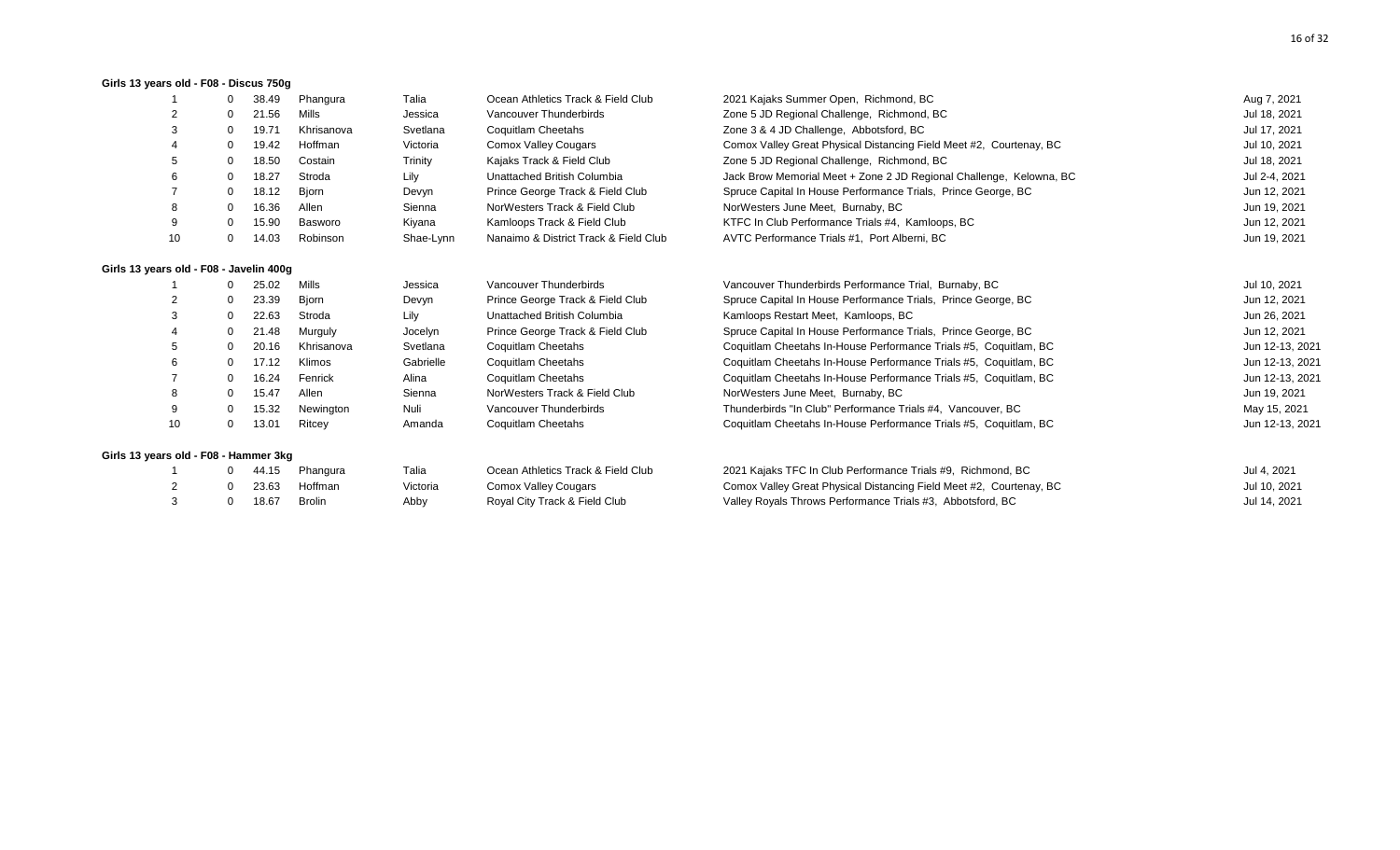| <b>Place</b>                   |             |       | min : sec-m Surname | Given        | Club                                  | Meet                                                                                        | Date            |
|--------------------------------|-------------|-------|---------------------|--------------|---------------------------------------|---------------------------------------------------------------------------------------------|-----------------|
| Boys 9 years old - M12 - 60m   |             |       |                     |              |                                       |                                                                                             |                 |
|                                | $\mathbf 0$ | 09.50 | Therrien            | Sterling     | Kamloops Track & Field Club           | Kamloops Track and Field Club JD and HS In Club Trials #2, Kamloops, BC                     | May 4, 2021     |
| $\overline{2}$                 | $\mathbf 0$ | 09.52 | Mavritsakis         | <b>Billy</b> | Ocean Athletics Track & Field Club    | Ocean Athletics JD Performance Trials #1, Surrey, BC                                        | Apr 17, 2021    |
| 3                              | $\mathbf 0$ | 09.68 | Ly                  | Oliver       | Kajaks Track & Field Club             | Zone 5 JD Regional Challenge, Richmond, BC                                                  | Jul 18, 2021    |
| 4                              | $\Omega$    | 10.00 | Smith               | Cian         | Ocean Athletics Track & Field Club    | Ocean Athletics JD Performance Trials #1, Surrey, BC                                        | Apr 17, 2021    |
| $\overline{4}$                 | $\mathbf 0$ | 10.00 | Varma-Vitug         | Armaan       | Kajaks Track & Field Club             | Zone 5 JD Regional Challenge, Richmond, BC                                                  | Jul 18, 2021    |
| 6                              | $\mathbf 0$ | 10.04 | Pang                | Darren       | Vancouver Olympic Club                | Zone 5 JD Regional Challenge, Richmond, BC                                                  | Jul 18, 2021    |
| $\overline{7}$                 | $\mathbf 0$ | 10.06 | Cocco               | Alessandro   | Vancouver Thunderbirds                | Thunderbirds "In Club" Performance Trials #4, Vancouver, BC                                 | May 15, 2021    |
| 8                              | $\mathbf 0$ | 10.28 | Castro              | Caio         | Vancouver Thunderbirds                | Zone 5 JD Regional Challenge, Richmond, BC                                                  | Jul 18, 2021    |
| 9                              | $\mathbf 0$ | 10.54 | Phillips            | Henry        | Ocean Athletics Track & Field Club    | Ocean Athletics JD Performance Trials #1, Surrey, BC                                        | Apr 17, 2021    |
| 10                             | $\mathbf 0$ | 10.61 | Spalton             | Tyler        | Coquitlam Cheetahs                    | Coquitlam Cheetahs In-House Performance Trials #5, Coquitlam, BC                            | Jun 12-13, 2021 |
| Boys 9 years old - M12 - 100m  |             |       |                     |              |                                       |                                                                                             |                 |
|                                | $\mathbf 0$ | 14.85 | Therrien            | Sterling     | Kamloops Track & Field Club           | 2021 Kamloops Performance Trials #4, Kamloops, BC                                           | Apr 24, 2021    |
| 2                              | $\mathbf 0$ | 15.60 | Mavritsakis         | <b>Billy</b> | Ocean Athletics Track & Field Club    | Zone 3 & 4 JD Challenge, Abbotsford, BC                                                     | Jul 17, 2021    |
| 3                              | $\mathbf 0$ | 15.90 | Sinclair            | Jacob        | Nanaimo & District Track & Field Club | NTFC "In House" Performance Trials #2 + Vancouver Island JD Regional Challenge, Nanaimo, BC | Jun 26, 2021    |
| $\boldsymbol{\Delta}$          | $\mathbf 0$ | 16.44 | Warkentin           | Matthias     | Valley Royals Track & Field Club      | Valley Royals In House Performance Trials, Abbotsford, BC                                   | Jun 17, 2021    |
| 5                              | $\Omega$    | 16.53 | Smith               | Cian         | Ocean Athletics Track & Field Club    | Ocean Athletics Track Meet, Surrey, BC                                                      | Jun 5, 2021     |
| 6                              | $\mathbf 0$ | 16.54 | Pang                | Darren       | Vancouver Olympic Club                | VOC "Give the Chance" In House Performance Trials, New Westminster, BC                      | May 29, 2021    |
| $\overline{7}$                 | $\mathbf 0$ | 16.76 | Castro              | Caio         | Vancouver Thunderbirds                | Vancouver Thunderbirds Performance Trial, Burnaby, BC                                       | Jul 10, 2021    |
| 8                              | $\mathbf 0$ | 16.96 | Sayles              | Maverick     | <b>Langley Mustangs</b>               | Ocean Athletics and Universal Dual Meet, Surrey, BC                                         | Jul 10, 2021    |
| 9                              | $\mathbf 0$ | 17.12 | Spalton             | Tyler        | Coquitlam Cheetahs                    | Coquitlam Cheetahs In-House Performance Trials #5, Coquitlam, BC                            | Jun 12-13, 2021 |
| 10                             | $\mathbf 0$ | 17.22 | Lauwers             | Westley      | Coquitlam Cheetahs                    | Coquitlam Cheetahs In-House Performance Trials #5, Coquitlam, BC                            | Jun 12-13, 2021 |
| Boys 9 years old - M12 - 600m  |             |       |                     |              |                                       |                                                                                             |                 |
| $\overline{1}$                 | 2:06.28     |       | Castro              | Caio         | Vancouver Thunderbirds                | Zone 5 JD Regional Challenge, Richmond, BC                                                  | Jul 18, 2021    |
| $\overline{2}$                 | 2:08.29     |       | Varma-Vitug         | Armaan       | Kajaks Track & Field Club             | Zone 5 JD Regional Challenge, Richmond, BC                                                  | Jul 18, 2021    |
| 3                              | 2:13.70     |       | Sinclair            | Jacob        | Nanaimo & District Track & Field Club | NTFC "In House" Performance Trials #2 + Vancouver Island JD Regional Challenge, Nanaimo, BC | Jun 26, 2021    |
| $\overline{4}$                 | 2:13.85     |       | Davidson            | Theo         | Ocean Athletics Track & Field Club    | Ocean Athletics JD Performance Trials #3, Surrey, BC                                        | May 8, 2021     |
| 5                              | 2:14.66     |       | Van Arkel           | Adriaan      | Ocean Athletics Track & Field Club    | Ocean Athletics JD Performance Trials #1, Surrey, BC                                        | Apr 17, 2021    |
| 6                              | 2:16.05     |       | Ma                  | Nolan        | Vancouver Thunderbirds                | Thunderbirds "In Club" Performance Trials #4, Vancouver, BC                                 | May 15, 2021    |
| $\overline{7}$                 | 2:18.83     |       | <b>Mavritsakis</b>  | Billy        | Ocean Athletics Track & Field Club    | Ocean Athletics JD Performance Trials #1, Surrey, BC                                        | Apr 17, 2021    |
| 8                              | 2:18.96     |       | Therrien            | Sterling     | Kamloops Track & Field Club           | 2021 Kamloops Performance Trials #4, Kamloops, BC                                           | Apr 24, 2021    |
| 9                              | 2:20.80     |       | Salchner            | Johannes     | NorWesters Track & Field Club         | Zone 5 JD Regional Challenge, Richmond, BC                                                  | Jul 18, 2021    |
| 10                             | 2:21.01     |       | Anderson            | Garreth      | Ocean Athletics Track & Field Club    | Ocean Athletics In House Performance Trial #4, Surrey, BC                                   | May 28, 2021    |
| Boys 9 years old - M12 - 1000m |             |       |                     |              |                                       |                                                                                             |                 |
| -1                             | 3:52.06     |       | Varma-Vitug         | Armaan       | Kajaks Track & Field Club             | Zone 5 JD Regional Challenge, Richmond, BC                                                  | Jul 18, 2021    |
| $\overline{2}$                 | 4:01.63     |       | Hopson              | Sam          | Prince George Track & Field Club      | Spruce Capital In House Performance Trials, Prince George, BC                               | Jun 12, 2021    |
| 3                              | 4:08.03     |       | Camozzi             | Jackson      | Valley Royals Track & Field Club      | Valley Royals In House Performance Trials, Abbotsford, BC                                   | Jun 17, 2021    |
| 4                              | 4:11.83     |       | Medianu             | Luca         | Kajaks Track & Field Club             | 2021 Kajaks Performance Trials #8, Richmond, BC                                             | Jun 20, 2021    |
| 5                              | 4:13.66     |       | Duhra               | Jayden       | Valley Royals Track & Field Club      | Jennifer Rogers Swan Valley Royals Performance Trials, Abbotsford, BC                       | Apr 16-17, 2021 |
| 6                              | 4:25.18     |       | Bevan               | Joel         | Kajaks Track & Field Club             | Zone 5 JD Regional Challenge, Richmond, BC                                                  | Jul 18, 2021    |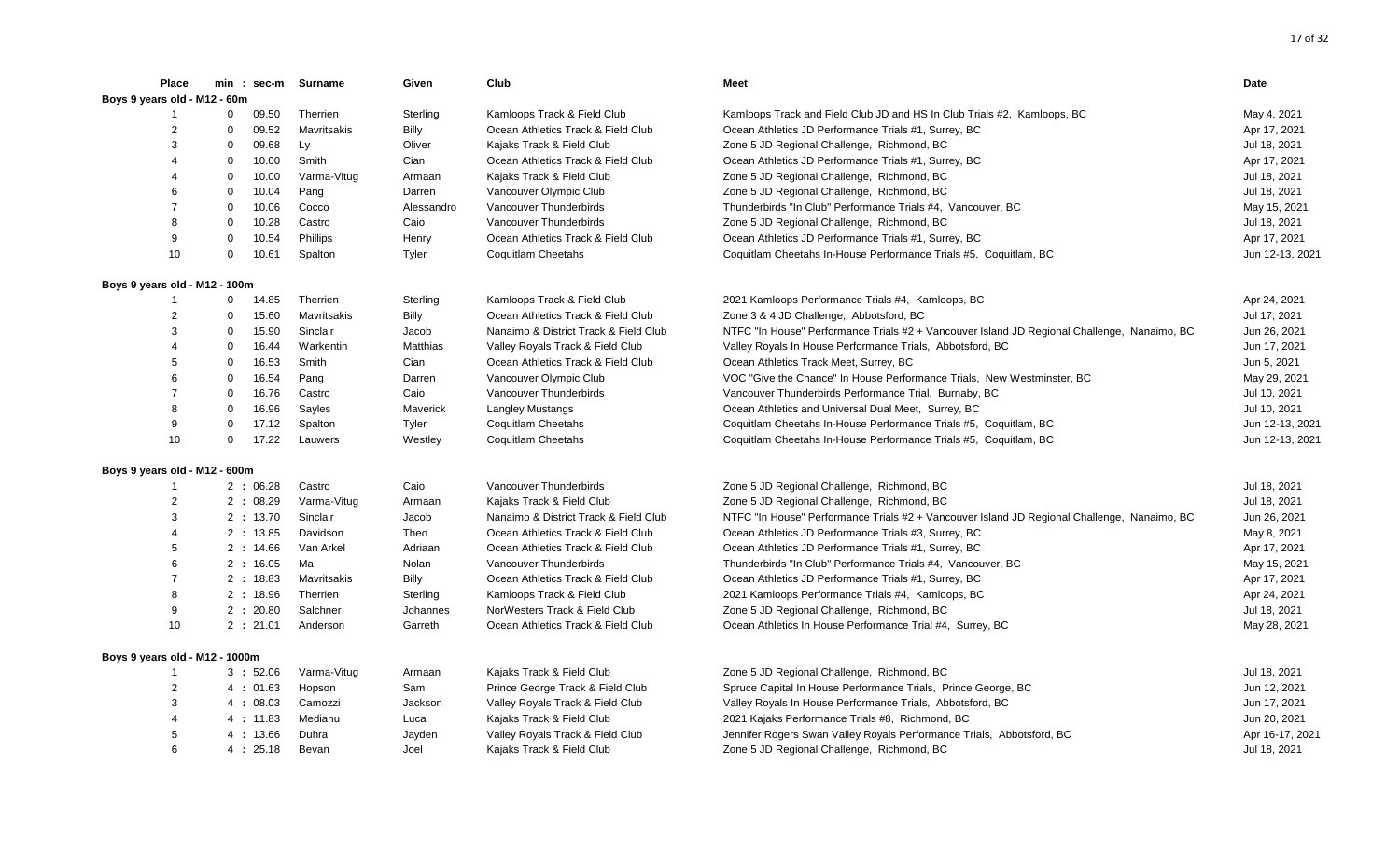#### **Boys 9 years old - M12 - 60m Hurdles**

|                                    | 0           | 11.86 | Mavritsakis | <b>Billy</b> | Ocean Athletics Track & Field Club    | Zone 3 & 4 JD Challenge, Abbotsford, BC                                                     | Jul 17, 2021  |
|------------------------------------|-------------|-------|-------------|--------------|---------------------------------------|---------------------------------------------------------------------------------------------|---------------|
|                                    | 0           | 11.97 | Varma-Vitug | Armaan       | Kajaks Track & Field Club             | Zone 5 JD Regional Challenge, Richmond, BC                                                  | Jul 18, 2021  |
|                                    | 0           | 12.24 | Pang        | Darren       | Vancouver Olympic Club                | Zone 5 JD Regional Challenge, Richmond, BC                                                  | Jul 18, 2021  |
|                                    | 0           | 12.73 | Salchner    | Johannes     | NorWesters Track & Field Club         | Zone 5 JD Regional Challenge, Richmond, BC                                                  | Jul 18, 2021  |
| 5                                  | $\Omega$    | 12.94 | Castro      | Caio         | Vancouver Thunderbirds                | Zone 5 JD Regional Challenge, Richmond, BC                                                  | Jul 18, 2021  |
|                                    | 0           | 13.00 | Sinclair    | Jacob        | Nanaimo & District Track & Field Club | NTFC "In House" Performance Trials #2 + Vancouver Island JD Regional Challenge, Nanaimo, BC | Jun 26, 2021  |
|                                    | 0           | 13.15 | Warkentin   | Matthias     | Valley Royals Track & Field Club      | Zone 3 & 4 JD Challenge, Abbotsford, BC                                                     | Jul 17, 2021  |
|                                    | 0           | 13.19 | Therrien    | Sterling     | Kamloops Track & Field Club           | KTFC In Club Performance Trials #4, Kamloops, BC                                            | Jun 12, 2021  |
| 9                                  | 0           | 13.22 | Vipler      | Janek        | Ocean Athletics Track & Field Club    | Ocean Athletics Track Meet, Surrey, BC                                                      | Jun 5, 2021   |
| 10                                 | 0           | 13.25 | Smith       | Cian         | Ocean Athletics Track & Field Club    | Ocean Athletics Track Meet, Surrey, BC                                                      | Jun 5, 2021   |
| Boys 9 years old - M12 - High Jump |             |       |             |              |                                       |                                                                                             |               |
|                                    | 0           | 01.20 | Therrien    | Sterling     | Kamloops Track & Field Club           | KTFC In Club Performance Trials #4, Kamloops, BC                                            | Jun 12, 2021  |
| 2                                  |             | 01.10 | Vipler      | Janek        | Ocean Athletics Track & Field Club    | Ocean Athletics and Universal Dual Meet, Surrey, BC                                         | Jul 10, 2021  |
|                                    | 0           | 01.00 | Davidson    | Theo         | Ocean Athletics Track & Field Club    | Ocean Athletics Track Meet, Surrey, BC                                                      | Jun 5, 2021   |
|                                    | 0           | 01.00 | Nagra       | Jeevan       | Vancouver Thunderbirds                | Vancouver Thunderbirds Performance Trial, Burnaby, BC                                       | Jul 10, 2021  |
|                                    | 0           | 00.95 | Isaac       | <b>Brynn</b> | Ocean Athletics Track & Field Club    | Ocean Athletics Track Meet, Surrey, BC                                                      | Jun 5, 2021   |
|                                    | $\Omega$    | 00.95 | Moses       | Liam         | Prince George Track & Field Club      | Spruce Capital In House Performance Trials, Prince George, BC                               | Jun 12, 2021  |
|                                    | 0           | 00.94 | Hawes       | Tyler        | Royal City Track & Field Club         | Royal City IntraClub JD Pentathlon, BURNABY, BC                                             | Jul 10, 2021  |
|                                    | 0           | 00.90 | Goddard     | Oliver       | Prince George Track & Field Club      | PGTFC Sub Zero In House Performance Trials, Prince George, BC                               | May 1, 2021   |
|                                    | 0           | 00.90 | Schultz     | Kalem        | Prince George Track & Field Club      | Spruce Capital In House Performance Trials, Prince George, BC                               | Jun 12, 2021  |
| 8                                  | $\Omega$    | 00.90 | Taverner    | Austin       | Okanagan Athletics Club               | Jack Brow Memorial Meet + Zone 2 JD Regional Challenge, Kelowna, BC                         | Jul 2-4, 2021 |
| Boys 9 years old - M12 - Long Jump |             |       |             |              |                                       |                                                                                             |               |
|                                    | $\Omega$    | 03.55 | Mavritsakis | Billy        | Ocean Athletics Track & Field Club    | Zone 3 & 4 JD Challenge, Abbotsford, BC                                                     | Jul 17, 2021  |
| 2                                  |             | 03.52 | Therrien    | Sterling     | Kamloops Track & Field Club           | Kamloops In Club Performance Trials #6, Kamloops, BC                                        | May 29, 2021  |
| 3                                  | 0           | 03.29 | Ma          | Nolan        | Vancouver Thunderbirds                | Vancouver Thunderbirds Performance Trial, Burnaby, BC                                       | Jul 10, 2021  |
|                                    | 0           | 03.16 | Nagra       | Jeevan       | Vancouver Thunderbirds                | Vancouver Thunderbirds Performance Trial, Burnaby, BC                                       | Jul 10, 2021  |
|                                    | $\mathbf 0$ | 03.11 | Vipler      | Janek        | Ocean Athletics Track & Field Club    | Ocean Athletics Track Meet, Surrey, BC                                                      | Jun 5, 2021   |
|                                    | 0           | 03.09 | Varma-Vitug | Armaan       | Kajaks Track & Field Club             | Zone 5 JD Regional Challenge, Richmond, BC                                                  | Jul 18, 2021  |
|                                    | 0           | 03.07 | Pang        | Darren       | Vancouver Olympic Club                | VOC "Give the Chance" In House Performance Trials, New Westminster, BC                      | May 29, 2021  |
|                                    | 0           | 03.07 | Warkentin   | Matthias     | Valley Royals Track & Field Club      | Zone 3 & 4 JD Challenge, Abbotsford, BC                                                     | Jul 17, 2021  |
| 9                                  |             | 03.02 | Smith       | Cian         | Ocean Athletics Track & Field Club    | Ocean Athletics JD Performance Trials #1, Surrey, BC                                        | Apr 17, 2021  |
| 10                                 | 0           | 02.98 | Kovacevic   | Caleb        | Prince George Track & Field Club      | PGTFC Sub Zero In House Performance Trials, Prince George, BC                               | May 1, 2021   |
|                                    |             |       |             |              |                                       |                                                                                             |               |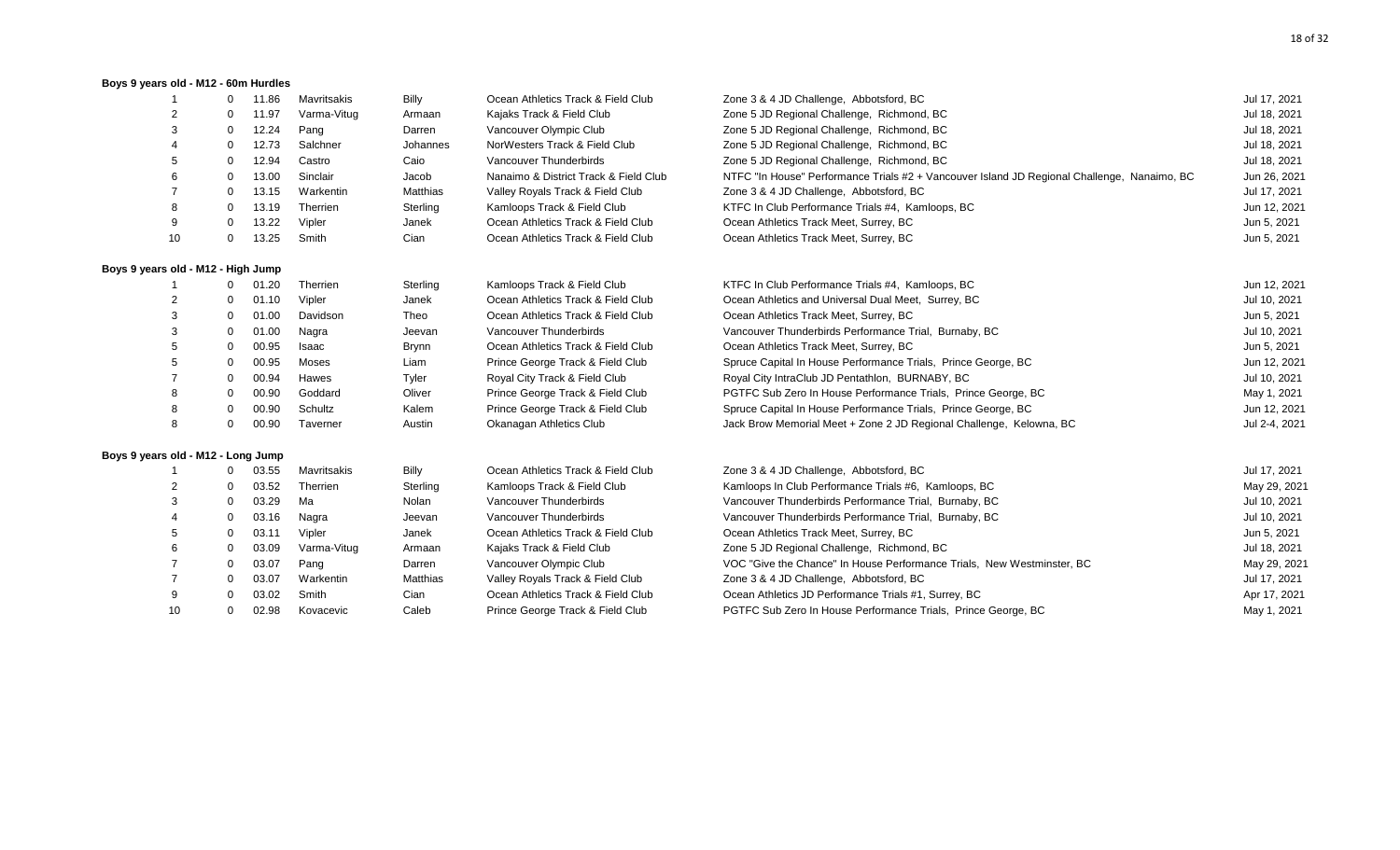#### **Boys 9 years old - M12 - ShotPut 2kg**

|                                     | $\Omega$       | 06.44  | Smith            | Cian           | Ocean Athletics Track & Field Club  | Ocean Athletics Track Meet, Surrey, BC                                                      | Jun 5, 2021     |
|-------------------------------------|----------------|--------|------------------|----------------|-------------------------------------|---------------------------------------------------------------------------------------------|-----------------|
|                                     | $\Omega$       | 05.65  | Goddard          | Oliver         | Prince George Track & Field Club    | Spruce Capital In House Performance Trials, Prince George, BC                               | Jun 12, 2021    |
| 3                                   | $\overline{0}$ | 05.61  | Salchner         | Johannes       | NorWesters Track & Field Club       | NorWesters June Meet, Burnaby, BC                                                           | Jun 19, 2021    |
|                                     | $\mathbf 0$    | 05.43  | Knezevic-Hofmann | Cain           | <b>Coquitlam Cheetahs</b>           | Zone 3 & 4 JD Challenge, Abbotsford, BC                                                     | Jul 17, 2021    |
|                                     | $\overline{0}$ | 05.00  | <b>Bhella</b>    | Navpreet       | Universal Athletics Club            | Ocean Athletics and Universal Dual Meet, Surrey, BC                                         | Jul 10, 2021    |
|                                     | $\mathbf 0$    | 04.85  | Vipler           | Janek          | Ocean Athletics Track & Field Club  | Ocean Athletics and Universal Dual Meet, Surrey, BC                                         | Jul 10, 2021    |
|                                     | $\overline{0}$ | 04.80  | Wai              | Austin         | Kajaks Track & Field Club           | Zone 5 JD Regional Challenge, Richmond, BC                                                  | Jul 18, 2021    |
| 8                                   | $\Omega$       | 04.53  | Nagra            | Jeevan         | Vancouver Thunderbirds              | Zone 5 JD Regional Challenge, Richmond, BC                                                  | Jul 18, 2021    |
| 9                                   | $\Omega$       | 04.44  | Spalton          | Tyler          | <b>Coquitlam Cheetahs</b>           | Coquitlam Cheetahs In-House Performance Trials #5, Coquitlam, BC                            | Jun 12-13, 2021 |
| 10                                  | $\Omega$       | 04.32  | Schultz          | Kalem          | Prince George Track & Field Club    | Spruce Capital In House Performance Trials, Prince George, BC                               | Jun 12, 2021    |
| Boys 9 years old - M12 - Pentathlon |                |        |                  |                |                                     |                                                                                             |                 |
|                                     | $\Omega$       | 688.00 | Hawes            | Tyler          | Royal City Track & Field Club       | Royal City IntraClub JD Pentathlon, BURNABY, BC                                             | Jul 10, 2021    |
| $\overline{2}$                      | $\mathbf 0$    | 272.00 | Laga             | Matthew        | Royal City Track & Field Club       | Royal City IntraClub JD Pentathlon, BURNABY, BC                                             | Jul 10, 2021    |
| Boys 10 years old - M11 - 60m       |                |        |                  |                |                                     |                                                                                             |                 |
| -1                                  | $\mathbf{0}$   | 09.12  | Laing            | Jaxon          | Ocean Athletics Track & Field Club  | Ocean Athletics JD Performance Trials #3, Surrey, BC                                        | May 8, 2021     |
| $\overline{2}$                      | $\mathbf 0$    | 09.74  | Edgerton         | Joshua         | <b>Golden Ears Athletics</b>        | Ocean Athletics and Universal Dual Meet, Surrey, BC                                         | Jul 10, 2021    |
| 3                                   | $\mathbf{0}$   | 09.99  | Moon             | <b>Brandon</b> | Ocean Athletics Track & Field Club  | Ocean Athletics JD Performance Trials #1, Surrey, BC                                        | Apr 17, 2021    |
|                                     | $\mathbf 0$    | 10.05  | <b>Biring</b>    | Arjan          | Vancouver Olympic Club              | Zone 5 JD Regional Challenge, Richmond, BC                                                  | Jul 18, 2021    |
| 5                                   | $\mathbf 0$    | 10.17  | Lyons            | Brayden        | Ocean Athletics Track & Field Club  | Ocean Athletics JD Performance Trials #3, Surrey, BC                                        | May 8, 2021     |
| 6                                   | $\mathbf 0$    | 10.24  | Shuto            | Mason          | Ocean Athletics Track & Field Club  | Ocean Athletics JD Performance Trials #1, Surrey, BC                                        | Apr 17, 2021    |
| $\overline{7}$                      | $\overline{0}$ | 10.25  | Klassen          | Keaton         | Kamloops Track & Field Club         | Kamloops In Club Performance Trials #6, Kamloops, BC                                        | May 29, 2021    |
| 8                                   | $\overline{0}$ | 10.28  | Gladdish         | Zavier         | Prince George Track & Field Club    | Spruce Capital In House Performance Trials, Prince George, BC                               | Jun 12, 2021    |
| 9                                   | $\overline{0}$ | 10.43  | Fox              | Liam           | Coquitlam Cheetahs                  | Coquitlam Cheetahs In-House Performance Trials #5, Coquitlam, BC                            | Jun 12-13, 2021 |
| 10                                  | 0              | 10.56  | Lo               | Jarred         | Vancouver Olympic Club              | Zone 5 JD Regional Challenge, Richmond, BC                                                  | Jul 18, 2021    |
| Boys 10 years old - M11 - 100m      |                |        |                  |                |                                     |                                                                                             |                 |
|                                     | $\mathbf{0}$   | 14.34  | Laing            | Jaxon          | Ocean Athletics Track & Field Club  | Ocean Athletics JD Performance Trials #1, Surrey, BC                                        | Apr 17, 2021    |
|                                     | 0              | 14.97  | Sohun            | Keenan         | <b>Coquitlam Cheetahs</b>           | Coquitlam Cheetahs In-House Performance Trials #5, Coquitlam, BC                            | Jun 12-13, 2021 |
| 3                                   | 0              | 15.70  | Bewsey           | Ethan          | Oceanside Track & Field Club        | NTFC "In House" Performance Trials #2 + Vancouver Island JD Regional Challenge, Nanaimo, BC | Jun 26, 2021    |
|                                     | $\mathbf 0$    | 15.97  | Sombilon         | Abram          | Burnaby Striders Track & Field Club | Zone 3 & 4 JD Challenge, Abbotsford, BC                                                     | Jul 17, 2021    |
|                                     | $\mathbf 0$    | 16.02  | Hayes            | Nicholas       | Ocean Athletics Track & Field Club  | Ocean Athletics and Universal Dual Meet, Surrey, BC                                         | Jul 10, 2021    |
|                                     | $\mathbf 0$    | 16.07  | Moon             | Brandon        | Ocean Athletics Track & Field Club  | Ocean Athletics Track Meet, Surrey, BC                                                      | Jun 5, 2021     |
|                                     | $\mathbf 0$    | 16.12  | Klassen          | Keaton         | Kamloops Track & Field Club         | 2021 Kamloops Performance Trials #4, Kamloops, BC                                           | Apr 24, 2021    |
|                                     | $\mathbf 0$    | 16.28  | Edgerton         | Joshua         | <b>Golden Ears Athletics</b>        | Zone 3 & 4 JD Challenge, Abbotsford, BC                                                     | Jul 17, 2021    |
|                                     | 0              | 16.48  | Gladdish         | Zavier         | Prince George Track & Field Club    | Zone 7 & 8 JD Regional Challenge Meet, Prince George, BC                                    | Jul 10, 2021    |
| 10                                  | $\mathbf 0$    | 16.49  | Ingwersen        | Dale           | Valley Royals Track & Field Club    | Valley Royals In House Performance Trials, Abbotsford, BC                                   | Jun 17, 2021    |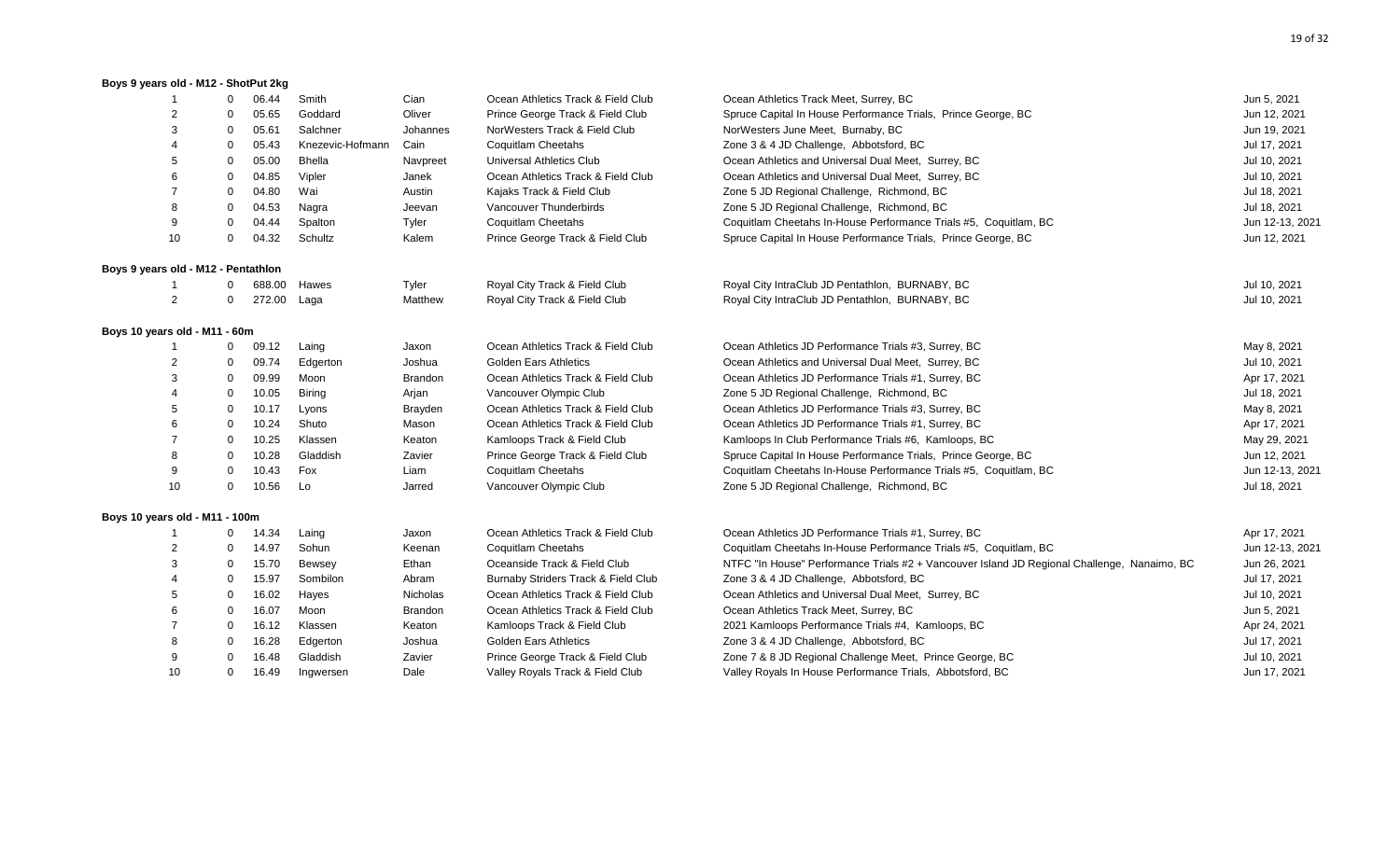#### **Boys 10 years old - M11 - 600m**

| $\mathbf{1}$                    | 1:58.69                               | Laing         | Jaxon          | Ocean Athletics Track & Field Club | Ocean Athletics JD Performance Trials #1, Surrey, BC                                        | Apr 17, 2021    |
|---------------------------------|---------------------------------------|---------------|----------------|------------------------------------|---------------------------------------------------------------------------------------------|-----------------|
| 2                               | 2 : 02.54                             | Hayes         | Nicholas       | Ocean Athletics Track & Field Club | Ocean Athletics Track Meet, Surrey, BC                                                      | Jun 5, 2021     |
| 3                               | 2 : 02.94                             | Gladdish      | Zavier         | Prince George Track & Field Club   | Spruce Capital In House Performance Trials, Prince George, BC                               | Jun 12, 2021    |
| 4                               | 2 : 04.04                             | Edgerton      | Joshua         | <b>Golden Ears Athletics</b>       | Zone 3 & 4 JD Challenge, Abbotsford, BC                                                     | Jul 17, 2021    |
| 5                               | 2 : 04.74                             | Moon          | <b>Brandon</b> | Ocean Athletics Track & Field Club | Ocean Athletics JD Performance Trials #3, Surrey, BC                                        | May 8, 2021     |
| 6                               | 2:05.00                               | Hiebert       | Eli            | Ocean Athletics Track & Field Club | Ocean Athletics JD Performance Trials #1, Surrey, BC                                        | Apr 17, 2021    |
| $\overline{7}$                  | 2:06.13                               | Klassen       | Keaton         | Kamloops Track & Field Club        | 2021 Kamloops Performance Trials #4, Kamloops, BC                                           | Apr 24, 2021    |
| 8                               | 2:06.42                               | Keats         | Kelly          | Vancouver Thunderbirds             | Thunderbirds "In Club" Performance Trials #4, Vancouver, BC                                 | May 15, 2021    |
| 9                               | 2:06.78                               | Dawes         | Wade           | Prince George Track & Field Club   | Spruce Capital In House Performance Trials, Prince George, BC                               | Jun 12, 2021    |
| 10                              | 2:07.49                               | Ramage        | Finley         | Coquitlam Cheetahs                 | Coquitlam Cheetahs In-House Performance Trials #5, Coquitlam, BC                            | Jun 12-13, 2021 |
| Boys 10 years old - M11 - 1000m |                                       |               |                |                                    |                                                                                             |                 |
| -1                              | 3:34.33                               | Keats         | Kelly          | Vancouver Thunderbirds             | Vancouver Thunderbirds Performance Trials #5, Burnaby, BC                                   | Jun 5, 2021     |
| 2                               | 3:49.03                               | Ingwersen     | Dale           | Valley Royals Track & Field Club   | Jennifer Rogers Swan Valley Royals Performance Trials, Abbotsford, BC                       | Apr 16-17, 2021 |
| 3                               | 3:50.27                               | Howard        | Alex           | Vancouver Thunderbirds             | Vancouver Thunderbirds Performance Trials #5, Burnaby, BC                                   | Jun 5, 2021     |
| 4                               | 3:52.00                               | Klassen       | Keaton         | Kamloops Track & Field Club        | Kamloops In Club Performance Trials #6, Kamloops, BC                                        | May 29, 2021    |
| 5                               | 3:55.76                               | Westergaard   | Owen           | Valley Royals Track & Field Club   | Jennifer Rogers Swan Valley Royals Performance Trials, Abbotsford, BC                       | Apr 16-17, 2021 |
| 6                               | 3:56.40                               | Dawes         | Wade           | Prince George Track & Field Club   | Spruce Capital In House Performance Trials, Prince George, BC                               | Jun 12, 2021    |
| $\overline{7}$                  | 4:00.22                               | Harrison      | Daemon         | Prince George Track & Field Club   | Spruce Capital In House Performance Trials, Prince George, BC                               | Jun 12, 2021    |
| 8                               | 4:04.28                               | Broekhuizen   | Skye           | Valley Royals Track & Field Club   | Jennifer Rogers Swan Valley Royals Performance Trials, Abbotsford, BC                       | Apr 16-17, 2021 |
|                                 | Boys 10 years old - M11 - 60m Hurdles |               |                |                                    |                                                                                             |                 |
| $\mathbf{1}$                    | 11.77<br>$\overline{0}$               | Yong          | Isaac          | Royal City Track & Field Club      | Royal City IntraClub JD Pentathlon, BURNABY, BC                                             | Jul 10, 2021    |
| $\overline{2}$                  | $\mathbf 0$<br>12.06                  | <b>Biring</b> | Arjan          | Vancouver Olympic Club             | New West Spartans and VOC Track and Field Meet, New Westminster, BC                         | Jun 26, 2021    |
| 3                               | 12.53<br>$\mathbf 0$                  | Moon          | <b>Brandon</b> | Ocean Athletics Track & Field Club | Ocean Athletics Track Meet, Surrey, BC                                                      | Jun 5, 2021     |
| 4                               | $\mathbf 0$<br>12.60                  | Bewsey        | Ethan          | Oceanside Track & Field Club       | NTFC "In House" Performance Trials #2 + Vancouver Island JD Regional Challenge, Nanaimo, BC | Jun 26, 2021    |
| 5                               | 12.81<br>$\mathbf 0$                  | Biring        | Armaan         | Vancouver Olympic Club             | New West Spartans and VOC Track and Field Meet, New Westminster, BC                         | Jun 26, 2021    |
| 6                               | 13.38<br>$\mathbf 0$                  | Edgerton      | Joshua         | <b>Golden Ears Athletics</b>       | Golden Ears Athletics In House Performance Trials, Maple Ridge, BC                          | May 8, 2021     |
| 6                               | $\mathbf 0$<br>13.38                  | Fox           | Liam           | Coquitlam Cheetahs                 | Zone 3 & 4 JD Challenge, Abbotsford, BC                                                     | Jul 17, 2021    |
| 8                               | 0<br>13.42                            | Hayes         | Nicholas       | Ocean Athletics Track & Field Club | Ocean Athletics and Universal Dual Meet, Surrey, BC                                         | Jul 10, 2021    |
| 9                               | $\mathbf 0$<br>13.48                  | Yee           | Blake          | Coquitlam Cheetahs                 | Zone 3 & 4 JD Challenge, Abbotsford, BC                                                     | Jul 17, 2021    |
| 10                              | $\mathbf 0$<br>13.49                  | Ingwersen     | Dale           | Valley Royals Track & Field Club   | Valley Royals In House Performance Trials, Abbotsford, BC                                   | Jun 17, 2021    |
|                                 | Boys 10 years old - M11 - High Jump   |               |                |                                    |                                                                                             |                 |
| $\overline{1}$                  | 0<br>01.15                            | Ingwersen     | Dale           | Valley Royals Track & Field Club   | Zone 3 & 4 JD Challenge, Abbotsford, BC                                                     | Jul 17, 2021    |
| 2                               | 0<br>01.06                            | Cronje        | Seiji          | Prince George Track & Field Club   | PGTFC Sub Zero In House Performance Trials, Prince George, BC                               | May 1, 2021     |
| $\overline{2}$                  | $\overline{0}$<br>01.06               | Yong          | Isaac          | Royal City Track & Field Club      | Royal City IntraClub JD Pentathlon, BURNABY, BC                                             | Jul 10, 2021    |
|                                 | 01.03<br>0                            | Tully         | Lukas          | Royal City Track & Field Club      | Royal City IntraClub JD Pentathlon, BURNABY, BC                                             | Jul 10, 2021    |
| 5                               | $\mathbf 0$<br>01.00                  | Fox           | Liam           | Coquitlam Cheetahs                 | Zone 3 & 4 JD Challenge, Abbotsford, BC                                                     | Jul 17, 2021    |
| 5                               | $\mathbf 0$<br>01.00                  | Harrison      | Daemon         | Prince George Track & Field Club   | Spruce Capital In House Performance Trials, Prince George, BC                               | Jun 12, 2021    |
| 5                               | 01.00<br>0                            | Klassen       | Keaton         | Kamloops Track & Field Club        | 2021 Kamloops Performance Trials #1, Kamloops, BC                                           | Apr 10, 2021    |
| 5                               | 01.00<br>$\mathbf 0$                  | Lyons         | Brayden        | Ocean Athletics Track & Field Club | Ocean Athletics and Universal Dual Meet, Surrey, BC                                         | Jul 10, 2021    |
| 5                               | $\mathbf 0$<br>01.00                  | Westergaard   | Owen           | Valley Royals Track & Field Club   | Zone 3 & 4 JD Challenge, Abbotsford, BC                                                     | Jul 17, 2021    |
| 10                              | 00.97<br>$\mathbf 0$                  | Hubler        | Mateus         | Royal City Track & Field Club      | Royal City IntraClub JD Pentathlon, BURNABY, BC                                             | Jul 10, 2021    |
|                                 |                                       |               |                |                                    |                                                                                             |                 |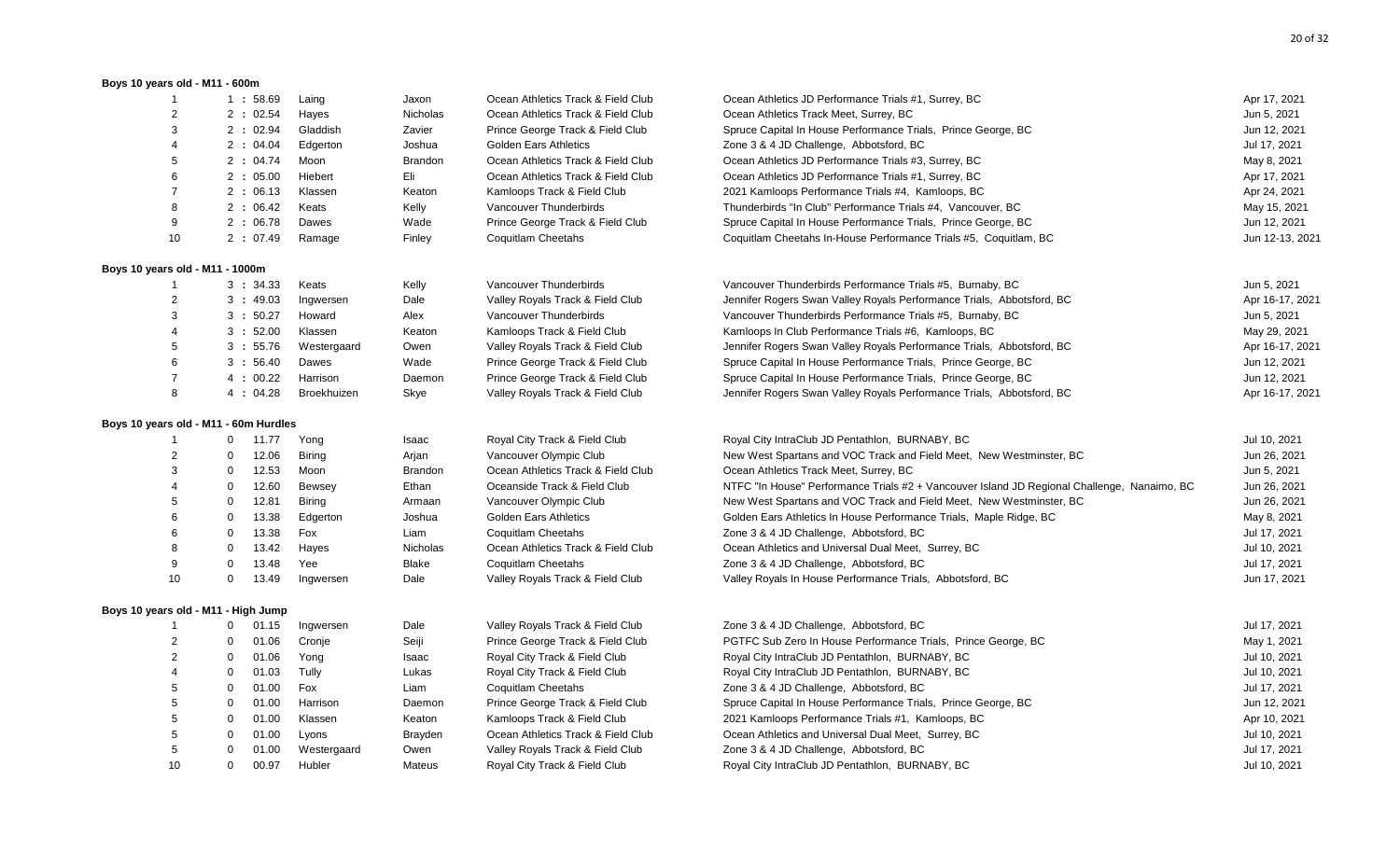### **Boys 10 years old - M11 - Long Jump**

8 0 09.08 Shuto Mason Ocean Athletics Track & Field Club 9 0 08.47 Lyons Brayden Ocean Athletics Track & Field Club 10 08.23 Hayes Nicholas Ocean Athletics Track & Field Club

|                                        | $\Omega$     | 03.73 | Laing        | Jaxon          | Ocean Athletics Track & Field Club    | Ocean Athletics JD Performance Trials #3, Surrey, BC                                        | May 8, 2021     |
|----------------------------------------|--------------|-------|--------------|----------------|---------------------------------------|---------------------------------------------------------------------------------------------|-----------------|
|                                        | $\Omega$     | 03.41 | Moon         | <b>Brandon</b> | Ocean Athletics Track & Field Club    | Ocean Athletics and Universal Dual Meet, Surrey, BC                                         | Jul 10, 2021    |
| 3                                      | 0            | 03.39 | Klassen      | Keaton         | Kamloops Track & Field Club           | Kamloops In Club Performance Trials #6, Kamloops, BC                                        | May 29, 2021    |
|                                        | $\Omega$     | 03.35 | Ramage       | Finley         | Coquitlam Cheetahs                    | Coquitlam Cheetahs In-House Performance Trials #5, Coquitlam, BC                            | Jun 12-13, 2021 |
| 5                                      | $\Omega$     | 03.22 | Lyons        | Brayden        | Ocean Athletics Track & Field Club    | Ocean Athletics and Universal Dual Meet, Surrey, BC                                         | Jul 10, 2021    |
| 6                                      | $\mathbf 0$  | 03.21 | Mcbean       | Michael        | <b>Coquitlam Cheetahs</b>             | Zone 3 & 4 JD Challenge, Abbotsford, BC                                                     | Jul 17, 2021    |
|                                        | 0            | 03.17 | Verstraete   | Han            | Vancouver Thunderbirds                | Vancouver Thunderbirds Performance Trials #5, Burnaby, BC                                   | Jun 5, 2021     |
| 8                                      | $\mathbf 0$  | 03.14 | Westergaard  | Owen           | Valley Royals Track & Field Club      | Jennifer Rogers Swan Valley Royals Performance Trials, Abbotsford, BC                       | Apr 16-17, 2021 |
| 9                                      | 0            | 03.13 | Laird-Mclean | Kai            | <b>Coquitlam Cheetahs</b>             | Zone 3 & 4 JD Challenge, Abbotsford, BC                                                     | Jul 17, 2021    |
| 10                                     | $\mathbf 0$  | 03.12 | Mcculloch    | Callum         | Nanaimo & District Track & Field Club | NTFC "In House" Performance Trials #2 + Vancouver Island JD Regional Challenge, Nanaimo, BC | Jun 26, 2021    |
| 10                                     | 0            | 03.12 | Yong         | Isaac          | Royal City Track & Field Club         | Royal City IntraClub JD Pentathlon, BURNABY, BC                                             | Jul 10, 2021    |
| Boys 10 years old - M11 - ShotPut 2kg  |              |       |              |                |                                       |                                                                                             |                 |
|                                        | 0            | 06.29 | Cronje       | Seiji          | Prince George Track & Field Club      | Spruce Capital In House Performance Trials, Prince George, BC                               | Jun 12, 2021    |
| 2                                      | $\Omega$     | 06.07 | Mcculloch    | Callum         | Nanaimo & District Track & Field Club | NTFC "In House" Performance Trials #2 + Vancouver Island JD Regional Challenge, Nanaimo, BC | Jun 26, 2021    |
| 3                                      | $\mathbf 0$  | 06.03 | Harrison     | Daemon         | Prince George Track & Field Club      | Spruce Capital In House Performance Trials, Prince George, BC                               | Jun 12, 2021    |
|                                        | 0            | 05.96 | Bewsey       | Ethan          | Oceanside Track & Field Club          | NTFC "In House" Performance Trials #2 + Vancouver Island JD Regional Challenge, Nanaimo, BC | Jun 26, 2021    |
|                                        | 0            | 05.86 | Statham      | Oliver         | Royal City Track & Field Club         | Royal City IntraClub JD Pentathlon, BURNABY, BC                                             | Jul 10, 2021    |
|                                        | $\Omega$     | 05.71 | Yong         | Isaac          | Royal City Track & Field Club         | Royal City IntraClub JD Pentathlon, BURNABY, BC                                             | Jul 10, 2021    |
|                                        | $\Omega$     | 05.62 | Schultz      | Kyler          | Prince George Track & Field Club      | PGTFC Sub Zero In House Performance Trials, Prince George, BC                               | May 1, 2021     |
| 8                                      | $\mathbf 0$  | 05.17 | Edgerton     | Joshua         | <b>Golden Ears Athletics</b>          | Zone 3 & 4 JD Challenge, Abbotsford, BC                                                     | Jul 17, 2021    |
| 9                                      | $\Omega$     | 05.13 | Fox          | Liam           | <b>Coquitlam Cheetahs</b>             | Coquitlam Cheetahs In-House Performance Trials #5, Coquitlam, BC                            | Jun 12-13, 2021 |
| 10                                     | $\mathbf 0$  | 05.07 | Dawes        | Wade           | Prince George Track & Field Club      | PGTFC Sub Zero In House Performance Trials, Prince George, BC                               | May 1, 2021     |
| Boys 10 years old - M11 - Discus 750g  |              |       |              |                |                                       |                                                                                             |                 |
| -1                                     | $\mathbf{0}$ | 13.89 | Cronje       | Seiji          | Prince George Track & Field Club      | Zone 7 & 8 JD Regional Challenge Meet, Prince George, BC                                    | Jul 10, 2021    |
| 2                                      | $\mathbf{0}$ | 12.81 | Harrison     | Daemon         | Prince George Track & Field Club      | Spruce Capital In House Performance Trials, Prince George, BC                               | Jun 12, 2021    |
| 3                                      | $\mathbf 0$  | 11.74 | Fox          | Liam           | Coquitlam Cheetahs                    | Zone 3 & 4 JD Challenge, Abbotsford, BC                                                     | Jul 17, 2021    |
|                                        | 0            | 11.67 | Bewsey       | Ethan          | Oceanside Track & Field Club          | NTFC "In House" Performance Trials #2 + Vancouver Island JD Regional Challenge, Nanaimo, BC | Jun 26, 2021    |
| 5                                      | $\Omega$     | 11.22 | Mcculloch    | Callum         | Nanaimo & District Track & Field Club | NTFC "In House" Performance Trials #2 + Vancouver Island JD Regional Challenge, Nanaimo, BC | Jun 26, 2021    |
| 6                                      | 0            | 04.72 | Plank        | Aaron          | <b>Coquitlam Cheetahs</b>             | Zone 3 & 4 JD Challenge, Abbotsford, BC                                                     | Jul 17, 2021    |
| Boys 10 years old - M11 - Javelin 400g |              |       |              |                |                                       |                                                                                             |                 |
|                                        | $\mathbf{0}$ | 14.60 | Harrison     | Daemon         | Prince George Track & Field Club      | Spruce Capital In House Performance Trials, Prince George, BC                               | Jun 12, 2021    |
| $\overline{2}$                         | 0            | 14.26 | Molendyk     | Keagan         | Prince George Track & Field Club      | Spruce Capital In House Performance Trials, Prince George, BC                               | Jun 12, 2021    |
| 3                                      | 0            | 12.43 | Mann         | Carter         | Ocean Athletics Track & Field Club    | Ocean Athletics and Universal Dual Meet, Surrey, BC                                         | Jul 10, 2021    |
|                                        | $\Omega$     | 10.35 | Dattilo      | Elliott        | Ocean Athletics Track & Field Club    | Ocean Athletics JD Performance Trials #3, Surrey, BC                                        | May 8, 2021     |
| 5                                      | $\Omega$     | 09.66 | Moon         | Brandon        | Ocean Athletics Track & Field Club    | Ocean Athletics JD Performance Trials #3, Surrey, BC                                        | May 8, 2021     |
|                                        | $\Omega$     | 09.37 | Woo          | Tyler          | Coquitlam Cheetahs                    | Coquitlam Cheetahs In-House Performance Trials #5, Coquitlam, BC                            | Jun 12-13, 2021 |
| $\overline{7}$                         | 0            | 09.21 | Fox          | Liam           | Coquitlam Cheetahs                    | Coquitlam Cheetahs In-House Performance Trials #5, Coquitlam, BC                            | Jun 12-13, 2021 |

| Spruce Capital In House Performance Trials, Prince George, BC    | Jun 12, 2021    |
|------------------------------------------------------------------|-----------------|
| Spruce Capital In House Performance Trials, Prince George, BC    | Jun 12, 2021    |
| Ocean Athletics and Universal Dual Meet, Surrey, BC              | Jul 10, 2021    |
| Ocean Athletics JD Performance Trials #3, Surrey, BC             | May 8, 2021     |
| Ocean Athletics JD Performance Trials #3, Surrey, BC             | May 8, 2021     |
| Coquitlam Cheetahs In-House Performance Trials #5, Coquitlam, BC | Jun 12-13, 2021 |
| Coquitlam Cheetahs In-House Performance Trials #5, Coquitlam, BC | Jun 12-13, 2021 |
| Ocean Athletics JD Performance Trials #1, Surrey, BC             | Apr 17, 2021    |
| Ocean Athletics JD Performance Trials #1, Surrey, BC             | Apr 17, 2021    |
| Ocean Athletics JD Performance Trials #3, Surrey, BC             | May 8, 2021     |
|                                                                  |                 |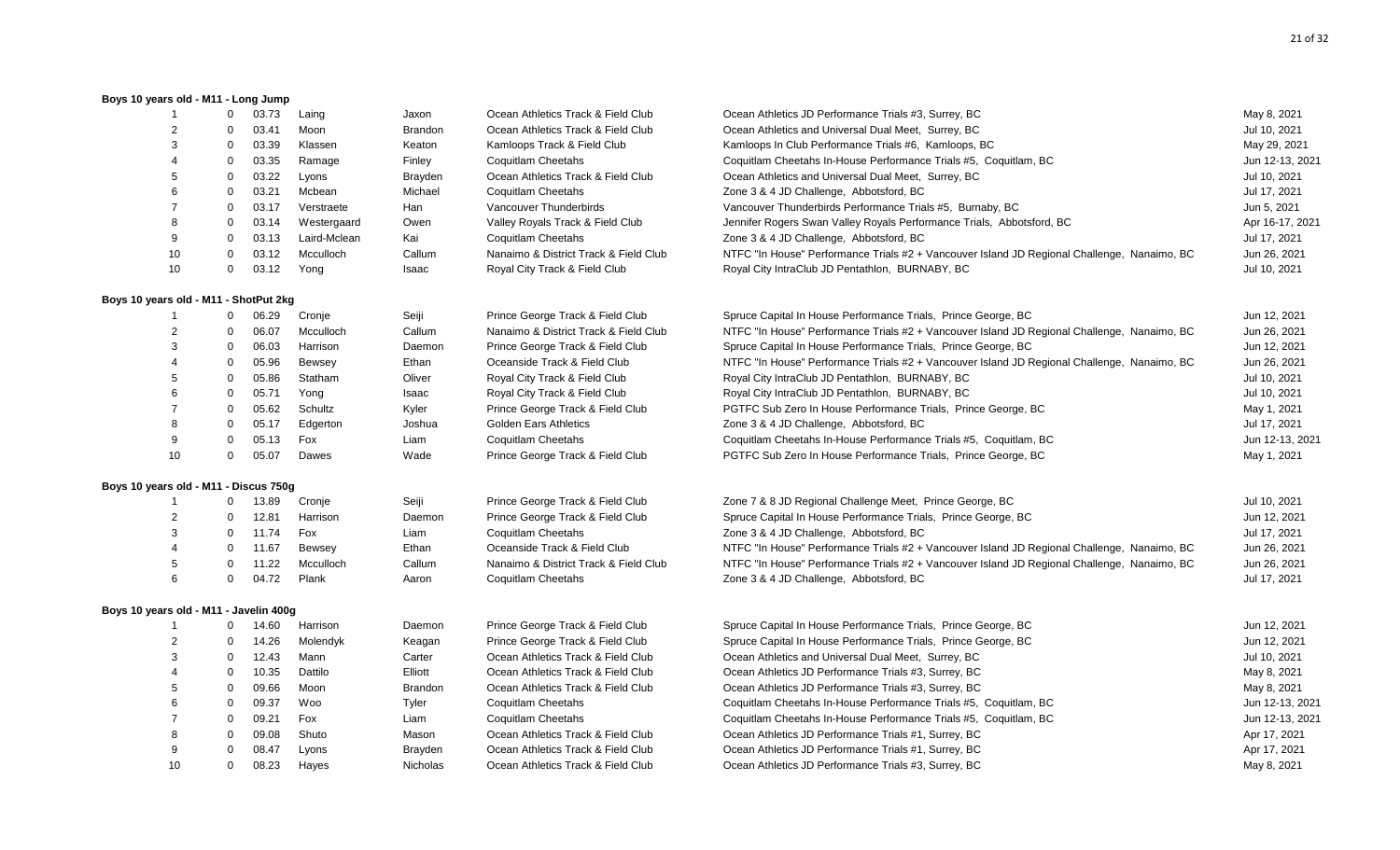## **Boys 10 years old - M11 - Pentathlon** 1 0 1376.00 Yong Saac Royal City Track & Field Club Royal City IntraClub JD Pentathlon, BURNABY, BC 1376.00 Yong Jul 10, 2021 2 0 920.00 Tully Lukas Royal City Track & Field Club Royal City IntraClub JD Pentathlon, BURNABY, BC 3021 3001 10, 2021 3 0 865.00 Statham Oliver Royal City Track & Field Club Royal City IntraClub JD Pentathlon, BURNABY, BC Jul 10, 2021 4 0 609.00 Hubler Mateus Royal City Track & Field Club Royal City IntraClub JD Pentathlon, BURNABY, BC Jul 10, 2021 **Boys 11 years old - M10 - 60m** 1 0 09.31 Ly Tyler Kajaks Track & Field Club Zone 5 JD Regional Challenge, Richmond, BC 3 Jul 18, 2021 2 0 09.37 Brar Prabhdeep Vancouver Thunderbirds Thunderbirds Thunderbirds Thunderbirds The Club" Performance Trials #4, Vancouver, BC 7091 3 0 09.52 Dela Cruz Christhony AirBlastoff Lions Athletics BC Zone 5 JD Regional Challenge, Richmond, BC Jul 18, 2021 4 0 09.54 Harris Chase NorWesters Track & Field Club Zone 5 JD Regional Challenge, Richmond, BC Jul 18, 2021 5 0 09.67 Brar Japinder Vancouver Thunderbirds Thunderbirds "In Club" Performance Trials #4, Vancouver, BC May 15, 2021 6 0 09.72 Hoang Nathan Vancouver Thunderbirds Thunderbirds "In Club" Performance Trials #4, Vancouver, BC May 15, 2021 7 0 09.76 Lam Michael Vancouver Thunderbirds Zone 5 JD Regional Challenge, Richmond, BC Jul 18, 2021 8 0 09.91 Medianu Eric Kajaks Track & Field Club 2021 Kajaks Performance Trials #8, Richmond, BC Jun 20, 2021 9 0 09.94 Gibson Sam Prince George Track & Field Club Spruce Capital In House Performance Trials, Prince George, BC Jun 12, 2021 10 0 10.02 Mccutcheon Simon Vancouver Thunderbirds Thunderbirds Thunderbirds Thunderbirds The Club" Performance Trials #4, Vancouver, BC 70021 May 15, 2021 **Boys 11 years old - M10 - 100m** 1 0 13.20 Hill Stristan Victoria Speed Project NTFC "In House" Performance Trials #2 + Vancouver Island JD Regional Challenge, Nanaimo, BC Jun 26, 2021 2 0 15.06 Li Surrey, Bosse Ocean Athletics Track & Field Club Ocean Athletics JD Performance Trials #1, Surrey, BC Apr 17, 2021 3 0 15.25 Dumont Dylan Ocean Athletics Track & Field Club Ocean Athletics JD Performance Trials #1, Surrey, BC Apr 17, 2021 4 0 15.29 Sutherland Logan Valley Royals Track & Field Club Valley Royals In House Performance Trials, Abbotsford, BC Jun 17, 2021 5 0 15.33 Shephard Alexander Coquitlam Cheetahs Zone 3 & 4 JD Challenge, Abbotsford, BC 3 and 3 and 2021 6 0 15.53 Schulze Houston Ocean Athletics Track & Field Club Ocean Athletics JD Performance Trials #3, Surrey, BC May 8, 2021 7 0 15.80 Sinclair Oliver Nanaimo & District Track & Field Club NTFC "In House" Performance Trials #2 + Vancouver Island JD Regional Challenge, Nanaimo, BC Jun 26, 2021 8 0 15.85 Gibson Sam Prince George Track & Field Club Spruce Capital In House Performance Trials, Prince George, BC 3021 Jun 12, 2021 8 0 15.85 Harris Chase NorWesters Track & Field Club NorWesters June Meet, Burnaby, BC 8 0 15.85 Hoang Nathan Vancouver Thunderbirds Vancouver Thunderbirds Performance Trials #5, Burnaby, BC Jun 5, 2021 **Boys 11 years old - M10 - 200m** 1 0 32.24 Schulze Houston Ocean Athletics Track & Field Club Ocean Athletics JD Performance Trials #3, Surrey, BC May 8, 2021 2 0 32.53 Gibson Sam Prince George Track & Field Club Spruce Capital In House Performance Trials, Prince George, BC Jun 12, 2021 3 0 33.20 Ly Tyler Kajaks Track & Field Club 2021 Kajaks Performance Trials #8, Richmond, BC Jun 20, 2021 4 0 35.52 Achtemichuk Connor Prince George Track & Field Club PGTFC Sub Zero In House Performance Trials, Prince George, BC May 1, 2021 5 0 35.83 Kapoor Ojasvi Ocean Athletics Track & Field Club Ocean Athletics JD Performance Trials #3, Surrey, BC 75.583 Kapoor May 8, 2021 6 0 36.14 Johnson Rex Valley Royals Track & Field Club Valley Royals In House Performance Trials, Abbotsford, BC Jun 17, 2021 7 0 37.27 Nelson Sullivan Prince George Track & Field Club PGTFC Sub Zero In House Performance Trials, Prince George, BC May 1, 2021 8 0 38.82 Wiget Joshua Valley Royals Track & Field Club Valley Royals In House Performance Trials, Abbotsford, BC 9 0 40.04 Cundy Dane Prince George Track & Field Club PGTFC Sub Zero In House Performance Trials, Prince George, BC May 1, 2021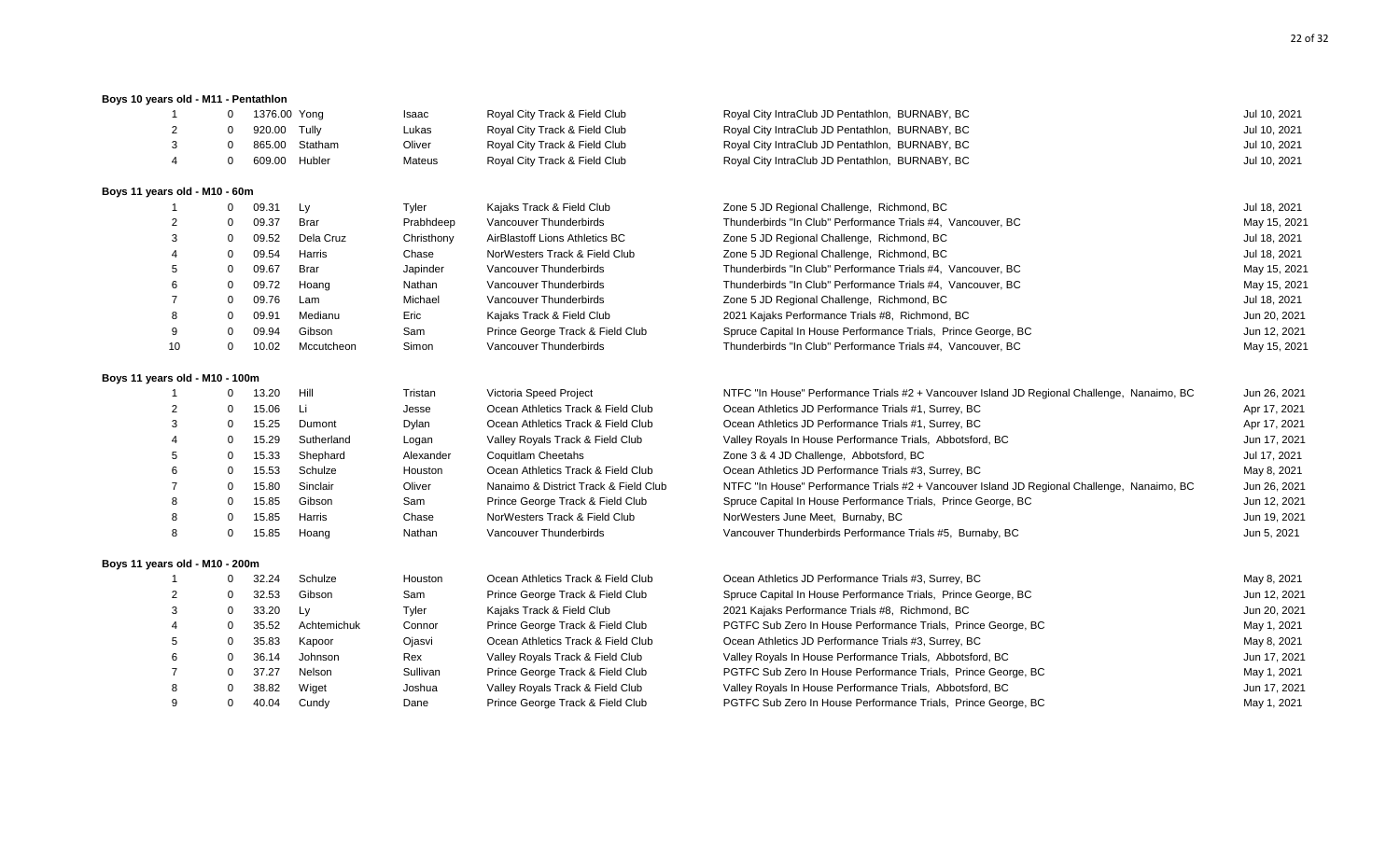#### **Boys 11 years old - M10 - 600m**

| -1                              | 1:51.90                               | Hill       | Tristan   | Victoria Speed Project                | NTFC "In House" Performance Trials #2 + Vancouver Island JD Regional Challenge, Nanaimo, BC | Jun 26, 2021    |
|---------------------------------|---------------------------------------|------------|-----------|---------------------------------------|---------------------------------------------------------------------------------------------|-----------------|
| $\overline{2}$                  | 1:53.70                               | Brar       | Prabhdeep | Vancouver Thunderbirds                | Zone 5 JD Regional Challenge, Richmond, BC                                                  | Jul 18, 2021    |
| 3                               | 1:56.30                               | Cunning    | Carter    | Nanaimo & District Track & Field Club | NTFC "In House" Performance Trials #2 + Vancouver Island JD Regional Challenge, Nanaimo, BC | Jun 26, 2021    |
|                                 | 1:56.82                               | Dumont     | Dylan     | Ocean Athletics Track & Field Club    | Ocean Athletics Track Meet, Surrey, BC                                                      | Jun 5, 2021     |
| 5                               | 1:58.53                               | Shephard   | Alexander | <b>Coquitlam Cheetahs</b>             | Zone 3 & 4 JD Challenge, Abbotsford, BC                                                     | Jul 17, 2021    |
|                                 | 1:59.78                               | Schulze    | Houston   | Ocean Athletics Track & Field Club    | Ocean Athletics and Universal Dual Meet, Surrey, BC                                         | Jul 10, 2021    |
|                                 | 2:00.51                               | Lam        | Michael   | Vancouver Thunderbirds                | Thunderbirds "In Club" Performance Trials #4, Vancouver, BC                                 | May 15, 2021    |
|                                 | 2:00.51                               | Mccutcheon | Simon     | Vancouver Thunderbirds                | Thunderbirds "In Club" Performance Trials #4, Vancouver, BC                                 | May 15, 2021    |
| 9                               | 2:00.95                               | Kapoor     | Ojasvi    | Ocean Athletics Track & Field Club    | Ocean Athletics JD Performance Trials #1, Surrey, BC                                        | Apr 17, 2021    |
| 10                              | 2:03.83                               | Johnson    | Rex       | Valley Royals Track & Field Club      | Zone 3 & 4 JD Challenge, Abbotsford, BC                                                     | Jul 17, 2021    |
| Boys 11 years old - M10 - 1000m |                                       |            |           |                                       |                                                                                             |                 |
|                                 | 3:30.19                               | Lam        | Michael   | Vancouver Thunderbirds                | Vancouver Thunderbirds Performance Trials #5, Burnaby, BC                                   | Jun 5, 2021     |
|                                 | 3:33.71                               | Mccutcheon | Simon     | Vancouver Thunderbirds                | Vancouver Thunderbirds Performance Trials #5, Burnaby, BC                                   | Jun 5, 2021     |
| 3                               | 3:40.26                               | Johnson    | Rex       | Valley Royals Track & Field Club      | Valley Royals In House Performance Trials, Abbotsford, BC                                   | Jun 17, 2021    |
|                                 | 3:48.24                               | Millard    | James     | NorWesters Track & Field Club         | Zone 5 JD Regional Challenge, Richmond, BC                                                  | Jul 18, 2021    |
|                                 | 3:48.73                               | Roberts    | Sawyer    | Prince George Track & Field Club      | Spruce Capital In House Performance Trials, Prince George, BC                               | Jun 12, 2021    |
|                                 | 3:53.76                               | Sutherland | Logan     | Valley Royals Track & Field Club      | Jennifer Rogers Swan Valley Royals Performance Trials, Abbotsford, BC                       | Apr 16-17, 2021 |
|                                 | 4:02.97                               | Medianu    | Eric      | Kajaks Track & Field Club             | 2021 Kajaks Performance Trials #8, Richmond, BC                                             | Jun 20, 2021    |
|                                 | 4:06.70                               | Chiang     | Jonathan  | Kajaks Track & Field Club             | 2021 Kajaks Performance Trials #8, Richmond, BC                                             | Jun 20, 2021    |
| 9                               | 4:16.77                               | Leavens    | Owen      | Prince George Track & Field Club      | Spruce Capital In House Performance Trials, Prince George, BC                               | Jun 12, 2021    |
| 10                              | 4:28.32                               | Moore      | Scott     | Prince George Track & Field Club      | Spruce Capital In House Performance Trials, Prince George, BC                               | Jun 12, 2021    |
|                                 | Boys 11 years old - M10 - 60m Hurdles |            |           |                                       |                                                                                             |                 |
|                                 | 11.01<br>$\mathbf{0}$                 | Brar       | Prabhdeep | Vancouver Thunderbirds                | Zone 5 JD Regional Challenge, Richmond, BC                                                  | Jul 18, 2021    |
| 2                               | 11.16<br>0                            | Lemay      | Tai       | Royal City Track & Field Club         | Royal City IntraClub JD Pentathlon, BURNABY, BC                                             | Jul 10, 2021    |
|                                 | 11.43<br>$\mathbf 0$                  | Ly         | Tyler     | Kajaks Track & Field Club             | Zone 5 JD Regional Challenge, Richmond, BC                                                  | Jul 18, 2021    |
|                                 | 11.55<br>-0                           | Shephard   | Alexander | <b>Coquitlam Cheetahs</b>             | Zone 3 & 4 JD Challenge, Abbotsford, BC                                                     | Jul 17, 2021    |
|                                 | 11.60<br>-0                           | Cunning    | Carter    | Nanaimo & District Track & Field Club | NTFC "In House" Performance Trials #2 + Vancouver Island JD Regional Challenge, Nanaimo, BC | Jun 26, 2021    |
|                                 | 11.61<br>$\mathbf 0$                  | Harris     | Chase     | NorWesters Track & Field Club         | Zone 5 JD Regional Challenge, Richmond, BC                                                  | Jul 18, 2021    |
|                                 | 11.65<br>$\Omega$                     | Dumont     | Dylan     | Ocean Athletics Track & Field Club    | Ocean Athletics and Universal Dual Meet, Surrey, BC                                         | Jul 10, 2021    |
|                                 | 11.73<br>0                            | Loconte    | Lorenzo   | Royal City Track & Field Club         | Royal City IntraClub JD Pentathlon, BURNABY, BC                                             | Jul 10, 2021    |
| 9                               | 11.92                                 | Lam        | Michael   | Vancouver Thunderbirds                | Zone 5 JD Regional Challenge, Richmond, BC                                                  | Jul 18, 2021    |
| 10                              | 11.94<br>0                            | Brar       | Japinder  | Vancouver Thunderbirds                | Vancouver Thunderbirds Performance Trials #5, Burnaby, BC                                   | Jun 5, 2021     |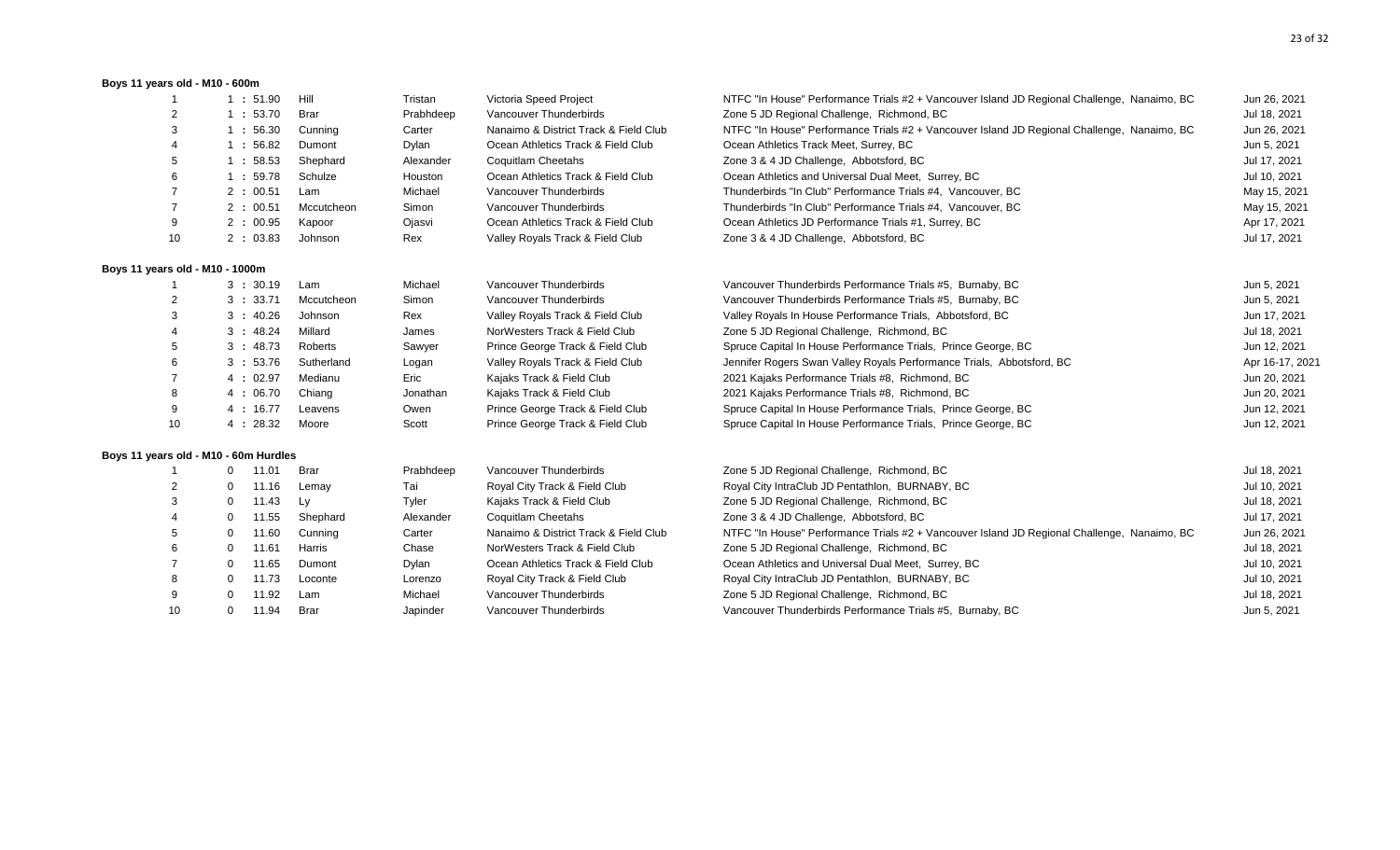### **Boys 11 years old - M10 - High Jump**

|                                       | 0           | 01.20 | Barillaro  | Lorenzo   | Coquitlam Cheetahs                    | Zone 3 & 4 JD Challenge, Abbotsford, BC                                                     | Jul 17, 2021    |
|---------------------------------------|-------------|-------|------------|-----------|---------------------------------------|---------------------------------------------------------------------------------------------|-----------------|
|                                       |             | 01.20 | Milligan   | Ashvin    | Prince George Track & Field Club      | Spruce Capital In House Performance Trials, Prince George, BC                               | Jun 12, 2021    |
|                                       |             | 01.20 | Roberts    | Sawyer    | Prince George Track & Field Club      | Spruce Capital In House Performance Trials, Prince George, BC                               | Jun 12, 2021    |
|                                       |             | 01.10 | Gibson     | Sam       | Prince George Track & Field Club      | Spruce Capital In House Performance Trials, Prince George, BC                               | Jun 12, 2021    |
|                                       |             | 01.10 | Lam        | Michael   | Vancouver Thunderbirds                | Vancouver Thunderbirds Performance Trials #5, Burnaby, BC                                   | Jun 5, 2021     |
|                                       | $\Omega$    | 01.10 | Nelson     | Sullivan  | Prince George Track & Field Club      | PGTFC Sub Zero In House Performance Trials, Prince George, BC                               | May 1, 2021     |
|                                       | 0           | 01.05 | Muntener   | Peter     | Coquitlam Cheetahs                    | Coquitlam Cheetahs In-House Performance Trials #5, Coquitlam, BC                            | Jun 12-13, 2021 |
| 8                                     | ∩           | 01.00 | Matta      | Benjamin  | Coquitlam Cheetahs                    | Zone 3 & 4 JD Challenge, Abbotsford, BC                                                     | Jul 17, 2021    |
| 9                                     | $\Omega$    | 00.90 | Hillhouse  | Luke      | Prince George Track & Field Club      | PGTFC Sub Zero In House Performance Trials, Prince George, BC                               | May 1, 2021     |
| Boys 11 years old - M10 - Long Jump   |             |       |            |           |                                       |                                                                                             |                 |
|                                       | 0           | 04.06 | Harris     | Chase     | NorWesters Track & Field Club         | Zone 5 JD Regional Challenge, Richmond, BC                                                  | Jul 18, 2021    |
|                                       |             | 03.87 | Brar       | Prabhdeep | Vancouver Thunderbirds                | Vancouver Thunderbirds Performance Trial, Burnaby, BC                                       | Jul 10, 2021    |
|                                       | $\Omega$    | 03.86 | Schulze    | Houston   | Ocean Athletics Track & Field Club    | Ocean Athletics JD Performance Trials #1, Surrey, BC                                        | Apr 17, 2021    |
|                                       | $\Omega$    | 03.81 | Sutherland | Logan     | Valley Royals Track & Field Club      | Zone 3 & 4 JD Challenge, Abbotsford, BC                                                     | Jul 17, 2021    |
|                                       |             | 03.71 | Dumont     | Dylan     | Ocean Athletics Track & Field Club    | Ocean Athletics JD Performance Trials #1, Surrey, BC                                        | Apr 17, 2021    |
|                                       | $\Omega$    | 03.71 | Li         | Jesse     | Ocean Athletics Track & Field Club    | Ocean Athletics JD Performance Trials #1, Surrey, BC                                        | Apr 17, 2021    |
|                                       | $\Omega$    | 03.71 | Ly         | Tyler     | Kajaks Track & Field Club             | Zone 5 JD Regional Challenge, Richmond, BC                                                  | Jul 18, 2021    |
|                                       | 0           | 03.63 | Lam        | Michael   | Vancouver Thunderbirds                | Thunderbirds "In Club" Performance Trials #4, Vancouver, BC                                 | May 15, 2021    |
| 9                                     | 0           | 03.55 | Barillaro  | Lorenzo   | Coquitlam Cheetahs                    | Zone 3 & 4 JD Challenge, Abbotsford, BC                                                     | Jul 17, 2021    |
| 10                                    | $\mathbf 0$ | 03.52 | Medianu    | Eric      | Kajaks Track & Field Club             | 2021 Kajaks Performance Trials #8, Richmond, BC                                             | Jun 20, 2021    |
| Boys 11 years old - M10 - ShotPut 2kg |             |       |            |           |                                       |                                                                                             |                 |
|                                       |             | 07.87 | Milligan   | Ashvin    | Prince George Track & Field Club      | Spruce Capital In House Performance Trials, Prince George, BC                               | Jun 12, 2021    |
|                                       |             | 07.43 | Shephard   | Alexander | <b>Coquitlam Cheetahs</b>             | Zone 3 & 4 JD Challenge, Abbotsford, BC                                                     | Jul 17, 2021    |
|                                       | $\Omega$    | 07.35 | Loconte    | Lorenzo   | Royal City Track & Field Club         | Royal City IntraClub JD Pentathlon, BURNABY, BC                                             | Jul 10, 2021    |
|                                       | 0           | 06.67 | Lam        | Michael   | Vancouver Thunderbirds                | Vancouver Thunderbirds Performance Trial, Burnaby, BC                                       | Jul 10, 2021    |
|                                       | $\Omega$    | 06.46 | Lemay      | Tai       | Royal City Track & Field Club         | Royal City IntraClub JD Pentathlon, BURNABY, BC                                             | Jul 10, 2021    |
|                                       | $\Omega$    | 06.30 | Morin      | Justin    | <b>Golden Ears Athletics</b>          | Zone 3 & 4 JD Challenge, Abbotsford, BC                                                     | Jul 17, 2021    |
|                                       | 0           | 06.16 | Novicic    | Teo       | Vancouver Thunderbirds                | Zone 5 JD Regional Challenge, Richmond, BC                                                  | Jul 18, 2021    |
|                                       |             | 06.02 | Dumont     | Dylan     | Ocean Athletics Track & Field Club    | Ocean Athletics Track Meet, Surrey, BC                                                      | Jun 5, 2021     |
| 9                                     |             | 06.01 | Sinclair   | Oliver    | Nanaimo & District Track & Field Club | NTFC "In House" Performance Trials #2 + Vancouver Island JD Regional Challenge, Nanaimo, BC | Jun 26, 2021    |
| 10                                    | $\Omega$    | 05.95 | Harris     | Chase     | NorWesters Track & Field Club         | NorWesters July Meet, Burnaby, BC                                                           | Jul 11, 2021    |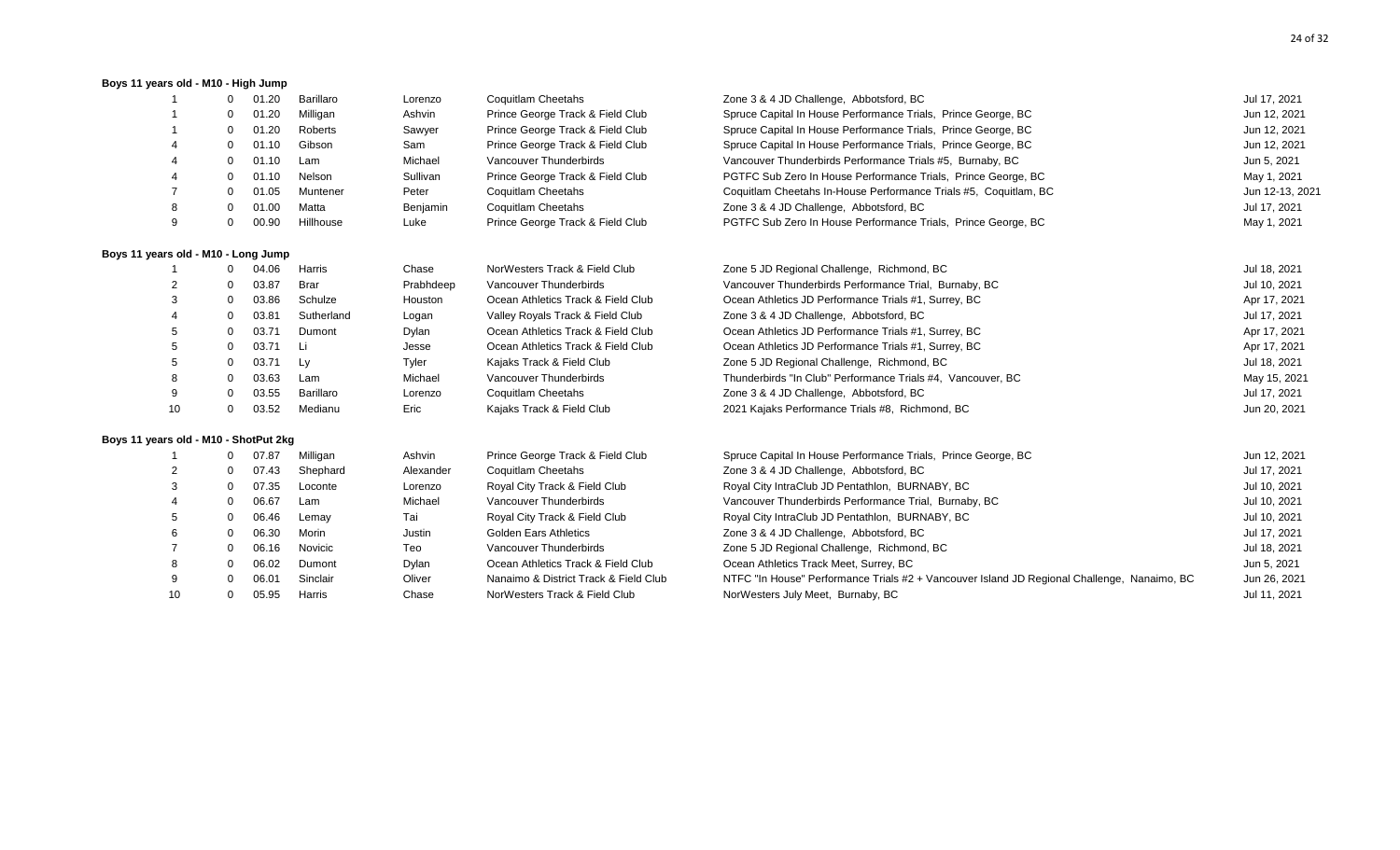#### **Boys 11 years old - M10 - Discus 750g**

|                                        | 0           | 15.67 | Harris          | Chase     | NorWesters Track & Field Club         | NorWesters July Meet, Burnaby, BC                                                           | Jul 11, 2021    |
|----------------------------------------|-------------|-------|-----------------|-----------|---------------------------------------|---------------------------------------------------------------------------------------------|-----------------|
|                                        | $\Omega$    | 14.81 | Brown           | Damien    | Valley Royals Track & Field Club      | Valley Royals Throws Performance Trials #3, Abbotsford, BC                                  | Jul 14, 2021    |
|                                        | $\Omega$    | 14.46 | Milligan        | Ashvin    | Prince George Track & Field Club      | Spruce Capital In House Performance Trials, Prince George, BC                               | Jun 12, 2021    |
|                                        | $\Omega$    | 14.13 | Cunning         | Carter    | Nanaimo & District Track & Field Club | NTFC "In House" Performance Trials #2 + Vancouver Island JD Regional Challenge, Nanaimo, BC | Jun 26, 2021    |
| 5                                      | $\Omega$    | 12.82 | Hillhouse       | Luke      | Prince George Track & Field Club      | Spruce Capital In House Performance Trials, Prince George, BC                               | Jun 12, 2021    |
| 6                                      | $\Omega$    | 12.02 | Millard         | James     | NorWesters Track & Field Club         | NorWesters July Meet, Burnaby, BC                                                           | Jul 11, 2021    |
|                                        | $\mathbf 0$ | 11.77 | Page            | Joshua    | NorWesters Track & Field Club         | NorWesters June Meet, Burnaby, BC                                                           | Jun 19, 2021    |
| 8                                      | $\Omega$    | 09.89 | Moore           | Scott     | Prince George Track & Field Club      | Spruce Capital In House Performance Trials, Prince George, BC                               | Jun 12, 2021    |
| 9                                      | $\Omega$    | 07.91 | Morrill         | James     | Nanaimo & District Track & Field Club | NTFC "In House" Performance Trials #2 + Vancouver Island JD Regional Challenge, Nanaimo, BC | Jun 26, 2021    |
| 10                                     | $\mathbf 0$ | 07.51 | Muntener        | Peter     | <b>Coquitlam Cheetahs</b>             | Zone 3 & 4 JD Challenge, Abbotsford, BC                                                     | Jul 17, 2021    |
| Boys 11 years old - M10 - Javelin 400g |             |       |                 |           |                                       |                                                                                             |                 |
|                                        | $\Omega$    | 20.52 | Li              | Jesse     | Ocean Athletics Track & Field Club    | Ocean Athletics and Universal Dual Meet, Surrey, BC                                         | Jul 10, 2021    |
|                                        | $\Omega$    | 12.66 | Novicic         | Teo       | Vancouver Thunderbirds                | Vancouver Thunderbirds Performance Trials #5, Burnaby, BC                                   | Jun 5, 2021     |
| 3                                      | $\mathbf 0$ | 12.50 | Harris          | Chase     | NorWesters Track & Field Club         | NorWesters June Meet, Burnaby, BC                                                           | Jun 19, 2021    |
|                                        | $\mathbf 0$ | 11.09 | Milligan        | Ashvin    | Prince George Track & Field Club      | Spruce Capital In House Performance Trials, Prince George, BC                               | Jun 12, 2021    |
|                                        | $\Omega$    | 10.75 | Millard         | James     | NorWesters Track & Field Club         | NorWesters June Meet, Burnaby, BC                                                           | Jun 19, 2021    |
|                                        | $\Omega$    | 09.29 | Prasol          | Ryan      | Vancouver Thunderbirds                | Thunderbirds "In Club" Performance Trials #4, Vancouver, BC                                 | May 15, 2021    |
|                                        | $\Omega$    | 09.03 | Hillhouse       | Luke      | Prince George Track & Field Club      | Spruce Capital In House Performance Trials, Prince George, BC                               | Jun 12, 2021    |
|                                        | $\Omega$    | 08.87 | Lever           | Jaxon     | Vancouver Thunderbirds                | Vancouver Thunderbirds Performance Trials #5, Burnaby, BC                                   | Jun 5, 2021     |
| 9                                      | $\Omega$    | 07.70 | Nelson          | Sullivan  | Prince George Track & Field Club      | Spruce Capital In House Performance Trials, Prince George, BC                               | Jun 12, 2021    |
| 10                                     | $\Omega$    | 07.25 | Muntener        | Peter     | <b>Coquitlam Cheetahs</b>             | Coquitlam Cheetahs In-House Performance Trials #5, Coquitlam, BC                            | Jun 12-13, 2021 |
| Boys 11 years old - M10 - Pentathlon   |             |       |                 |           |                                       |                                                                                             |                 |
|                                        |             |       | 1738.00 Lemay   | Tai       | Royal City Track & Field Club         | Royal City IntraClub JD Pentathlon, BURNABY, BC                                             | Jul 10, 2021    |
| 2                                      |             |       | 1427.00 Loconte | Lorenzo   | Royal City Track & Field Club         | Royal City IntraClub JD Pentathlon, BURNABY, BC                                             | Jul 10, 2021    |
| Boys 12 years old - M09 - 100m         |             |       |                 |           |                                       |                                                                                             |                 |
|                                        | 0           | 13.39 | Marwaha         | Maahi     | Vancouver Thunderbirds                | Thunderbirds "In Club" Performance Trials #4, Vancouver, BC                                 | May 15, 2021    |
| 2                                      | $\mathbf 0$ | 13.49 | Tateh           | Ache      | Vancouver Thunderbirds                | Thunderbirds "In Club" Performance Trials #4, Vancouver, BC                                 | May 15, 2021    |
| 3                                      | $\mathbf 0$ | 13.60 | Nakamura        | Eric      | Vancouver Olympic Club                | Zone 5 JD Regional Challenge, Richmond, BC                                                  | Jul 18, 2021    |
|                                        | $\mathbf 0$ | 14.01 | Knight          | Charlie   | Nanaimo & District Track & Field Club | NTFC "In House" Performance Trials #2 + Vancouver Island JD Regional Challenge, Nanaimo, BC | Jun 26, 2021    |
|                                        | $\mathbf 0$ | 14.06 | Needoba         | Oscar     | Vancouver Thunderbirds                | Vancouver Thunderbirds Performance Trials #5, Burnaby, BC                                   | Jun 5, 2021     |
|                                        | $\mathbf 0$ | 14.30 | Cronje          | Jinichi   | Prince George Track & Field Club      | Zone 7 & 8 JD Regional Challenge Meet, Prince George, BC                                    | Jul 10, 2021    |
|                                        | 0           | 14.37 | Chirkootsingh   | Vinai     | Coquitlam Cheetahs                    | Zone 3 & 4 JD Challenge, Abbotsford, BC                                                     | Jul 17, 2021    |
|                                        | $\Omega$    | 14.40 | Tsok            | Matthew   | <b>Coquitlam Cheetahs</b>             | Coquitlam Cheetahs In-House Performance Trials #5, Coquitlam, BC                            | Jun 12-13, 2021 |
|                                        | $\Omega$    | 14.56 | Booth           | Alexander | Vancouver Thunderbirds                | Thunderbirds "In Club" Performance Trials #4, Vancouver, BC                                 | May 15, 2021    |
| 10                                     | 0           | 14.61 | Nigah           | Harveer   | Valley Royals Track & Field Club      | Zone 3 & 4 JD Challenge, Abbotsford, BC                                                     | Jul 17, 2021    |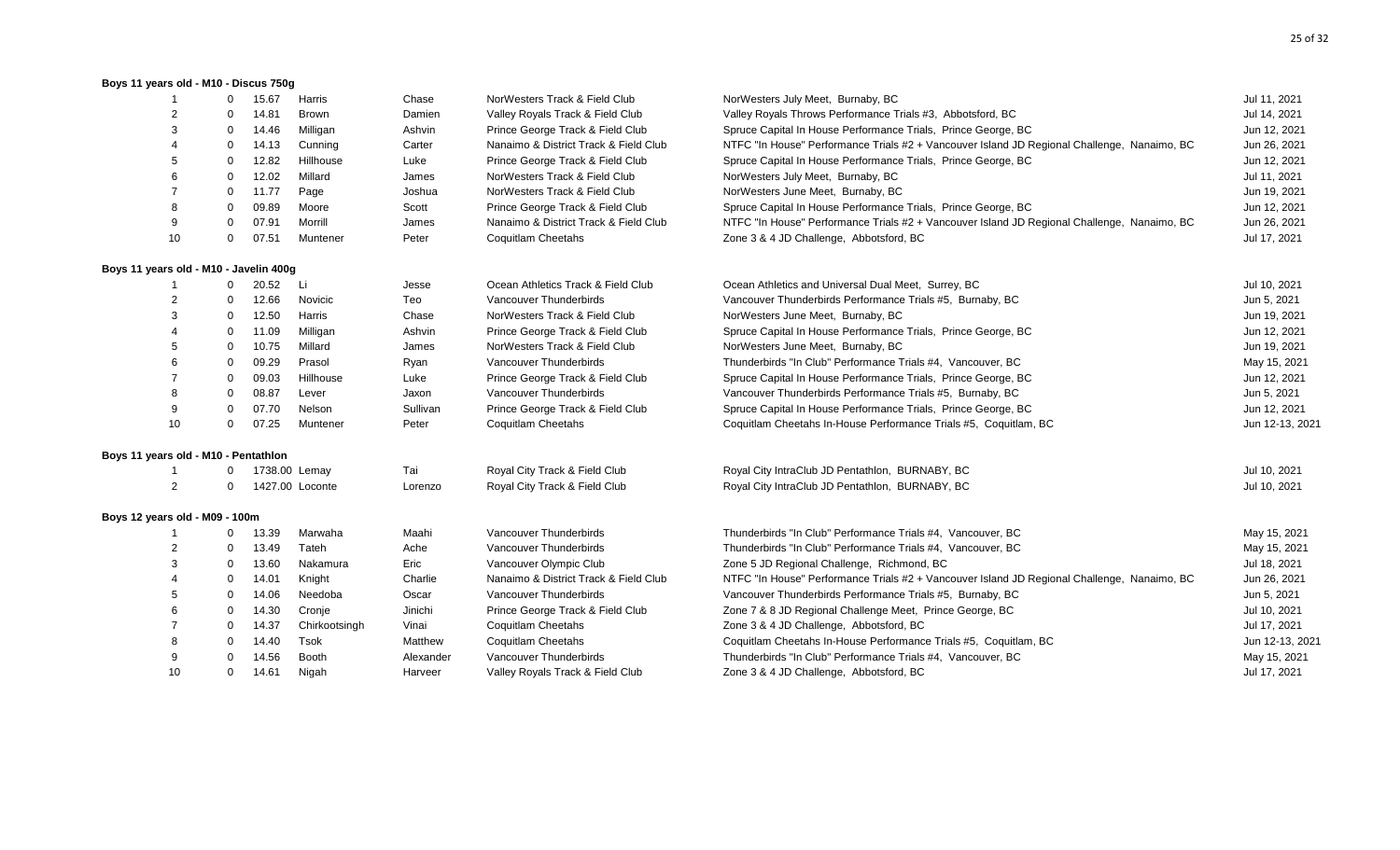#### **Boys 12 years old - M09 - 200m**

|                                | 28.68<br>0           | Nakamura      | Eric    | Vancouver Olympic Club                | New West Spartans and VOC Track and Field Meet, New Westminster, BC                         | Jun 26, 2021    |
|--------------------------------|----------------------|---------------|---------|---------------------------------------|---------------------------------------------------------------------------------------------|-----------------|
|                                | 29.76                | Cronje        | Jinichi | Prince George Track & Field Club      | Spruce Capital In House Performance Trials, Prince George, BC                               | Jun 12, 2021    |
|                                | 30.02<br>$\Omega$    | Whitehouse    | Callum  | Prince George Track & Field Club      | Spruce Capital In House Performance Trials, Prince George, BC                               | Jun 12, 2021    |
|                                | 30.10<br>$\Omega$    | Tsok          | Matthew | Coquitlam Cheetahs                    | Coquitlam Cheetahs In-House Performance Trials #5, Coquitlam, BC                            | Jun 12-13, 2021 |
| 5                              | 30.51<br>$\Omega$    | Chirkootsingh | Vinai   | Coquitlam Cheetahs                    | Coquitlam Cheetahs In-House Performance Trials #5, Coquitlam, BC                            | Jun 12-13, 2021 |
|                                | 30.72<br>$\Omega$    | Knight        | Charlie | Nanaimo & District Track & Field Club | AVTC Performance Trials #1, Port Alberni, BC                                                | Jun 19, 2021    |
|                                | 30.86<br>$\Omega$    | Sutton        | Damian  | Valley Royals Track & Field Club      | Valley Royals In House Performance Trials, Abbotsford, BC                                   | Jun 17, 2021    |
| 8                              | 31.02<br>0           | Needoba       | Oscar   | Vancouver Thunderbirds                | Thunderbirds "In Club" Performance Trials #2, Vancouver, BC                                 | Apr 10, 2021    |
| 9                              | 32.18<br>$\Omega$    | Wong          | Harry   | Vancouver Olympic Club                | New West Spartans and VOC Track and Field Meet, New Westminster, BC                         | Jun 26, 2021    |
| 10                             | 32.20<br>0           | Mills         | Caleb   | Valley Royals Track & Field Club      | Valley Royals In House Performance Trials, Abbotsford, BC                                   | Jun 17, 2021    |
| Boys 12 years old - M09 - 300m |                      |               |         |                                       |                                                                                             |                 |
|                                | 47.84<br>0           | Sutton        | Damian  | Valley Royals Track & Field Club      | Jennifer Rogers Swan Valley Royals Performance Trials, Abbotsford, BC                       | Apr 16-17, 2021 |
|                                | 51.09                | Mills         | Caleb   | Valley Royals Track & Field Club      | Jennifer Rogers Swan Valley Royals Performance Trials, Abbotsford, BC                       | Apr 16-17, 2021 |
| 3                              | 51.46<br>$\Omega$    | Hemstead      | Casey   | NorWesters Track & Field Club         | NorWesters June Meet, Burnaby, BC                                                           | Jun 19, 2021    |
|                                | 54.21<br>0           | Canales       | Keenen  | <b>Golden Ears Athletics</b>          | Golden Ears Athletics In House Performance Trials, Maple Ridge, BC                          | May 8, 2021     |
|                                | 54.30<br>$\Omega$    | Lexier        | Colton  | Kajaks Track & Field Club             | 2021 Kajaks Performance Trials #8, Richmond, BC                                             | Jun 20, 2021    |
|                                | 55.80<br>$\mathbf 0$ | Ginn          | Lucas   | Kajaks Track & Field Club             | 2021 Kajaks Performance Trials #8, Richmond, BC                                             | Jun 20, 2021    |
|                                | 57.18<br>$\mathbf 0$ | Mitchell      | Ryder   | Valley Royals Track & Field Club      | Jennifer Rogers Swan Valley Royals Performance Trials, Abbotsford, BC                       | Apr 16-17, 2021 |
|                                | 1:00.80              | Mcgrath       | Aidan   | Kamloops Track & Field Club           | KTFC In Club Performance Trials #4, Kamloops, BC                                            | Jun 12, 2021    |
| 9                              | 1:03.10              | Roberts       | Jared   | Kamloops Track & Field Club           | KTFC In Club Performance Trials #4, Kamloops, BC                                            | Jun 12, 2021    |
| 10                             | 1:14.33              | Parkes        | Cole    | Kamloops Track & Field Club           | KTFC In Club Performance Trials #4, Kamloops, BC                                            | Jun 12, 2021    |
| Boys 12 years old - M09 - 800m |                      |               |         |                                       |                                                                                             |                 |
|                                | 2:24.28              | Abraham       | Dawson  | Kootenay Chaos Track Club             | Jack Brow Memorial Meet + Zone 2 JD Regional Challenge, Kelowna, BC                         | Jul 2-4, 2021   |
| 2                              | 30.61<br>2:          | Sieben        | Coulter | Okanagan Athletics Club               | Jack Brow Memorial Meet + Zone 2 JD Regional Challenge, Kelowna, BC                         | Jul 2-4, 2021   |
| 3                              | 2:33.10              | Olsen         | Rain    | Alberni Valley Track Club             | NTFC "In House" Performance Trials #2 + Vancouver Island JD Regional Challenge, Nanaimo, BC | Jun 26, 2021    |
|                                | 2:33.76              | Sutton        | Damian  | Valley Royals Track & Field Club      | Zone 3 & 4 JD Challenge, Abbotsford, BC                                                     | Jul 17, 2021    |
|                                | 2:34.62              | Marwaha       | Maahi   | Vancouver Thunderbirds                | Zone 3 & 4 JD Challenge, Abbotsford, BC                                                     | Jul 17, 2021    |
|                                | 2:36.35              | Canales       | Keenen  | <b>Golden Ears Athletics</b>          | Zone 3 & 4 JD Challenge, Abbotsford, BC                                                     | Jul 17, 2021    |
|                                | 2:42.79              | Cronje        | Jinichi | Prince George Track & Field Club      | Spruce Capital In House Performance Trials, Prince George, BC                               | Jun 12, 2021    |
|                                | 2:42.87              | Whitehouse    | Callum  | Prince George Track & Field Club      | Spruce Capital In House Performance Trials, Prince George, BC                               | Jun 12, 2021    |
| 9                              | 2:44.67              | Hemstead      | Casey   | NorWesters Track & Field Club         | NorWesters June Meet, Burnaby, BC                                                           | Jun 19, 2021    |
| 10                             | 2:44.73              | Nigah         | Harveer | Valley Royals Track & Field Club      | Zone 3 & 4 JD Challenge, Abbotsford, BC                                                     | Jul 17, 2021    |
|                                |                      |               |         |                                       |                                                                                             |                 |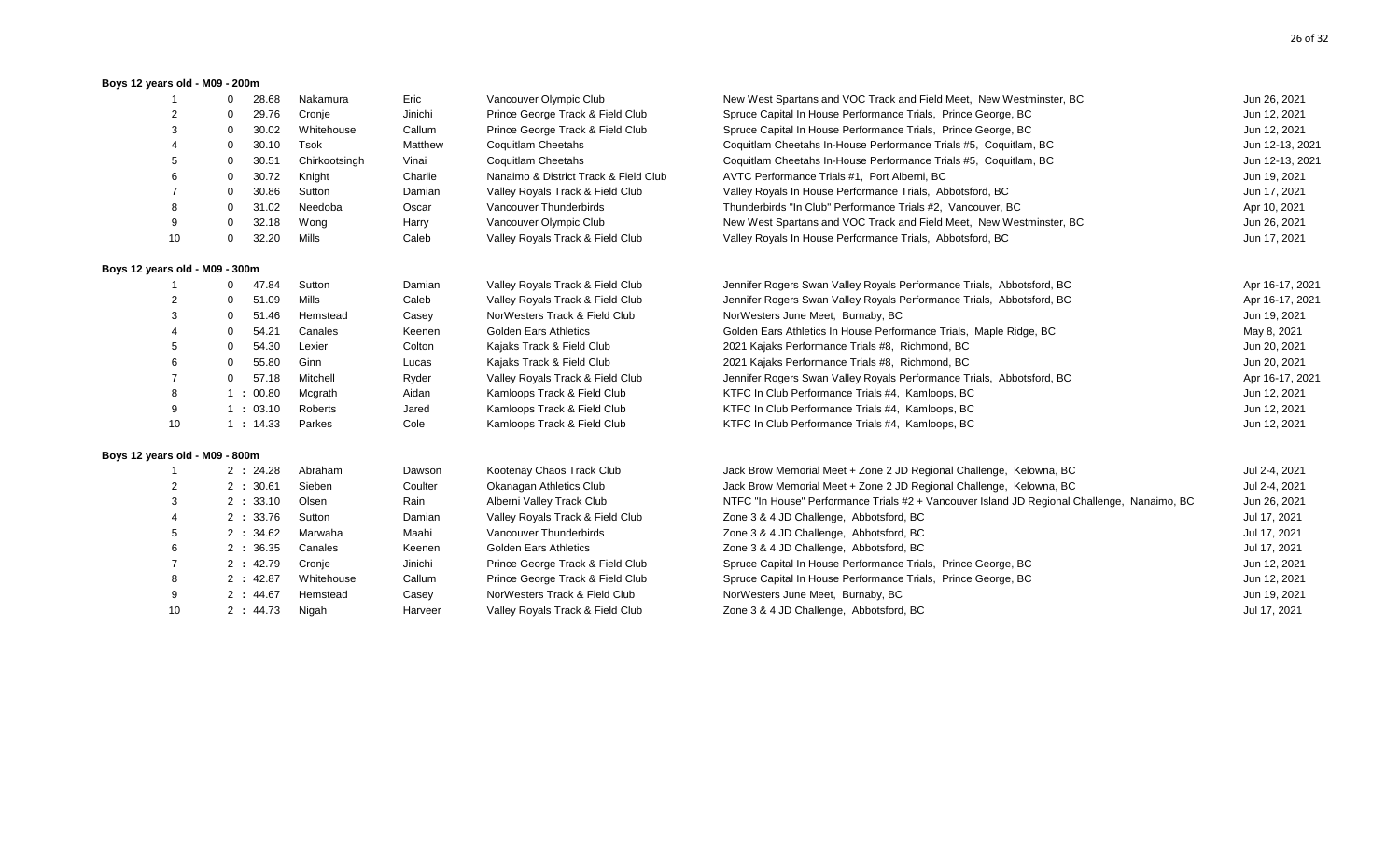#### **Boys 12 years old - M09 - 1200m**

| -1                                       |              | 4:00.92 | Abraham      | Dawson      | Kootenay Chaos Track Club                    | Jack Brow Memorial Meet + Zone 2 JD Regional Challenge, Kelowna, BC                         | Jul 2-4, 2021 |
|------------------------------------------|--------------|---------|--------------|-------------|----------------------------------------------|---------------------------------------------------------------------------------------------|---------------|
| $\overline{2}$                           |              | 4:04.85 | Sutton       | Damian      | Valley Royals Track & Field Club             | Valley Royals In House Performance Trials, Abbotsford, BC                                   | Jun 17, 2021  |
| 3                                        |              | 4:07.82 | Marwaha      | Maahi       | Vancouver Thunderbirds                       | Vancouver Thunderbirds Performance Trial, Burnaby, BC                                       | Jul 10, 2021  |
|                                          |              | 4:09.85 | Sieben       | Coulter     | Okanagan Athletics Club                      | OAC In Club Performance Trials #3, Kelowna, BC                                              | Jun 12, 2021  |
| 5                                        |              | 4:16.09 | Gaudet       | Elijah      | Valley Royals Track & Field Club             | Valley Royals In House Performance Trials, Abbotsford, BC                                   | Jun 17, 2021  |
|                                          |              | 4:16.21 | Steiger      | William     | Valley Royals Track & Field Club             | Valley Royals In House Performance Trials, Abbotsford, BC                                   | Jun 17, 2021  |
|                                          |              | 4:18.55 | Mcarthur     | Jordan      | Vancouver Thunderbirds                       | Vancouver Thunderbirds Performance Trial, Burnaby, BC                                       | Jul 10, 2021  |
| 8                                        |              | 4:24.27 | Guite        | Christopher | Vancouver Thunderbirds                       | Vancouver Thunderbirds Performance Trials #5, Burnaby, BC                                   | Jun 5, 2021   |
| 9                                        |              | 4:32.19 | Perez-Fontan | Nicolas     | Vancouver Thunderbirds                       | Vancouver Thunderbirds Performance Trials #5, Burnaby, BC                                   | Jun 5, 2021   |
| 10                                       |              | 4:45.05 | Roberts      | Jared       | Kamloops Track & Field Club                  | Kamloops Restart Meet, Kamloops, BC                                                         | Jun 26, 2021  |
| Boys 12 years old - M09 - 80m Hurdles    |              |         |              |             |                                              |                                                                                             |               |
|                                          | $\mathbf{0}$ | 12.77   | Tateh        | Ache        | Vancouver Thunderbirds                       | Zone 5 JD Regional Challenge, Richmond, BC                                                  | Jul 18, 2021  |
| $\overline{2}$                           | 0            | 13.20   | Abraham      | Dawson      | Kootenay Chaos Track Club                    | Jack Brow Memorial Meet + Zone 2 JD Regional Challenge, Kelowna, BC                         | Jul 2-4, 2021 |
| 3                                        | $\mathbf 0$  | 13.73   | Marwaha      | Maahi       | Vancouver Thunderbirds                       | Zone 5 JD Regional Challenge, Richmond, BC                                                  | Jul 18, 2021  |
|                                          | 0            | 14.67   | Knight       | Charlie     | Nanaimo & District Track & Field Club        | NTFC "In House" Performance Trials #2 + Vancouver Island JD Regional Challenge, Nanaimo, BC | Jun 26, 2021  |
|                                          | 0            | 15.00   | Nigah        | Harveer     | Valley Royals Track & Field Club             | Zone 3 & 4 JD Challenge, Abbotsford, BC                                                     | Jul 17, 2021  |
|                                          | 0            | 15.26   | Nakamura     | Eric        | Vancouver Olympic Club                       | Zone 5 JD Regional Challenge, Richmond, BC                                                  | Jul 18, 2021  |
|                                          | 0            | 15.50   | Smith        | Nolan       | Nanaimo & District Track & Field Club        | NTFC "In House" Performance Trials #2 + Vancouver Island JD Regional Challenge, Nanaimo, BC | Jun 26, 2021  |
|                                          | $\mathbf 0$  | 15.63   | Mills        | Caleb       | Valley Royals Track & Field Club             | Valley Royals In House Performance Trials, Abbotsford, BC                                   | Jun 17, 2021  |
| 9                                        | $\Omega$     | 15.82   | Olsen        | Kane        | Alberni Valley Track Club                    | AVTC Performance Trials #1, Port Alberni, BC                                                | Jun 19, 2021  |
| 10                                       | 0            | 15.87   | Lexier       | Colton      | Kajaks Track & Field Club                    | Zone 5 JD Regional Challenge, Richmond, BC                                                  | Jul 18, 2021  |
| Boys 12 years old - M09 - 200m Hurdles   |              |         |              |             |                                              |                                                                                             |               |
|                                          | 0            | 30.80   | Abraham      | Dawson      | Kootenay Chaos Track Club                    | Jack Brow Memorial Meet + Zone 2 JD Regional Challenge, Kelowna, BC                         | Jul 2-4, 2021 |
| $\overline{2}$                           | $\mathbf 0$  | 45.47   | Roberts      | Jared       | Kamloops Track & Field Club                  | Jack Brow Memorial Meet + Zone 2 JD Regional Challenge, Kelowna, BC                         | Jul 2-4, 2021 |
| Boys 12 years old - M09 - 800m Race Walk |              |         |              |             |                                              |                                                                                             |               |
| -1                                       |              | 7:10.70 | Bortolin     | Anthony     | Nanaimo & District Track & Field Clubld Club | NTFC "In House" Performance Trials #2 + Vancouver Island JD Regional Challenge, Nanaimo, BC | Jun 26, 2021  |
| Boys 12 years old - M09 - High Jump      |              |         |              |             |                                              |                                                                                             |               |
|                                          | 0            | 01.45   | Tateh        | Ache        | Vancouver Thunderbirds                       | Vancouver Thunderbirds Performance Trials #5, Burnaby, BC                                   | Jun 5, 2021   |
| $\overline{2}$                           | 0            | 01.40   | Abraham      | Dawson      | Kootenay Chaos Track Club                    | Jack Brow Memorial Meet + Zone 2 JD Regional Challenge, Kelowna, BC                         | Jul 2-4, 2021 |
| 3                                        | $\mathbf 0$  | 01.25   | Austin       | Leighton    | Vancouver Thunderbirds                       | Vancouver Thunderbirds Performance Trials #5, Burnaby, BC                                   | Jun 5, 2021   |
| 3                                        | 0            | 01.25   | <b>Booth</b> | Alexander   | Vancouver Thunderbirds                       | Vancouver Thunderbirds Performance Trials #5, Burnaby, BC                                   | Jun 5, 2021   |
| 3                                        | 0            | 01.25   | Whitehouse   | Callum      | Prince George Track & Field Club             | PGTFC Sub Zero In House Performance Trials, Prince George, BC                               | May 1, 2021   |
|                                          | $\mathbf 0$  | 01.20   | Edwards      | Logan       | Ocean Athletics Track & Field Club           | 2021 Ocean Athletics Performance Trial #2, Surrey, BC                                       | May 1, 2021   |
|                                          | 0            | 01.15   | Booth        | Jesse       | Valley Royals Track & Field Club             | Zone 3 & 4 JD Challenge, Abbotsford, BC                                                     | Jul 17, 2021  |
|                                          | 0            | 01.15   | Cronje       | Jinichi     | Prince George Track & Field Club             | PGTFC Sub Zero In House Performance Trials, Prince George, BC                               | May 1, 2021   |
|                                          | $\Omega$     | 01.10   | Goddard      | Finnley     | Prince George Track & Field Club             | PGTFC Sub Zero In House Performance Trials, Prince George, BC                               | May 1, 2021   |
| q                                        | $\Omega$     | 01.10   | Roberts      | Jared       | Kamloops Track & Field Club                  | Kamloops Track and Field Club JD and HS In Club Trials, Kamloops, BC                        | May 13, 2021  |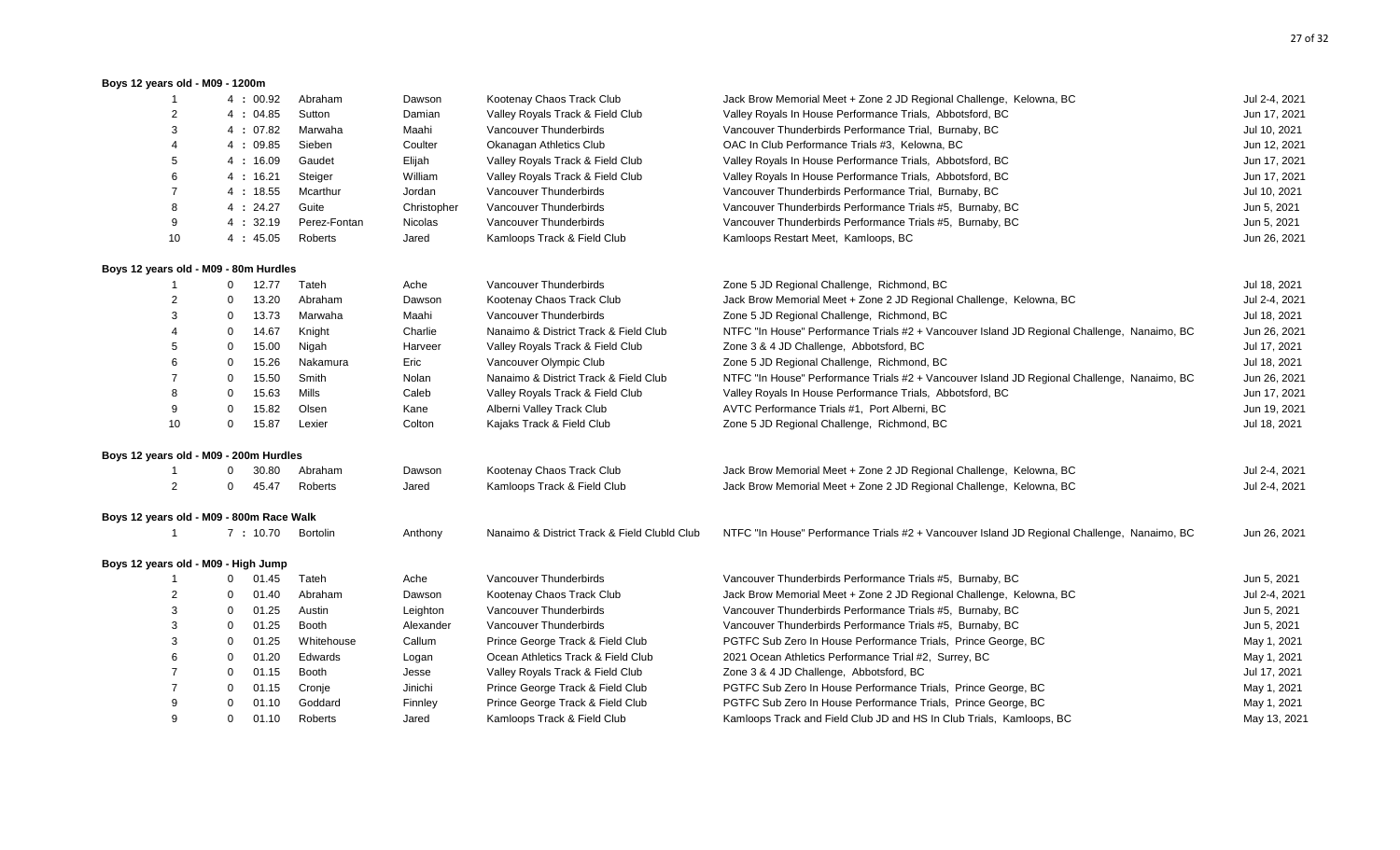#### **Boys 12 years old - M09 - Long Jump**

|                                         | $\Omega$ | 04.73 | Needoba      | Oscar     | Vancouver Thunderbirds                | Thunderbirds "In Club" Performance Trials #4, Vancouver, BC                           | May 15, 2021  |
|-----------------------------------------|----------|-------|--------------|-----------|---------------------------------------|---------------------------------------------------------------------------------------|---------------|
|                                         |          | 04.57 | Marwaha      | Maahi     | Vancouver Thunderbirds                | Vancouver Thunderbirds Performance Trials #5, Burnaby, BC                             | Jun 5, 2021   |
|                                         | $\Omega$ | 04.37 | Ude          | David     | Vancouver Thunderbirds                | Vancouver Thunderbirds Performance Trial, Burnaby, BC                                 | Jul 10, 2021  |
|                                         | 0        | 04.32 | <b>Booth</b> | Alexander | Vancouver Thunderbirds                | Vancouver Thunderbirds Performance Trials #5, Burnaby, BC                             | Jun 5, 2021   |
|                                         | $\Omega$ | 04.31 | Tateh        | Ache      | Vancouver Thunderbirds                | Thunderbirds "In Club" Performance Trials #4, Vancouver, BC                           | May 15, 2021  |
|                                         | $\Omega$ | 04.21 | Wong         | Harry     | Vancouver Olympic Club                | New West Spartans and VOC Track and Field Meet, New Westminster, BC                   | Jun 26, 2021  |
|                                         |          | 04.02 | Abraham      | Dawson    | Kootenay Chaos Track Club             | Jack Brow Memorial Meet + Zone 2 JD Regional Challenge, Kelowna, BC                   | Jul 2-4, 2021 |
|                                         | 0        | 03.99 | Knight       | Charlie   | Nanaimo & District Track & Field Club | AVTC Performance Trials #1, Port Alberni, BC                                          | Jun 19, 2021  |
| 9                                       | $\Omega$ | 03.97 | Ginn         | Lucas     | Kajaks Track & Field Club             | 2021 Kajaks TFC In Club Performance Trials #6* +HIGH PERFORMANCE EVENTS, Richmond, BC | May 23, 2021  |
| 10                                      | $\Omega$ | 03.96 | Nakamura     | Eric      | Vancouver Olympic Club                | New West Spartans and VOC Track and Field Meet, New Westminster, BC                   | Jun 26, 2021  |
| Boys 12 years old - M09 - ShotPut 3kg   |          |       |              |           |                                       |                                                                                       |               |
|                                         |          | 11.79 | Gabri        | Gursher   | South Surrey Athletics                |                                                                                       |               |
|                                         |          | 09.04 | Tateh        | Ache      | Vancouver Thunderbirds                | Zone 5 JD Regional Challenge, Richmond, BC                                            | Jul 18, 2021  |
|                                         | $\Omega$ | 08.94 | Foster       | Zachary   | <b>Golden Ears Athletics</b>          | Golden Ears Athletics In House Performance Trials, Maple Ridge, BC                    | May 8, 2021   |
|                                         |          | 08.42 | Cronje       | Jinichi   | Prince George Track & Field Club      | Spruce Capital In House Performance Trials, Prince George, BC                         | Jun 12, 2021  |
|                                         | $\Omega$ | 08.02 | Sandhu       | Gurmehar  | South Surrey Athletics                |                                                                                       |               |
|                                         | $\Omega$ | 07.45 | Hemstead     | Casey     | NorWesters Track & Field Club         | NorWesters June Meet, Burnaby, BC                                                     | Jun 19, 2021  |
|                                         | $\Omega$ | 07.22 | Nirsimloo    | Owen      | <b>Golden Ears Athletics</b>          | Golden Ears Athletics In House Performance Trials, Maple Ridge, BC                    | May 8, 2021   |
|                                         | $\Omega$ | 06.82 | Plouffe      | Ambrose   | <b>Coquitlam Cheetahs</b>             | Zone 3 & 4 JD Challenge, Abbotsford, BC                                               | Jul 17, 2021  |
| 9                                       |          | 06.63 | Lee          | Owen      | Kajaks Track & Field Club             | Zone 5 JD Regional Challenge, Richmond, BC                                            | Jul 18, 2021  |
| 10                                      | $\Omega$ | 06.31 | Friberg      | Rowan     | Vernon Amateur Athletics Assoc        | Jack Brow Memorial Meet + Zone 2 JD Regional Challenge, Kelowna, BC                   | Jul 2-4, 2021 |
| Boys 12 years old - M09 - Discus 1.00kg |          |       |              |           |                                       |                                                                                       |               |
|                                         |          | 34.15 | Gabri        | Gursher   | South Surrey Athletics                | 2021 Kajaks Summer Open, Richmond, BC                                                 | Aug 7, 2021   |
| 2                                       | $\Omega$ | 22.53 | Tateh        | Ache      | Vancouver Thunderbirds                | Zone 5 JD Regional Challenge, Richmond, BC                                            | Jul 18, 2021  |
|                                         | $\Omega$ | 20.94 | Sandhu       | Gurmehar  | South Surrey Athletics                |                                                                                       |               |
|                                         | $\Omega$ | 19.61 | Cronje       | Jinichi   | Prince George Track & Field Club      | Spruce Capital In House Performance Trials, Prince George, BC                         | Jun 12, 2021  |
|                                         | 0        | 18.63 | Booth        | Jesse     | Valley Royals Track & Field Club      | Valley Royals Throws Meet, Abbotsford, BC                                             | Jun 16, 2021  |
|                                         | $\Omega$ | 17.43 | Foster       | Zachary   | <b>Golden Ears Athletics</b>          | Golden Ears Athletics In House Performance Trials, Maple Ridge, BC                    | May 8, 2021   |
|                                         | 0        | 16.94 | Lexier       | Colton    | Kajaks Track & Field Club             | 2021 Kajaks Performance Trials #8, Richmond, BC                                       | Jun 20, 2021  |
|                                         | $\Omega$ | 15.99 | Foster       | Torrin    | Prince George Track & Field Club      | Spruce Capital In House Performance Trials, Prince George, BC                         | Jun 12, 2021  |
| 9                                       |          | 15.58 | Nigah        | Harveer   | Valley Royals Track & Field Club      | Valley Royals Throws Performance Trials #3, Abbotsford, BC                            | Jul 14, 2021  |
| 10                                      | $\Omega$ | 15.40 | Hemstead     | Casey     | NorWesters Track & Field Club         | NorWesters June Meet, Burnaby, BC                                                     | Jun 19, 2021  |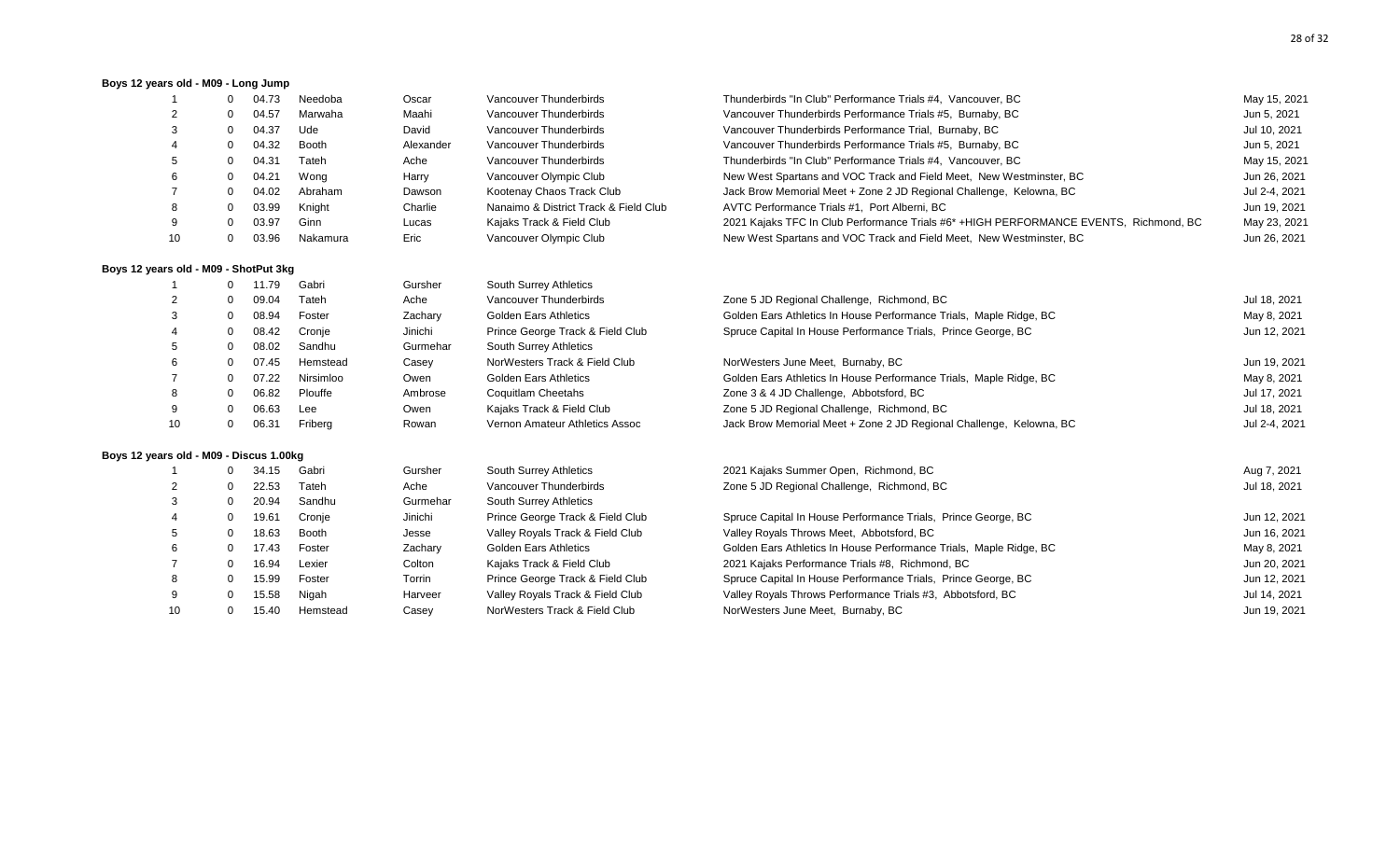#### **Boys 12 years old - M09 - Javelin 500g**

| 1                                    | 0            | 22.10 | Guite           | Christopher     | Vancouver Thunderbirds                | Vancouver Thunderbirds Performance Trials #5, Burnaby, BC                                   | Jun 5, 2021     |
|--------------------------------------|--------------|-------|-----------------|-----------------|---------------------------------------|---------------------------------------------------------------------------------------------|-----------------|
| $\overline{2}$                       | $\Omega$     | 21.42 | Smith           | Nolan           | Nanaimo & District Track & Field Club | AVTC Performance Trials #1, Port Alberni, BC                                                | Jun 19, 2021    |
| 3                                    | $\Omega$     | 18.70 | Blondeau        | Tyler           | <b>Coquitlam Cheetahs</b>             | Coquitlam Cheetahs In-House Performance Trials #5, Coquitlam, BC                            | Jun 12-13, 2021 |
|                                      | 0            | 17.26 | Olsen           | Rain            | Alberni Valley Track Club             | AVTC Performance Trials #1, Port Alberni, BC                                                | Jun 19, 2021    |
| 5                                    | $\Omega$     | 16.26 | Nelson          | Bowen           | Vancouver Thunderbirds                | Vancouver Thunderbirds Performance Trials #5, Burnaby, BC                                   | Jun 5, 2021     |
| 6                                    | $\Omega$     | 14.37 | Kovacevic       | Carson          | Prince George Track & Field Club      | Spruce Capital In House Performance Trials, Prince George, BC                               | Jun 12, 2021    |
|                                      | $\Omega$     | 14.21 | Cronje          | Jinichi         | Prince George Track & Field Club      | Spruce Capital In House Performance Trials, Prince George, BC                               | Jun 12, 2021    |
| 8                                    | $\Omega$     | 13.32 | Tsok            | Matthew         | Coquitlam Cheetahs                    | Coquitlam Cheetahs In-House Performance Trials #5, Coquitlam, BC                            | Jun 12-13, 2021 |
| 9                                    | 0            | 13.01 | Knight          | Charlie         | Nanaimo & District Track & Field Club | AVTC Performance Trials #1, Port Alberni, BC                                                | Jun 19, 2021    |
| 10                                   | 0            | 11.46 | Nelson          | Oscar           | Prince George Track & Field Club      | Spruce Capital In House Performance Trials, Prince George, BC                               | Jun 12, 2021    |
| Boys 12 years old - M09 - Hammer 3kg |              |       |                 |                 |                                       |                                                                                             |                 |
|                                      | 0            | 35.42 | Gabri           | Gursher         | South Surrey Athletics                |                                                                                             |                 |
| $\overline{2}$                       | 0            | 10.86 | Roberts         | Jared           | Kamloops Track & Field Club           | Kamloops Open Invitational Meet, Kamloops, BC                                               | Jul 9-10, 2021  |
| Boys 13 years old - M08 - 100m       |              |       |                 |                 |                                       |                                                                                             |                 |
|                                      | 0            | 12.36 | Tran            | Tason           | <b>Langley Mustangs</b>               | Ocean Athletics and Universal Dual Meet, Surrey, BC                                         | Jul 10, 2021    |
| $\overline{2}$                       | 0            | 12.38 | Sulina          | Jerry           | <b>Golden Ears Athletics</b>          | Zone 3 & 4 JD Challenge, Abbotsford, BC                                                     | Jul 17, 2021    |
| 3                                    | 0            | 12.64 | Jang            | <b>Nickolas</b> | Vancouver Thunderbirds                | Zone 5 JD Regional Challenge, Richmond, BC                                                  | Jul 18, 2021    |
|                                      | $\Omega$     | 12.70 | Esleyer         | Gavin           | Nanaimo & District Track & Field Club | NTFC "In House" Performance Trials #2 + Vancouver Island JD Regional Challenge, Nanaimo, BC | Jun 26, 2021    |
| 5                                    | $\Omega$     | 12.81 | Jones           | Connor          | <b>Langley Mustangs</b>               | Zone 3 & 4 JD Challenge, Abbotsford, BC                                                     | Jul 17, 2021    |
| 6                                    | 0            | 12.84 | Hall            | Logan           | <b>Langley Mustangs</b>               | Zone 3 & 4 JD Challenge, Abbotsford, BC                                                     | Jul 17, 2021    |
|                                      | $\Omega$     | 13.00 | Dervina         | Drin            | Burnaby Striders Track & Field Club   | Zone 3 & 4 JD Challenge, Abbotsford, BC                                                     | Jul 17, 2021    |
| 8                                    | 0            | 13.07 | Dacres          | Isaiah          | AirBlastoff Lions Athletics BC        | Zone 5 JD Regional Challenge, Richmond, BC                                                  | Jul 18, 2021    |
| 9                                    | 0            | 13.11 | <b>Bis</b>      | Nathan          | <b>Langley Mustangs</b>               | Ocean Athletics and Universal Dual Meet, Surrey, BC                                         | Jul 10, 2021    |
| 10                                   | $\Omega$     | 13.15 | Franson         | Charlie         | Valley Royals Track & Field Club      | Zone 3 & 4 JD Challenge, Abbotsford, BC                                                     | Jul 17, 2021    |
| 10                                   | $\mathbf{0}$ | 13.15 | Hewitt-Richards | Ben             | <b>Coquitlam Cheetahs</b>             | Zone 3 & 4 JD Challenge, Abbotsford, BC                                                     | Jul 17, 2021    |
| Boys 13 years old - M08 - 200m       |              |       |                 |                 |                                       |                                                                                             |                 |
|                                      | 0            | 26.00 | Tran            | Tason           | <b>Langley Mustangs</b>               | Langley Mustangs Resurgence Meet #4, Langley, BC                                            | Jun 19, 2021    |
| $\overline{2}$                       | 0            | 26.69 | Jones           | Connor          | <b>Langley Mustangs</b>               | Langley Mustangs Resurgence Meet #4, Langley, BC                                            | Jun 19, 2021    |
| 3                                    | 0            | 27.29 | Esleyer         | Gavin           | Nanaimo & District Track & Field Club | AVTC Performance Trials #1, Port Alberni, BC                                                | Jun 19, 2021    |
|                                      | $\Omega$     | 27.34 | Pagal           | <b>Brendan</b>  | Ocean Athletics Track & Field Club    | Ocean Athletics and Universal Dual Meet, Surrey, BC                                         | Jul 10, 2021    |
| 5                                    | $\Omega$     | 27.42 | Jang            | Nickolas        | Vancouver Thunderbirds                | Thunderbirds "In Club" Performance Trials #2, Vancouver, BC                                 | Apr 10, 2021    |
| 6                                    | $\Omega$     | 27.50 | Bis             | Nathan          | <b>Langley Mustangs</b>               | Langley Mustangs Resurgence Meet #4, Langley, BC                                            | Jun 19, 2021    |
|                                      | $\Omega$     | 27.70 | Panesar         | Abhayjit        | Universal Athletics Club              | Universal Athletics In House Performance Trials #2, Surrey, BC                              | May 30, 2021    |
| 8                                    | 0            | 27.82 | Hewitt-Richards | Ben             | <b>Coquitlam Cheetahs</b>             | Coquitlam Cheetahs In-House Performance Trials #5, Coquitlam, BC                            | Jun 12-13, 2021 |
| 9                                    | 0            | 28.25 | Antscherl       | Oscar           | Ocean Athletics Track & Field Club    | Ocean Athletics JD Performance Trials #3, Surrey, BC                                        | May 8, 2021     |
| 10                                   | 0            | 28.41 | Franson         | Charlie         | Valley Royals Track & Field Club      | Valley Royals In House Performance Trials, Abbotsford, BC                                   | Jun 17, 2021    |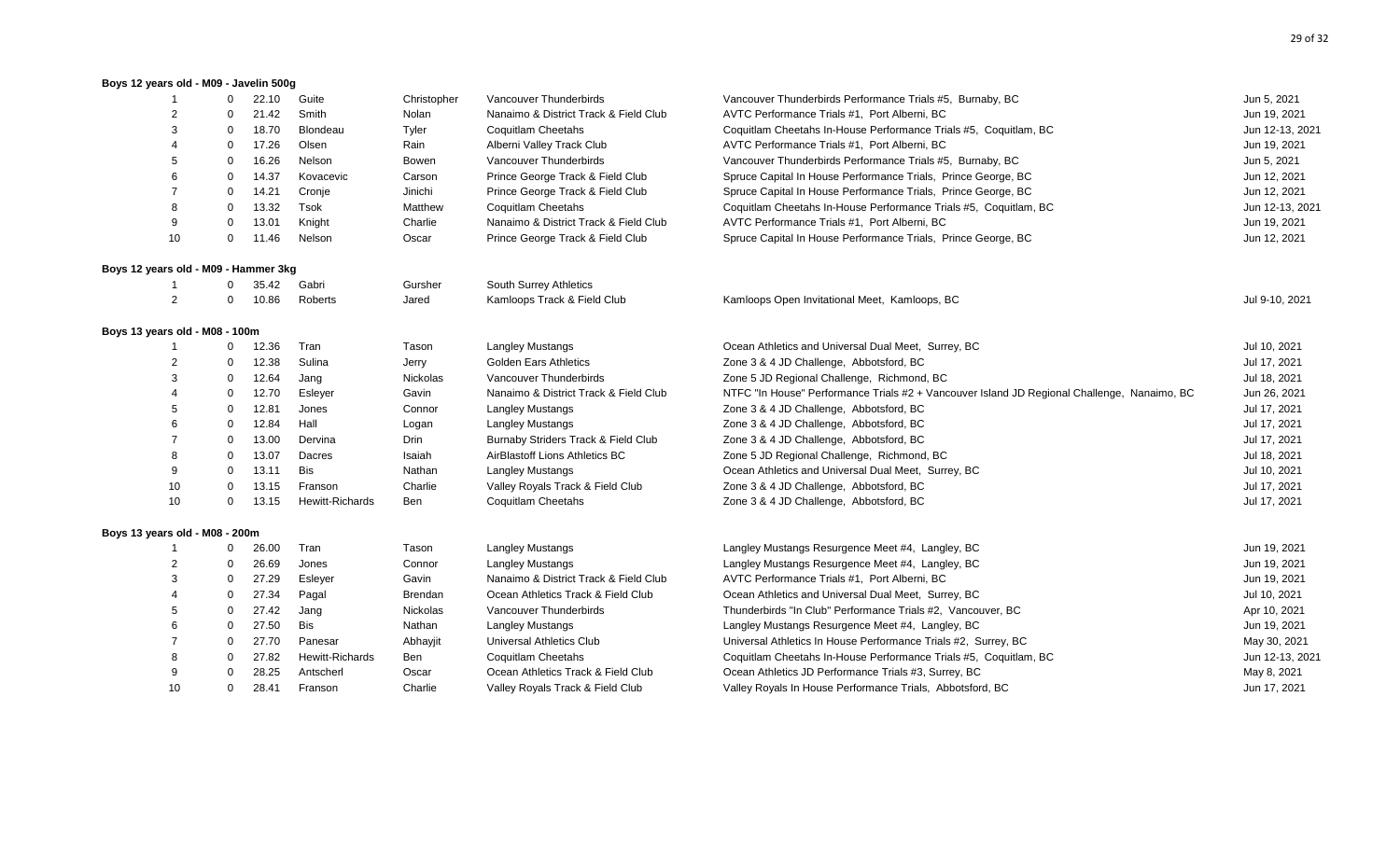#### **Boys 13 years old - M08 - 300m**

| -1                              | $\Omega$<br>43.09     | Tran          | Tason     | <b>Langley Mustangs</b>               | Langley Mustangs Resurgence "In House" Performance Trial # 1, Langley, BC | May 22, 2021    |
|---------------------------------|-----------------------|---------------|-----------|---------------------------------------|---------------------------------------------------------------------------|-----------------|
| $\overline{2}$                  | $\mathbf 0$<br>44.29  | Moran         | Ethan     | Vancouver Thunderbirds                | Vancouver Thunderbirds Performance Trial, Burnaby, BC                     | Jul 10, 2021    |
| 3                               | 45.57<br>$\mathbf 0$  | Hartley       | Kieran    | Kajaks Track & Field Club             | 2021 Kajaks Performance Trials #8, Richmond, BC                           | Jun 20, 2021    |
|                                 | 45.63<br>0            | Detjen        | Kaiden    | Okanagan Athletics Club               | Jack Brow Memorial Meet + Zone 2 JD Regional Challenge, Kelowna, BC       | Jul 2-4, 2021   |
| 5                               | 46.19<br>0            | Jones         | Connor    | <b>Langley Mustangs</b>               | Langley Mustangs Resurgence "In House" Performance Trial #1, Langley, BC  | May 22, 2021    |
| 6                               | 46.22<br>$\mathbf 0$  | Simmonds      | Riley     | Valley Royals Track & Field Club      | Jennifer Rogers Swan Valley Royals Performance Trials, Abbotsford, BC     | Apr 16-17, 2021 |
|                                 | 47.51<br>0            | Crisafi       | Julian    | <b>Golden Ears Athletics</b>          | Golden Ears Athletics In House Performance Trials, Maple Ridge, BC        | May 8, 2021     |
| 8                               | 47.57<br>$\Omega$     | Franson       | Charlie   | Valley Royals Track & Field Club      | Jennifer Rogers Swan Valley Royals Performance Trials, Abbotsford, BC     | Apr 16-17, 2021 |
| 9                               | 50.27<br>$\mathbf 0$  | Kassel        | Jonah     | Valley Royals Track & Field Club      | Jennifer Rogers Swan Valley Royals Performance Trials, Abbotsford, BC     | Apr 16-17, 2021 |
| 10                              | $\mathbf{0}$<br>51.11 | Turner        | Owen      | Valley Royals Track & Field Club      | Jennifer Rogers Swan Valley Royals Performance Trials, Abbotsford, BC     | Apr 16-17, 2021 |
| Boys 13 years old - M08 - 800m  |                       |               |           |                                       |                                                                           |                 |
|                                 | 2:17.73               | Esleyer       | Gavin     | Nanaimo & District Track & Field Club | AVTC Performance Trials #1, Port Alberni, BC                              | Jun 19, 2021    |
| 2                               | 2:20.69               | Babenko       | Alexandr  | Unattached British Columbia           | OAC Last Chance Meet, Kelowna, BC                                         | Aug 7, 2021     |
| 3                               | 2:22.57               | Boomer        | Harris    | Vancouver Thunderbirds                | Vancouver Thunderbirds Performance Trials #7, Vancouver, BC               | Jun 19, 2021    |
|                                 | 2:24.54               | Clarke        | Elijah    | Vancouver Thunderbirds                | Zone 5 JD Regional Challenge, Richmond, BC                                | Jul 18, 2021    |
| 5                               | 2:25.42               | Simmonds      | Riley     | Valley Royals Track & Field Club      | Zone 3 & 4 JD Challenge, Abbotsford, BC                                   | Jul 17, 2021    |
| 6                               | 2:26.41               | Myint         | Christian | Nanaimo & District Track & Field Club | AVTC Performance Trials #1, Port Alberni, BC                              | Jun 19, 2021    |
| $\overline{7}$                  | 2:29.32               | Detjen        | Kaiden    | Okanagan Athletics Club               | Kamloops Open Invitational Meet, Kamloops, BC                             | Jul 9-10, 2021  |
| 8                               | 2:29.80               | Peregrym      | Ethan     | Kamloops Track & Field Club           | Kamloops Open Invitational Meet, Kamloops, BC                             | Jul 9-10, 2021  |
| 9                               | 2 : 31.21             | Moran         | Ethan     | Vancouver Thunderbirds                | Zone 5 JD Regional Challenge, Richmond, BC                                | Jul 18, 2021    |
| 10                              | 2:32.09               | Dervina       | Drin      | Burnaby Striders Track & Field Club   | Zone 5 JD Regional Challenge, Richmond, BC                                | Jul 18, 2021    |
| Boys 13 years old - M08 - 1200m |                       |               |           |                                       |                                                                           |                 |
| $\mathbf{1}$                    | 3:48.52               | Clarke        | Elijah    | Vancouver Thunderbirds                | Zone 5 JD Regional Challenge, Richmond, BC                                | Jul 18, 2021    |
| $\overline{2}$                  | 3:49.79               | Simmonds      | Riley     | Valley Royals Track & Field Club      | Valley Royals In House Performance Trials, Abbotsford, BC                 | Jun 17, 2021    |
| 3                               | 4:05.88               | Mclean        | Kaden     | Vancouver Thunderbirds                | Vancouver Thunderbirds Performance Trial, Burnaby, BC                     | Jul 10, 2021    |
|                                 | 4:10.05               | Collingwood   | Cai       | Okanagan Athletics Club               | OAC In Club Performance Trials #3, Kelowna, BC                            | Jun 12, 2021    |
| 5                               | 4:15.22               | Kassel        | Jonah     | Valley Royals Track & Field Club      | Valley Royals In House Performance Trials, Abbotsford, BC                 | Jun 17, 2021    |
| 6                               | 4:26.35               | Turner        | Owen      | Valley Royals Track & Field Club      | Jennifer Rogers Swan Valley Royals Performance Trials, Abbotsford, BC     | Apr 16-17, 2021 |
| 7                               | 4:29.54               | Campbell      | Matthew   | Vancouver Thunderbirds                | Vancouver Thunderbirds Performance Trials #5, Burnaby, BC                 | Jun 5, 2021     |
| 8                               | 4:34.59               | Nagra         | Manjot    | Vancouver Thunderbirds                | Vancouver Thunderbirds Performance Trials #5, Burnaby, BC                 | Jun 5, 2021     |
| 9                               | 4:43.82               | Moleski       | Hunter    | Prince George Track & Field Club      | Spruce Capital In House Performance Trials, Prince George, BC             | Jun 12, 2021    |
| 10                              | 4:44.30               | Van Der Merwe | Caleb     | Kamloops Track & Field Club           | Kamloops In Club Performance Trials #6, Kamloops, BC                      | May 29, 2021    |
| Boys 13 years old - M08 - 2000m |                       |               |           |                                       |                                                                           |                 |
| $\mathbf{1}$                    | 6:41.40               | Boomer        | Harris    | Vancouver Thunderbirds                | Thunderbirds "In Club" Performance Trials #3, Vancouver, BC               | Apr 25, 2021    |
| 2                               | 7:35.42               | Collingwood   | Cai       | Okanagan Athletics Club               | BC Athletics Event Group Challenge - COMBINED EVENTS, Kelowna, BC         | Jul 17-18, 2021 |
| 3                               | 7:37.14               | Myint         | Christian | Nanaimo & District Track & Field Club | AVTC Performance Trials #1, Port Alberni, BC                              | Jun 19, 2021    |
| 4                               | 8:02.20               | Parilak       | Oliver    | Vernon Amateur Athletics Assoc        | Jack Brow Memorial Meet + Zone 2 JD Regional Challenge, Kelowna, BC       | Jul 2-4, 2021   |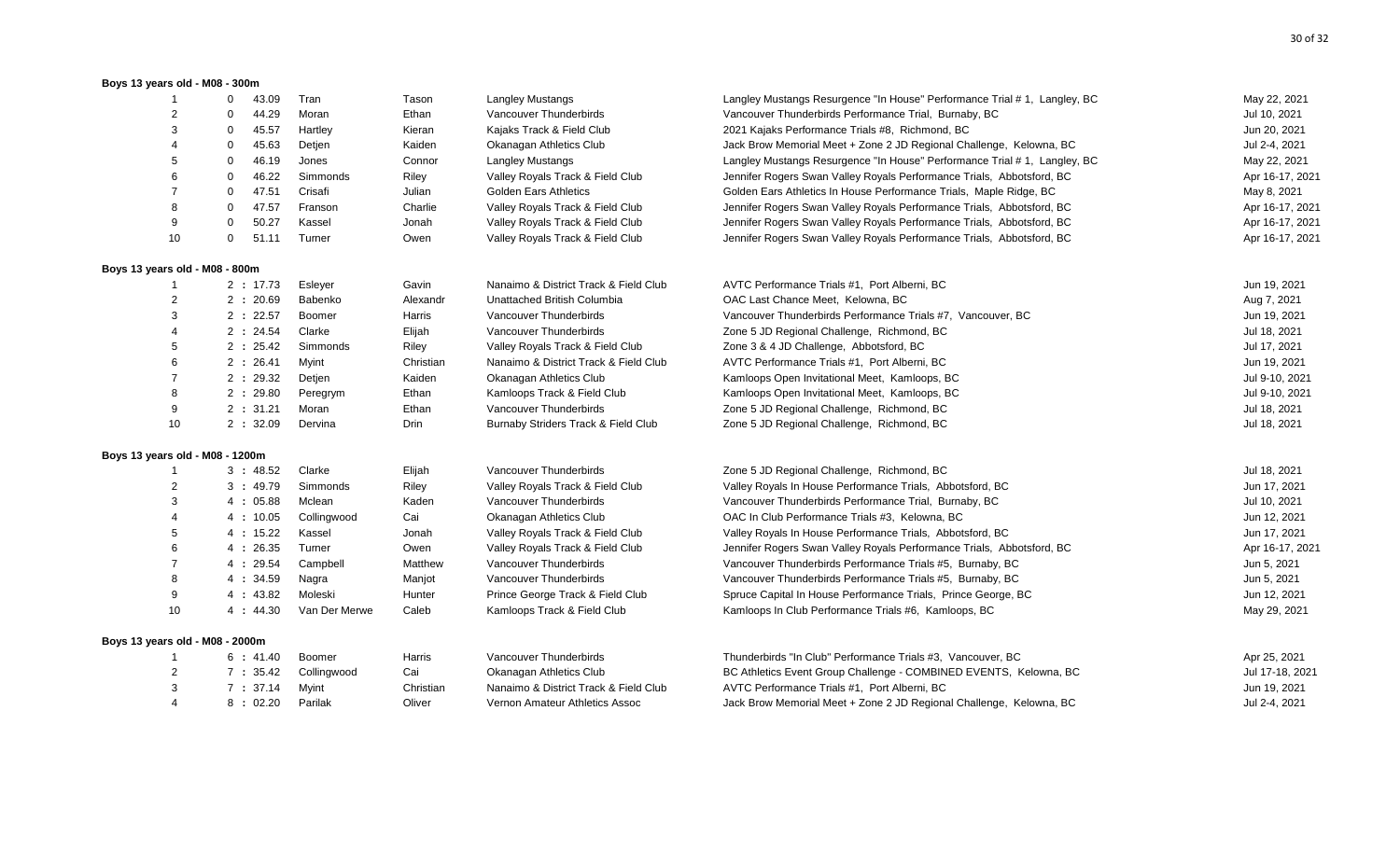#### **Boys 13 years old - M08 - 80m Hurdles**

|                                           | $\overline{1}$ | $\mathbf 0$    | 12.60   | Hall                   | Logan     | <b>Langley Mustangs</b>               | Zone 3 & 4 JD Challenge, Abbotsford, BC                                                     | Jul 17, 2021    |
|-------------------------------------------|----------------|----------------|---------|------------------------|-----------|---------------------------------------|---------------------------------------------------------------------------------------------|-----------------|
|                                           | $\overline{2}$ | $\mathbf 0$    | 13.60   | Esleyer                | Gavin     | Nanaimo & District Track & Field Club | NTFC "In House" Performance Trials #2 + Vancouver Island JD Regional Challenge, Nanaimo, BC | Jun 26, 2021    |
|                                           | 3              | 0              | 14.12   | Moran                  | Ethan     | Vancouver Thunderbirds                | Zone 5 JD Regional Challenge, Richmond, BC                                                  | Jul 18, 2021    |
|                                           | $\overline{4}$ | $\mathbf 0$    | 14.45   | Antscherl              | Oscar     | Ocean Athletics Track & Field Club    | Ocean Athletics Track Meet, Surrey, BC                                                      | Jun 5, 2021     |
|                                           | 5              | $\mathbf 0$    | 14.51   | <b>Booth</b>           | Evan      | Valley Royals Track & Field Club      | Zone 3 & 4 JD Challenge, Abbotsford, BC                                                     | Jul 17, 2021    |
|                                           | 6              | $\mathbf 0$    | 14.70   | Myint                  | Christian | Nanaimo & District Track & Field Club | NTFC "In House" Performance Trials #2 + Vancouver Island JD Regional Challenge, Nanaimo, BC | Jun 26, 2021    |
|                                           | $\overline{7}$ | 0              | 14.99   | Jang                   | Nickolas  | Vancouver Thunderbirds                | Vancouver Thunderbirds Performance Trial, Burnaby, BC                                       | Jul 10, 2021    |
|                                           | 8              | 0              | 15.16   | Svelander              | Santos    | Valley Royals Track & Field Club      | Zone 3 & 4 JD Challenge, Abbotsford, BC                                                     | Jul 17, 2021    |
|                                           | 9              | $\mathbf 0$    | 15.63   | Hirata                 | Haruki    | Coquitlam Cheetahs                    | Zone 3 & 4 JD Challenge, Abbotsford, BC                                                     | Jul 17, 2021    |
|                                           | 10             | $\mathbf 0$    | 16.06   | Small                  | Quincey   | <b>Coquitlam Cheetahs</b>             | Zone 3 & 4 JD Challenge, Abbotsford, BC                                                     | Jul 17, 2021    |
| Boys 13 years old - M08 - 200m Hurdles    |                |                |         |                        |           |                                       |                                                                                             |                 |
|                                           |                | $\mathbf{0}$   | 33.17   | Westman                | Brayden   | Okanagan Athletics Club               | OAC In Club Performance Trials #3, Kelowna, BC                                              | Jun 12, 2021    |
|                                           | $\overline{2}$ | $\mathbf{0}$   | 34.23   | Detjen                 | Kaiden    | Okanagan Athletics Club               | OAC In Club Performance Trials #3, Kelowna, BC                                              | Jun 12, 2021    |
| Boys 13 years old - M08 - 1500m Race Walk |                |                |         |                        |           |                                       |                                                                                             |                 |
|                                           | $\overline{1}$ |                | 9:42.69 | Nagra                  | Manjot    | Vancouver Thunderbirds                | Thunderbirds "In Club" Performance Trials #4, Vancouver, BC                                 | May 15, 2021    |
| Boys 13 years old - M08 - High Jump       |                |                |         |                        |           |                                       |                                                                                             |                 |
|                                           |                | $\mathbf{0}$   | 01.62   | Brown                  | Walker    | Okanagan Athletics Club               | Jack Brow Memorial Meet + Zone 2 JD Regional Challenge, Kelowna, BC                         | Jul 2-4, 2021   |
|                                           | $\overline{2}$ | $\mathbf 0$    | 01.55   | Smith                  | Griffen   | Ocean Athletics Track & Field Club    | Ocean Athletics In House Performance Trial #5, Surrey, BC                                   | May 29, 2021    |
|                                           | 3              | $\mathbf 0$    | 01.50   | <b>Booth</b>           | Evan      | Valley Royals Track & Field Club      | Zone 3 & 4 JD Challenge, Abbotsford, BC                                                     | Jul 17, 2021    |
|                                           | 3              | $\mathbf 0$    | 01.50   | Hall                   | Logan     | Langley Mustangs                      | Zone 3 & 4 JD Challenge, Abbotsford, BC                                                     | Jul 17, 2021    |
|                                           | 5              | $\mathbf 0$    | 01.40   | Small                  | Quincey   | Coquitlam Cheetahs                    | Zone 3 & 4 JD Challenge, Abbotsford, BC                                                     | Jul 17, 2021    |
|                                           | 5              | $\mathbf 0$    | 01.40   | Tran                   | Tason     | <b>Langley Mustangs</b>               | Ocean Athletics and Universal Dual Meet, Surrey, BC                                         | Jul 10, 2021    |
|                                           | $\overline{7}$ | $\mathbf 0$    | 01.35   | Jones                  | Connor    | <b>Langley Mustangs</b>               | Langley Mustangs Resurgence Meet #4, Langley, BC                                            | Jun 19, 2021    |
|                                           | $\overline{7}$ | $\mathbf 0$    | 01.35   | Svelander              | Santos    | Valley Royals Track & Field Club      | Zone 3 & 4 JD Challenge, Abbotsford, BC                                                     | Jul 17, 2021    |
|                                           | 9              | 0              | 01.20   | Brownsey               | Sam       | Coquitlam Cheetahs                    | Zone 3 & 4 JD Challenge, Abbotsford, BC                                                     | Jul 17, 2021    |
|                                           | 9              | $\mathbf 0$    | 01.20   | Sahota                 | Maya      | Vancouver Thunderbirds                | Thunderbirds "In Club" Performance Trials #3, Vancouver, BC                                 | Apr 25, 2021    |
| Boys 13 years old - M08 - Long Jump       |                |                |         |                        |           |                                       |                                                                                             |                 |
|                                           | -1             | $\mathbf 0$    | 05.52   | Sulina                 | Jerry     | <b>Golden Ears Athletics</b>          | Ocean Athletics and Universal Dual Meet, Surrey, BC                                         | Jul 10, 2021    |
|                                           | $\sqrt{2}$     | $\mathbf 0$    | 04.96   | Jang                   | Nickolas  | Vancouver Thunderbirds                | Thunderbirds "In Club" Performance Trials #4, Vancouver, BC                                 | May 15, 2021    |
|                                           | 3              | $\mathbf 0$    | 04.58   | Dacres                 | Isaiah    | AirBlastoff Lions Athletics BC        | Zone 3 & 4 JD Challenge, Abbotsford, BC                                                     | Jul 17, 2021    |
|                                           | $\overline{4}$ | $\mathbf 0$    | 04.46   | Franson                | Charlie   | Valley Royals Track & Field Club      | Jennifer Rogers Swan Valley Royals Performance Trials, Abbotsford, BC                       | Apr 16-17, 2021 |
|                                           | 4              | 0              | 04.46   | <b>Hewitt-Richards</b> | Ben       | Coquitlam Cheetahs                    | Zone 3 & 4 JD Challenge, Abbotsford, BC                                                     | Jul 17, 2021    |
|                                           | 6              | $\mathbf 0$    | 04.40   | Moran                  | Ethan     | Vancouver Thunderbirds                | Vancouver Thunderbirds Performance Trials #5, Burnaby, BC                                   | Jun 5, 2021     |
|                                           | $\overline{7}$ | 0              | 04.37   | Del Rosario            | Winson    | Vancouver Thunderbirds                | Zone 5 JD Regional Challenge, Richmond, BC                                                  | Jul 18, 2021    |
|                                           | 8              | 0              | 04.30   | Hartley                | Kieran    | Kajaks Track & Field Club             | Zone 5 JD Regional Challenge, Richmond, BC                                                  | Jul 18, 2021    |
|                                           | 9              | $\mathbf 0$    | 04.27   | Dervina                | Drin      | Burnaby Striders Track & Field Club   | Zone 5 JD Regional Challenge, Richmond, BC                                                  | Jul 18, 2021    |
|                                           | 10             | $\mathbf 0$    | 04.19   | Theunissen             | Luke      | <b>Golden Ears Athletics</b>          | Ocean Athletics and Universal Dual Meet, Surrey, BC                                         | Jul 10, 2021    |
| Boys 13 years old - M08 - Triple Jump     |                |                |         |                        |           |                                       |                                                                                             |                 |
|                                           | $\overline{1}$ | $\overline{0}$ | 06.96   | Van Der Merwe          | Caleb     | Kamloops Track & Field Club           | Kamloops Track and Field Club JD and HS In Club Trials #2, Kamloops, BC                     | May 4, 2021     |